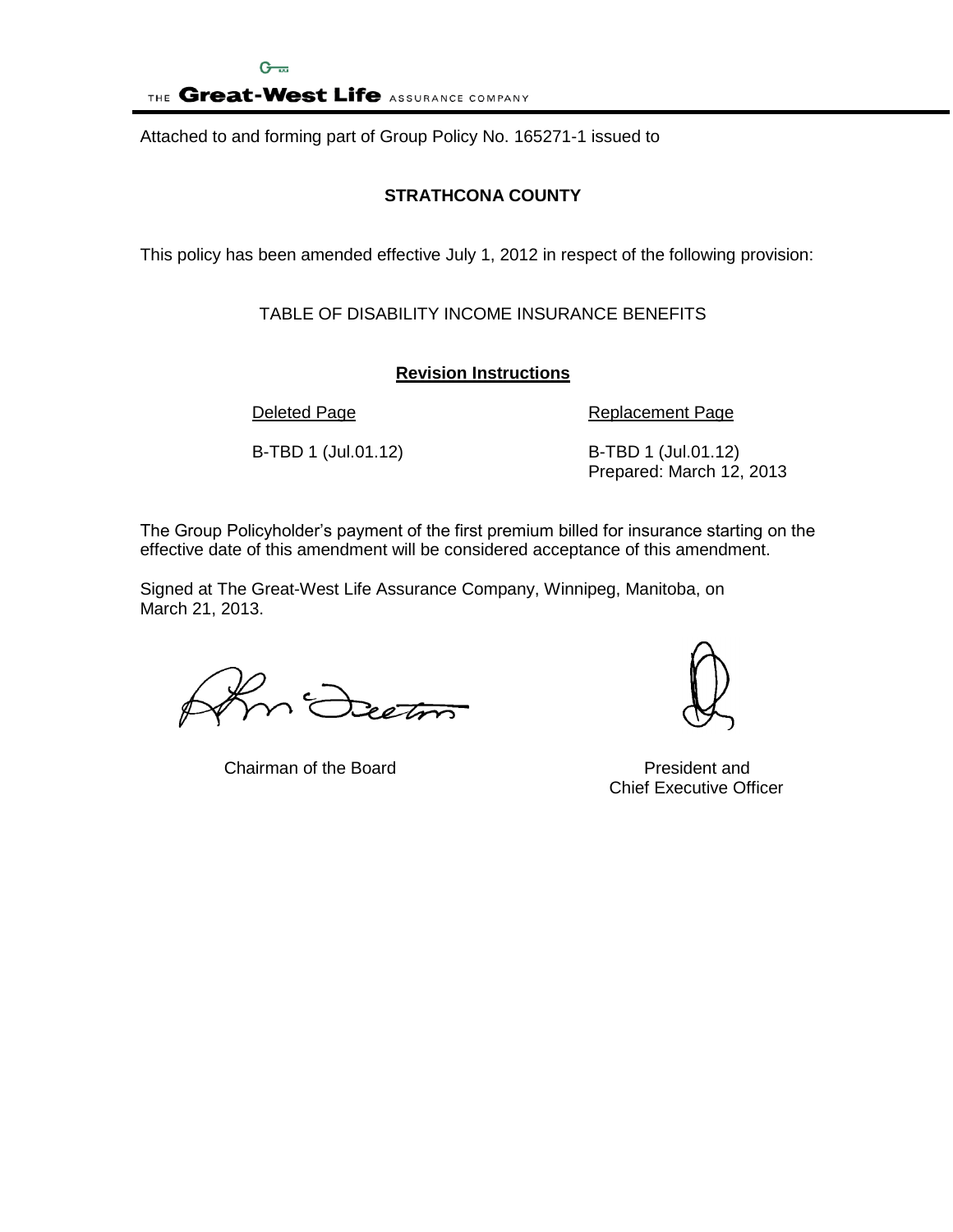# **GROUP**

| <b>GROUP POLICYHOLDER: STRATHCONA COUNTY</b>                             |                                                                 |
|--------------------------------------------------------------------------|-----------------------------------------------------------------|
| <b>GROUP POLICY NO.:</b>                                                 | 165271-1                                                        |
| - Optional Insurance<br><b>Billing No.:</b>                              | 165273                                                          |
| - Long Term Disability<br><b>Income Insurance</b><br><b>Billing No.:</b> | 165272                                                          |
| <b>EFFECTIVE DATE:</b>                                                   | April 1, 2012                                                   |
| <b>INSURANCE PROVIDED:</b>                                               | <b>Life and Long Term Disability Income</b><br><b>Insurance</b> |
|                                                                          |                                                                 |
|                                                                          |                                                                 |
|                                                                          |                                                                 |
|                                                                          |                                                                 |

**INSURANCE** 



**165271-1**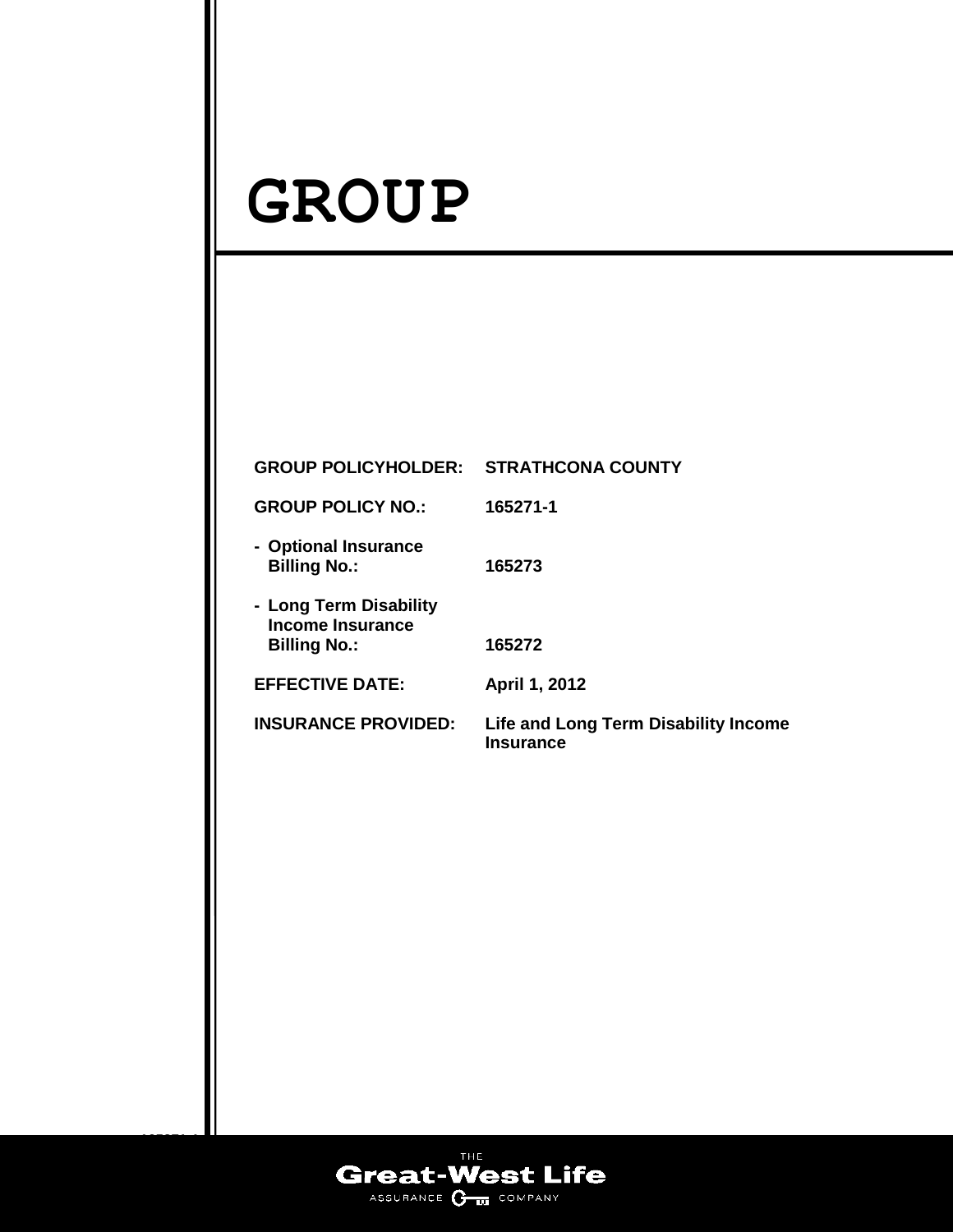# **APPLICATION FOR GROUP POLICY**

# **STRATHCONA COUNTY**

(the Applicant) applies to The Great-West Life Assurance Company for Group Policy No. 165271-1 in the attached form. The Applicant has approved this Group Policy and has accepted its terms.

Dated at \_\_\_\_\_\_\_\_\_\_\_\_\_\_\_\_\_\_\_\_ this \_\_\_\_\_\_ day of \_\_\_\_\_\_\_\_\_\_\_\_\_\_\_\_\_\_\_\_, \_\_\_\_\_\_\_

STRATHCONA COUNTY

Witness

\_\_\_\_\_\_\_\_\_\_\_\_\_\_\_\_\_\_\_\_\_\_\_\_\_\_\_\_\_ By \_\_\_\_\_\_\_\_\_\_\_\_\_\_\_\_\_\_\_\_\_\_\_\_\_\_\_\_\_\_\_\_

\_\_\_\_\_\_\_\_\_\_\_\_\_\_\_\_\_\_\_\_\_\_\_\_\_\_\_\_\_ \_\_\_\_\_\_\_\_\_\_\_\_\_\_\_\_\_\_\_\_\_\_\_\_\_\_\_\_\_\_\_\_\_\_ Agent or Consultant of Record Title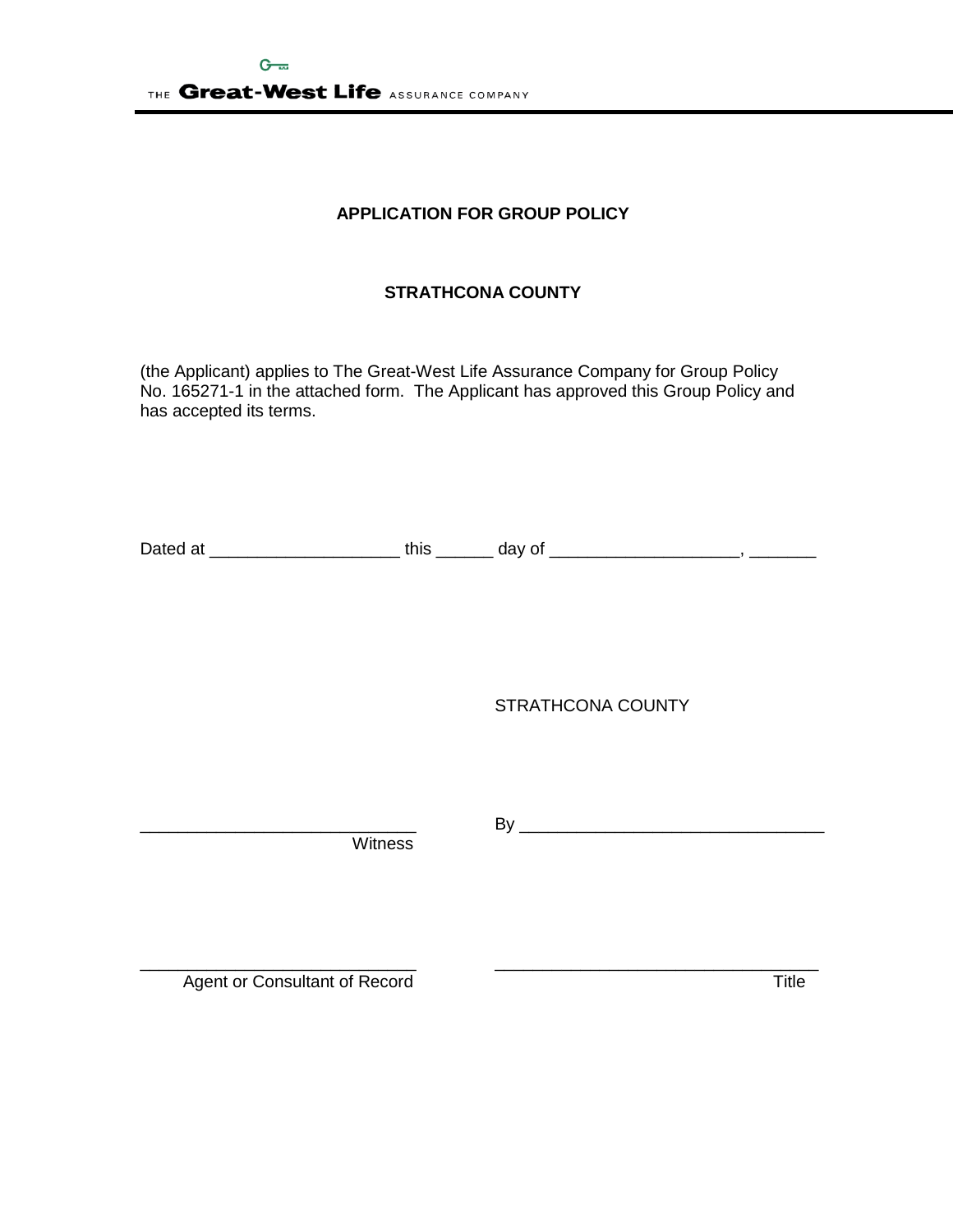# **TABLE OF CONTENTS**

|                            |                                                                                                                                                                                                                                                                                                                                                                                                                                                               | <b>PAGE</b>                                                                                                                                                                                                                                                                  |  |
|----------------------------|---------------------------------------------------------------------------------------------------------------------------------------------------------------------------------------------------------------------------------------------------------------------------------------------------------------------------------------------------------------------------------------------------------------------------------------------------------------|------------------------------------------------------------------------------------------------------------------------------------------------------------------------------------------------------------------------------------------------------------------------------|--|
| <b>AGREEMENT</b>           |                                                                                                                                                                                                                                                                                                                                                                                                                                                               | A <sub>1</sub>                                                                                                                                                                                                                                                               |  |
| <b>TABLE OF BENEFITS</b>   |                                                                                                                                                                                                                                                                                                                                                                                                                                                               |                                                                                                                                                                                                                                                                              |  |
|                            | Table of Life Insurance Benefits<br>Table of Disability Income Insurance Benefits                                                                                                                                                                                                                                                                                                                                                                             | B-TBL 1<br>B-TBD 1                                                                                                                                                                                                                                                           |  |
| <b>INSURING PROVISIONS</b> |                                                                                                                                                                                                                                                                                                                                                                                                                                                               |                                                                                                                                                                                                                                                                              |  |
|                            | Employer<br><b>Insurance Clause</b><br>Insurable Employee<br><b>Eligibility Conditions</b><br>Spouse Coverage<br>Insurable Spouse<br><b>Effective Date of Insurance</b><br>Changes in Insurance<br>Actively at Work Requirement<br><b>Underwriting Provision</b><br><b>Termination of Insurance</b><br>Employee Insurance<br>Insurance for an Employee's Spouse<br>Life Insurance Termination During<br><b>Disability Periods</b><br><b>Extended Benefits</b> | C <sub>1</sub><br>C <sub>1</sub><br>C <sub>1</sub><br>C <sub>1</sub><br>C <sub>2</sub><br>C <sub>3</sub><br>C <sub>5</sub><br>C <sub>5</sub><br>C <sub>6</sub><br>C <sub>6</sub><br>C <sub>7</sub><br>C <sub>7</sub><br>C <sub>9</sub><br>C <sub>10</sub><br>C <sub>11</sub> |  |
|                            | <b>Disability</b><br>Duration<br><b>Benefit Limitation</b><br>Reinstatement of Insurance<br>Life Insurance Conversion Privilege                                                                                                                                                                                                                                                                                                                               | C 11<br>C 11<br>C <sub>11</sub><br>C <sub>12</sub><br>C 13                                                                                                                                                                                                                   |  |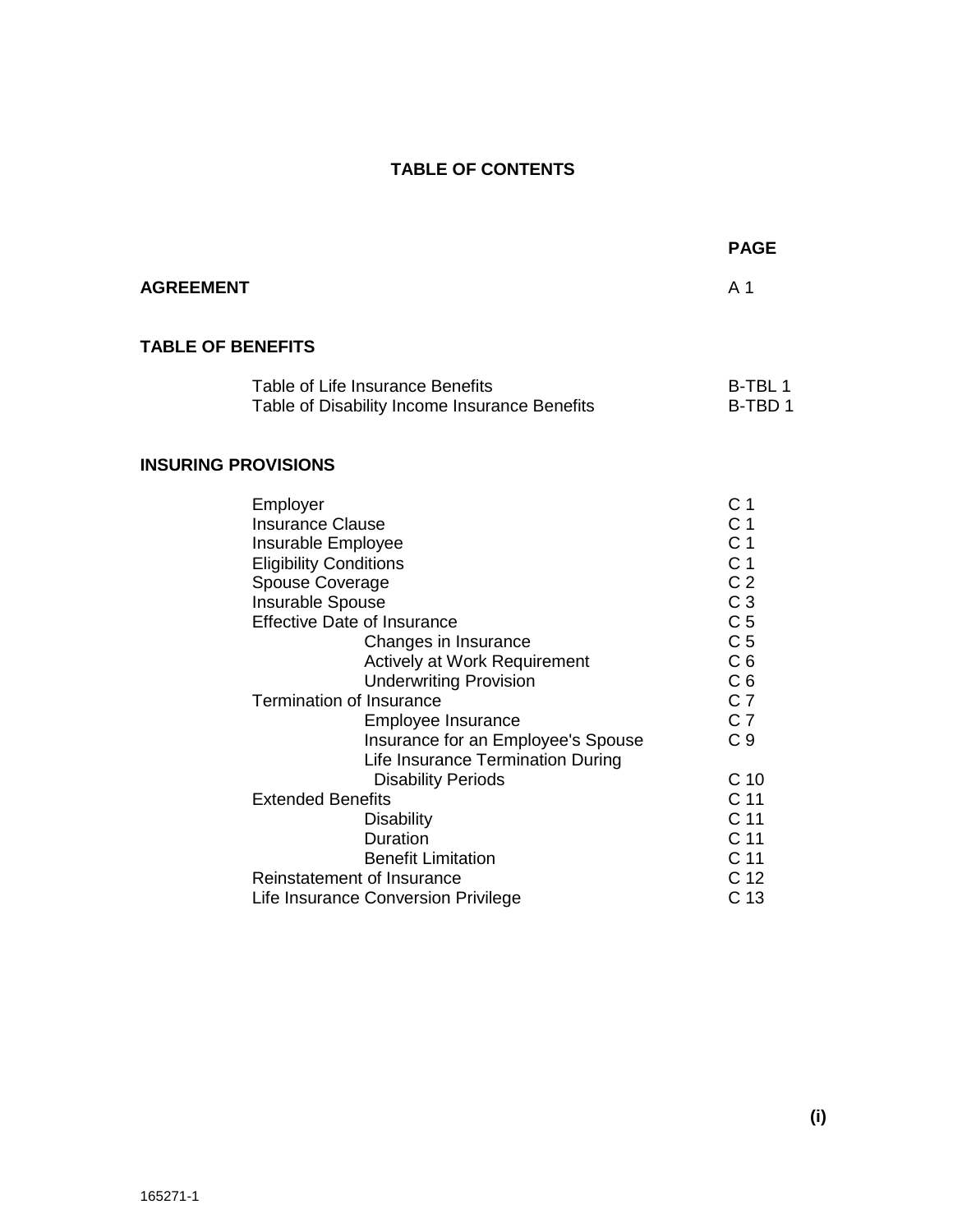# **BENEFIT PROVISIONS**

| Life Insurance |                                                    | D-Life 1            |
|----------------|----------------------------------------------------|---------------------|
|                | Death Benefit                                      | D-Life 1            |
|                | <b>Waiver of Premium Benefit</b>                   | D-Life 2            |
|                | Suicide Limitation on Optional Insurance           | D-Life 3            |
|                | Long Term Disability Income Benefits for Employees | D-LTD <sub>1</sub>  |
|                | <b>Assessment Responsibility</b>                   | D-LTD 1             |
|                | <b>Disability</b>                                  | D-LTD 1             |
|                | <b>Disability Period</b>                           | D-LTD <sub>3</sub>  |
|                | <b>Waiting Period</b>                              | D-LTD <sub>3</sub>  |
|                | <b>Benefit Period</b>                              | D-LTD4              |
|                | Recurrence                                         | D-LTD <sub>4</sub>  |
|                | Income Benefits                                    | D-LTD 5             |
|                | Indexing                                           | D-LTD <sub>10</sub> |
|                | <b>Vocational Rehabilitation</b>                   | D-LTD <sub>12</sub> |
|                | <b>Medical Coordination</b>                        | D-LTD <sub>14</sub> |
|                | <b>General Limitations</b>                         | D-LTD 16            |
|                |                                                    |                     |

#### **CLAIM PROVISIONS**

| Notice of Disability Claim        | F 1            |
|-----------------------------------|----------------|
| Proof of Claim                    | F 1            |
| Notice of Disability Assessment   | F 2            |
| Overpayment                       | E <sub>3</sub> |
| Subrogation and Right of Recovery | E <sub>3</sub> |
| <b>Legal Actions</b>              | F 3            |

# **GENERAL PROVISIONS**

| Currency                                     | F 1            |
|----------------------------------------------|----------------|
| Furnishing of Information: Access to Records | F 1            |
| <b>Medical and Vocational Assessments</b>    | F <sub>2</sub> |
| Misstatement of Age                          | F <sub>2</sub> |
| <b>Disclosure Provisions</b>                 | F <sub>3</sub> |
| Appeals                                      | F 4            |
| Conformity to Legislation                    | F 4            |
| Non-Participating                            | F 4            |
| Assignment of Life Insurance                 | F 4            |
| Gender                                       | F 4            |
| <b>Annual Earnings</b>                       | F 5            |
|                                              |                |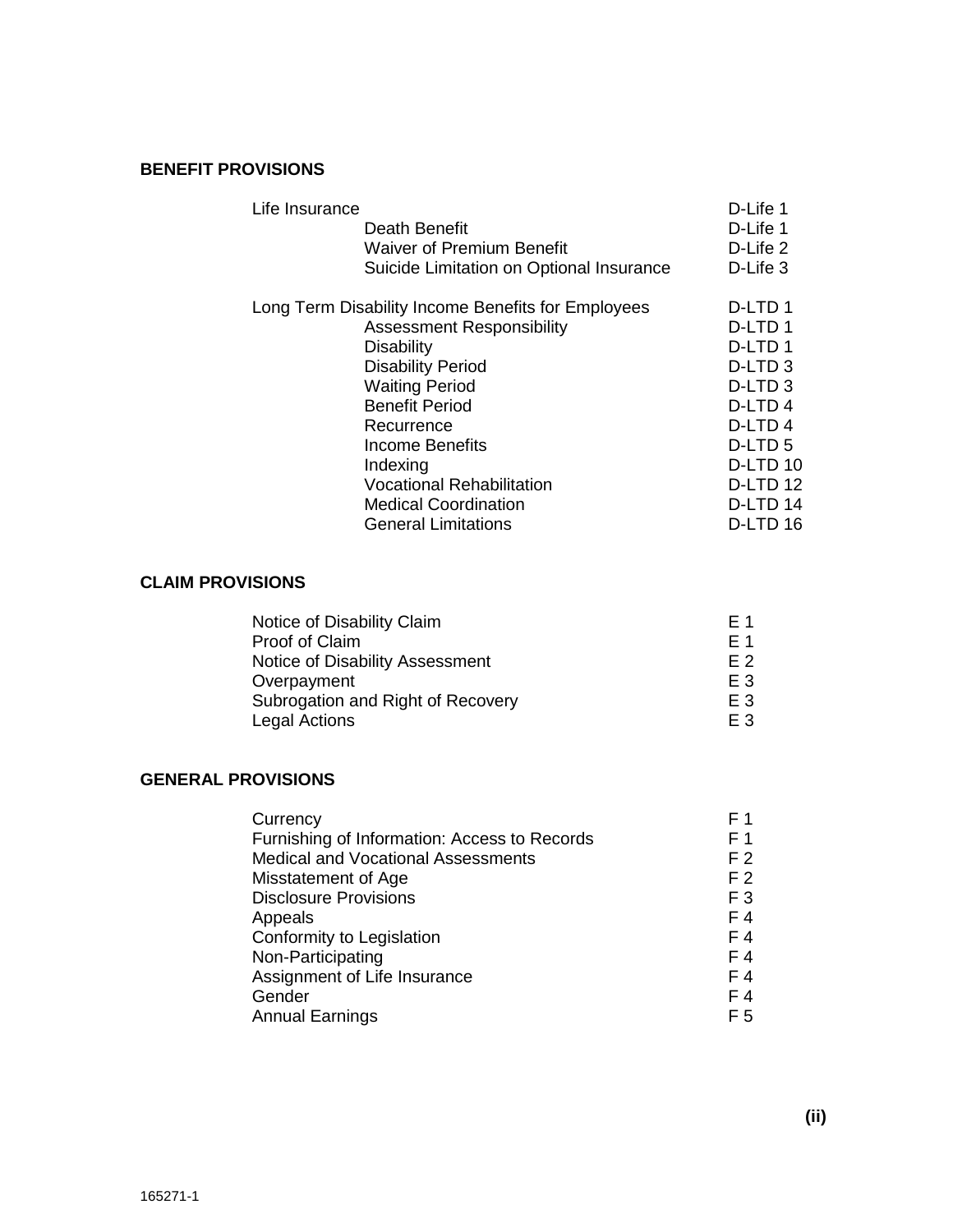| Payment                          | G 1            |
|----------------------------------|----------------|
| <b>Grace Period</b>              | G 1            |
| <b>Calculation: Premium Rate</b> | G 1            |
| Adjustments                      | G <sub>2</sub> |
| <b>Rate Changes</b>              | G 2            |
| <b>TERMINATION OF THE POLICY</b> | H 1            |
| <b>TRANSFER PROVISIONS</b>       |                |
|                                  |                |

| Transfer of Insurance     |  |
|---------------------------|--|
| <b>Transfer of Claims</b> |  |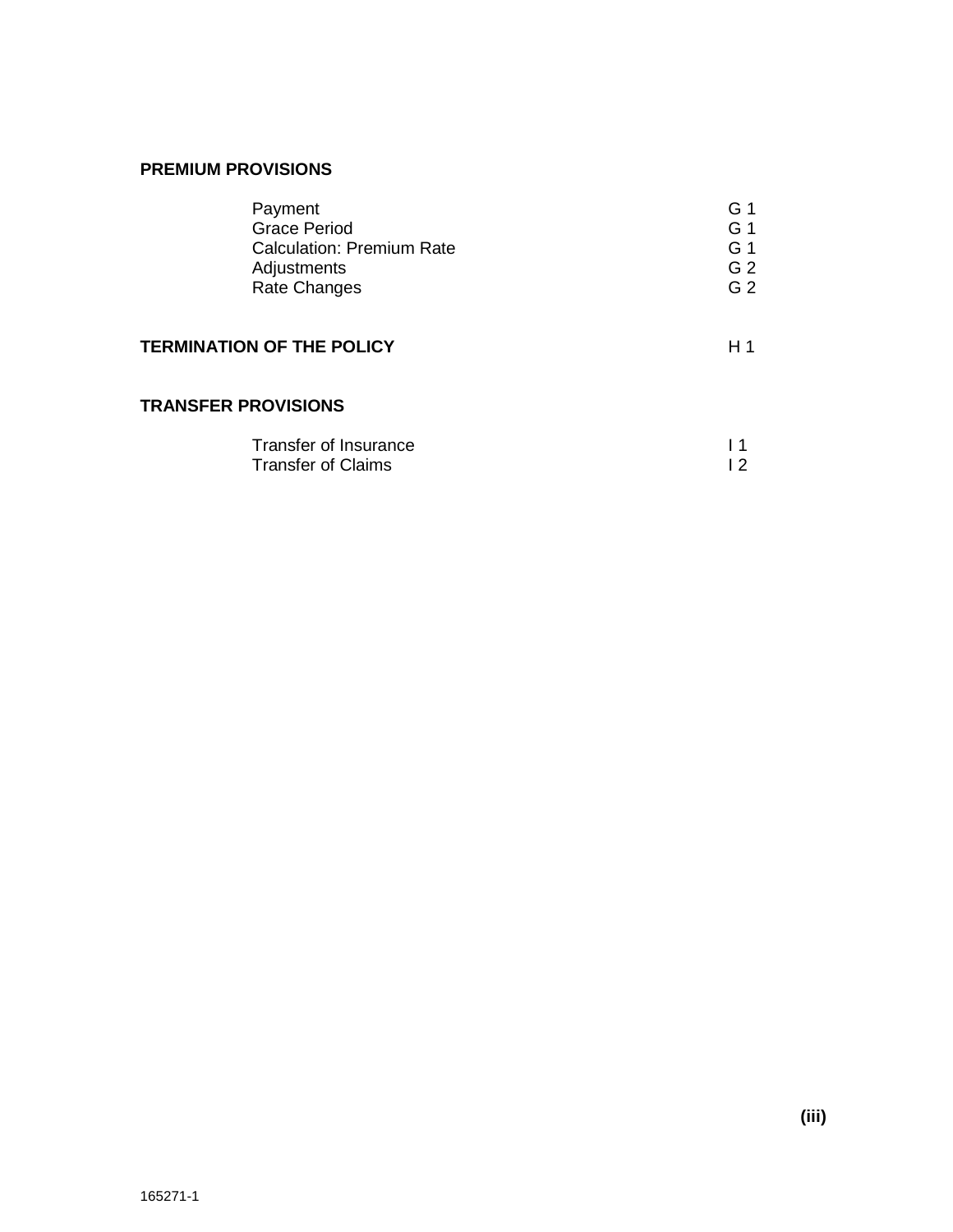**AGREEMENT** Great-West Life agrees to pay the benefits provided by this policy to the persons entitled to receive them. This agreement is made in consideration of the Group Policyholder's payment of the required premiums.

> This policy takes effect at 12:01 a.m. on the Effective Date, local time at the Group Policyholder's address.

The following pages and any riders or amendments are a part of this policy.

Signed at The Great-West Life Assurance Company, Winnipeg, Manitoba

n <del>Deeton</del>

Chairman of the Board **President** and



Chief Executive Officer

### **Agreement A 1**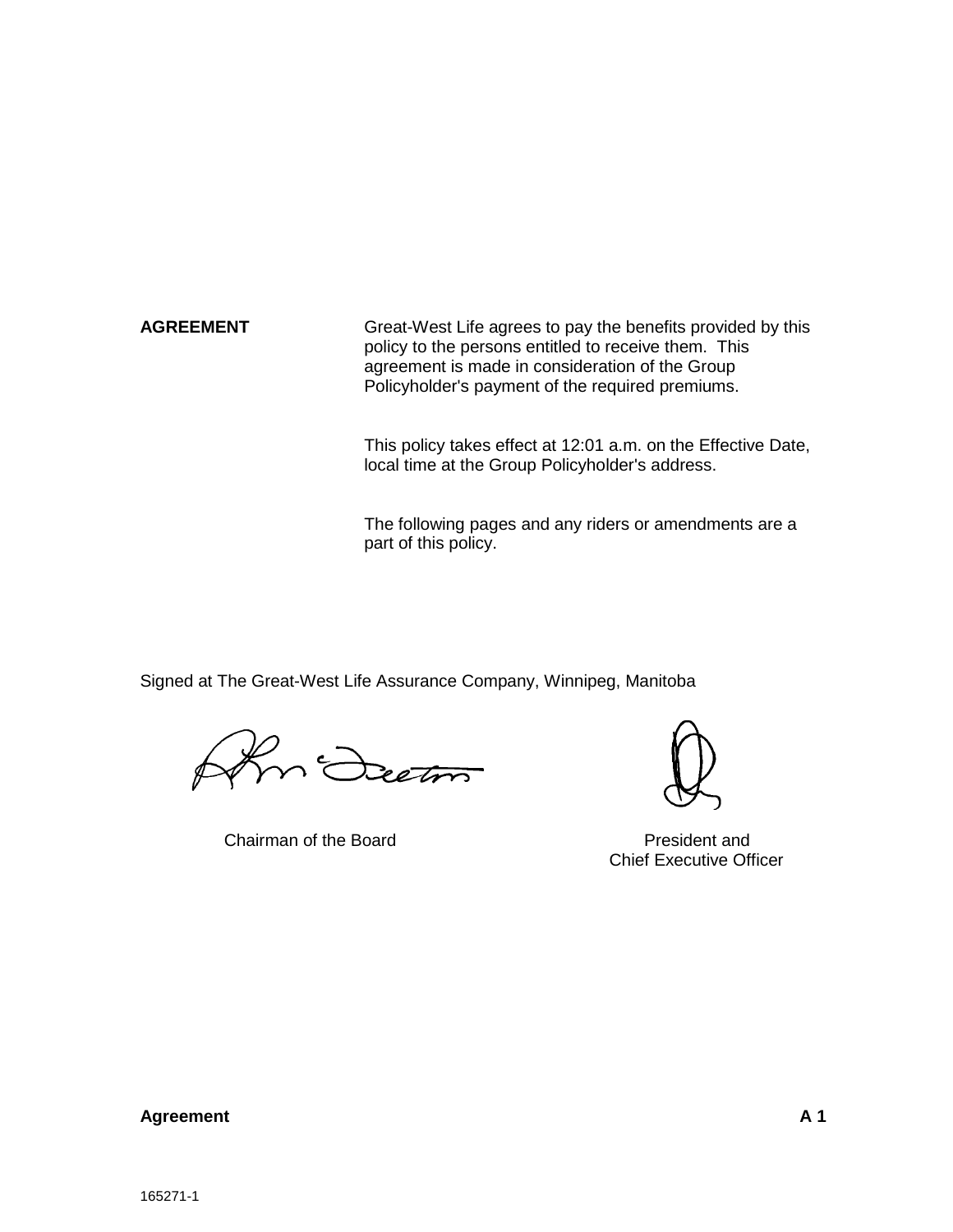# **TABLE OF LIFE INSURANCE BENEFITS**

This table must be read in conjunction with the rest of this policy.

# **EMPLOYEE BASIC LIFE INSURANCE**

| <b>ELIGIBLE CLASSES:</b>     | Strathcona County employees under the<br>International Association of Fire Fighters Local<br>2461 collective agreement under age 65          |
|------------------------------|----------------------------------------------------------------------------------------------------------------------------------------------|
| <b>BENEFIT FORMULA:</b>      | 300% of annual earnings                                                                                                                      |
| <b>AMOUNT OF INSURANCE:*</b> | The amount derived from the benefit formula.<br>The maximum amount of insurance is<br>\$1,000,000.                                           |
|                              | Amounts of insurance that are not already an<br>integral multiple of \$1,000 are rounded to the<br>next higher integral multiple of \$1,000. |

# **EMPLOYEE AND SPOUSE OPTIONAL LIFE INSURANCE**

| <b>ELIGIBLE CLASSES:</b>     | Strathcona County employees under the<br>International Association of Fire Fighters Local<br>2461 collective agreement under age 65 with<br>basic life insurance                      |
|------------------------------|---------------------------------------------------------------------------------------------------------------------------------------------------------------------------------------|
| <b>AMOUNT OF INSURANCE:*</b> | Any multiple of \$25,000 up to \$500,000 per<br>person. A person who is insurable under this<br>policy as both an employee and a spouse is still<br>limited to the \$500,000 maximum. |

**\*** The total amount of insurance for an employee who elects optional insurance for himself is the sum of the basic and optional amounts.

**Life Table B-TBL 1**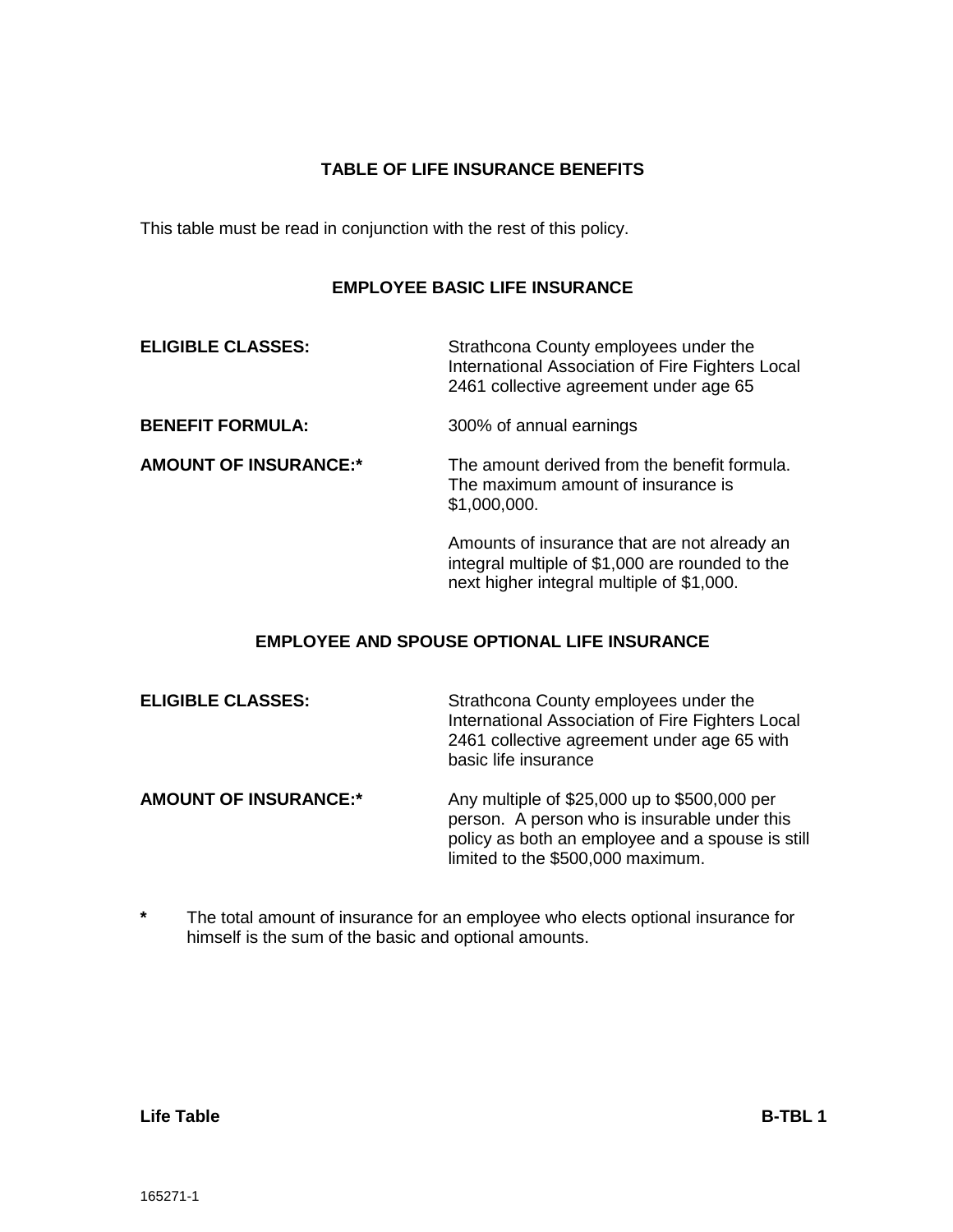# **TABLE OF DISABILITY INCOME INSURANCE BENEFITS**

This table must be read in conjunction with the rest of this policy.

# **EMPLOYEE LONG TERM DISABILITY INCOME BENEFITS**

| <b>ELIGIBLE CLASSES:</b>                      | Strathcona County employees under the<br>International Association of Fire Fighters Local<br>2461 collective agreement under age 65 |
|-----------------------------------------------|-------------------------------------------------------------------------------------------------------------------------------------|
| <b>WAITING PERIOD:</b>                        | 120 calendar days                                                                                                                   |
| <b>INITIAL</b><br><b>ASSESSMENT PERIOD:</b>   | the waiting period plus the next 24 months of<br>disability                                                                         |
| <b>SUBSEQUENT</b><br><b>ASSESSMENT LEVEL:</b> | 60%                                                                                                                                 |
| <b>BENEFIT FORMULA:</b>                       | 66.7% of the first \$3,000 of monthly earnings,<br>plus 55% of the next \$3,000 of monthly earnings,<br>plus 50% of the remainder   |
| <b>GROSS BENEFIT:</b>                         | the amount derived from the benefit formula. The<br>maximum gross benefit is \$10,000.                                              |
| <b>INCOME BENEFIT:</b>                        | the lesser of the gross benefit and 85% of take-<br>home pay                                                                        |
| <b>TAX STATUS:</b>                            | non-taxable                                                                                                                         |

**Disability Table B-TBD 1**<br> **Prepared: March 21, 2013 Contract Contract Contract Contract Contract Contract Contract Contract Contract Contract Contract Contract Contract Contract Contract Contract Contract Contract Co**  $Prepared: March 21, 2013$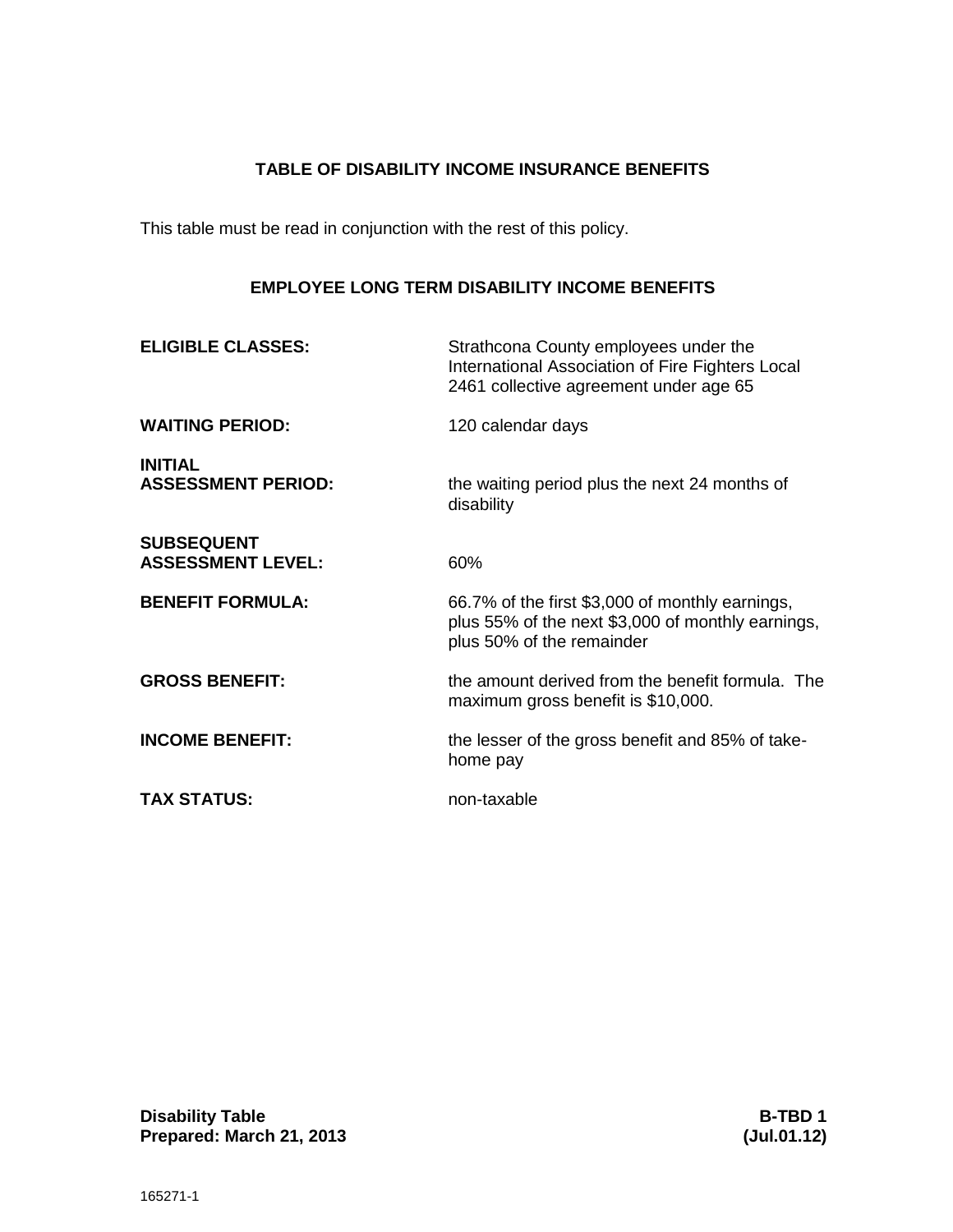<span id="page-9-3"></span><span id="page-9-2"></span><span id="page-9-1"></span><span id="page-9-0"></span>

| <b>EMPLOYER</b>               | Employer means the Group Policyholder.                                                                                                                                                                                   |
|-------------------------------|--------------------------------------------------------------------------------------------------------------------------------------------------------------------------------------------------------------------------|
| <b>INSURANCE CLAUSE</b>       | To become insured under this policy a person<br>must:                                                                                                                                                                    |
|                               | be employed by the employer;<br>1.<br>2.<br>be an insurable employee;<br>3.<br>be in an eligible class;<br>satisfy the eligibility conditions; and<br>4.<br>5.<br>satisfy the effective date of insurance<br>provisions. |
| <b>LTD</b> restriction        | A person who will reach age 65 by the end of a<br>period equal to this policy's long term disability<br>waiting period will not become insured for long<br>term disability income insurance.                             |
| <b>INSURABLE EMPLOYEE</b>     | An employee is insurable if he is employed:                                                                                                                                                                              |
|                               | 1.<br>on a permanent, non-seasonal basis; and<br>for at least:<br>2.<br>30 hours each week for a full-time<br>(a)<br>employee; or<br>15 hours each week for a part-time<br>(b)<br>employee.                              |
| <b>ELIGIBILITY CONDITIONS</b> | An employee is eligible immediately if he is<br>insurable on the effective date of this policy.<br>Otherwise he is eligible on the date his<br>employment as an insurable employee begins.                               |
| eligibility limitation        | An employee is only eligible for the benefits<br>provided for his class in the Table of Benefits.                                                                                                                        |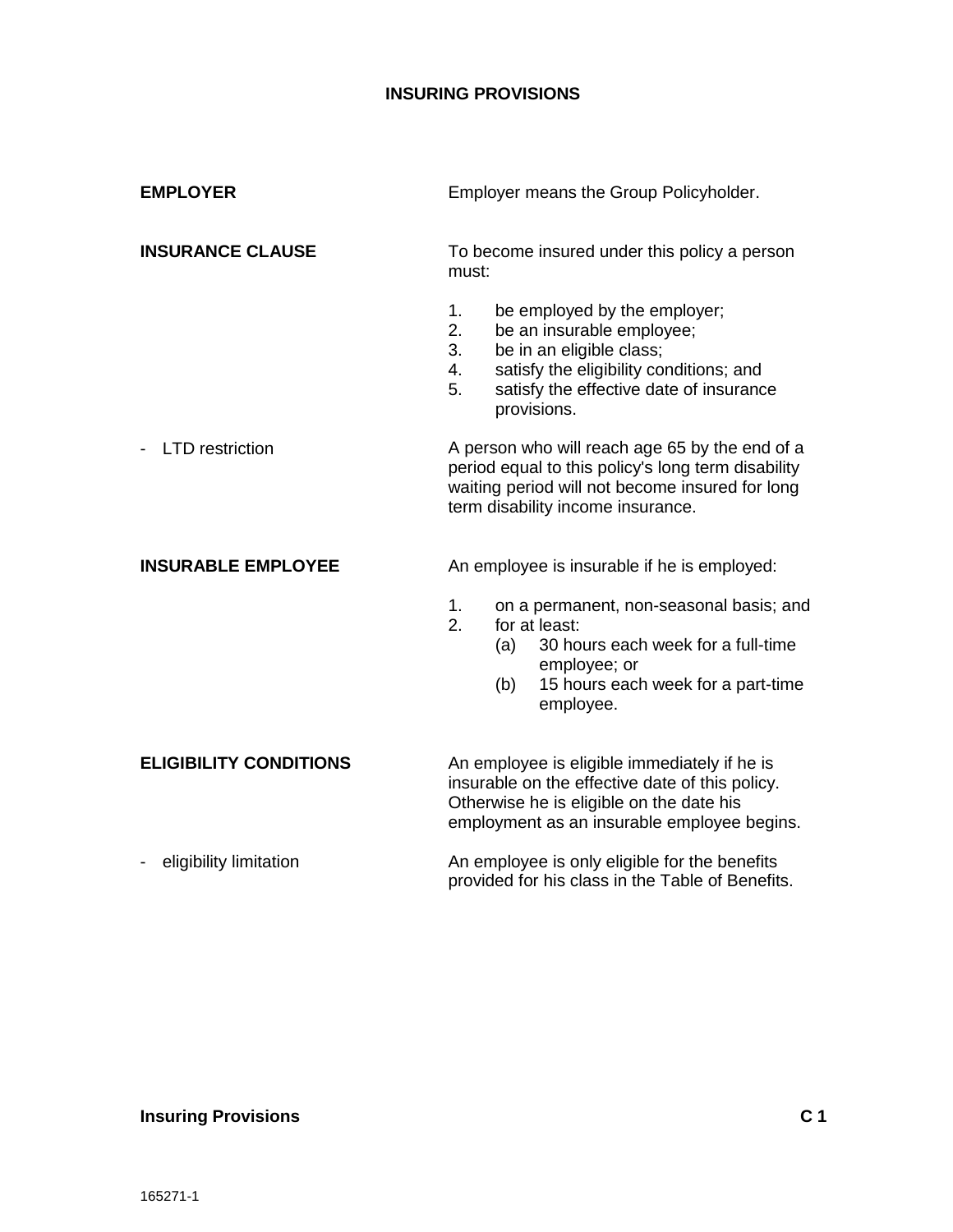# <span id="page-10-0"></span>**SPOUSE COVERAGE**

An employee is eligible to insure his spouse on the later of:

- 1. the date the employee becomes eligible; and
- 2. the date the spouse becomes an insurable spouse.

The effective date of insurance section determines when the insurance for the spouse actually starts.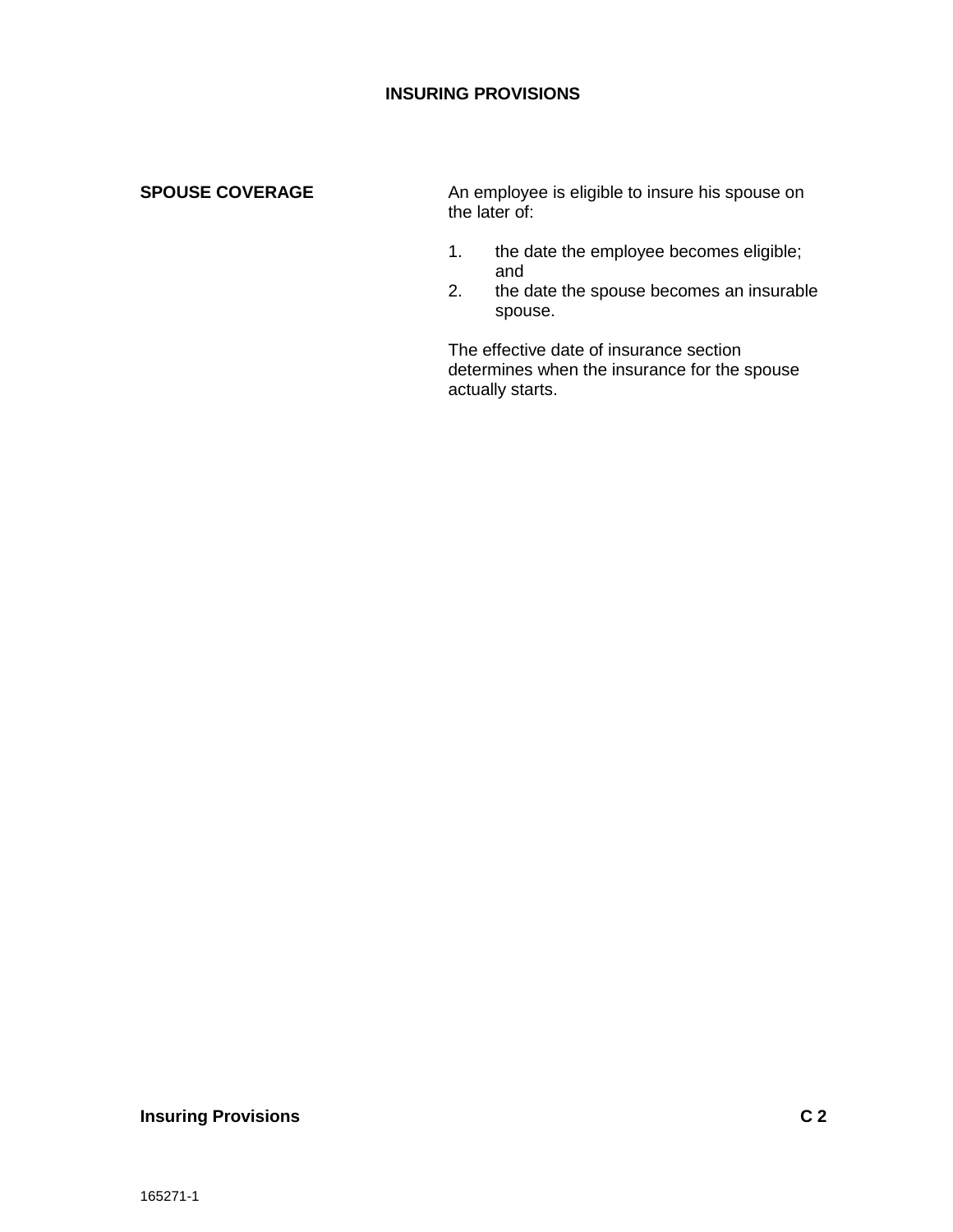<span id="page-11-0"></span>

| <b>INSURABLE SPOUSE</b> | A spouse is insurable if that person is the<br>employee's legal spouse, common-law spouse,<br>or former spouse.                                                                                                                    |
|-------------------------|------------------------------------------------------------------------------------------------------------------------------------------------------------------------------------------------------------------------------------|
|                         | An employee can only insure one spouse at a<br>time. He must insure the same person for all<br>spouse benefits provided under the employer's<br>benefit program.                                                                   |
|                         | Where the employee has more than one<br>insurable spouse, Great-West Life will consider<br>his insured spouse to be the one for whom he<br>first submits a claim for any benefit provided<br>under the employer's benefit program. |
| legal spouse            | A legal spouse means the person lawfully<br>married to the employee according to applicable<br>provincial legislation.                                                                                                             |
| common-law spouse       | A common-law spouse means a person who is<br>living with the employee in a conjugal<br>relationship.                                                                                                                               |
| former spouse           | A former spouse means a divorced or ex-<br>common-law spouse of the employee for whom<br>insurance protection for some of the benefits<br>available under the employer's benefit program is<br>mandated by court order.            |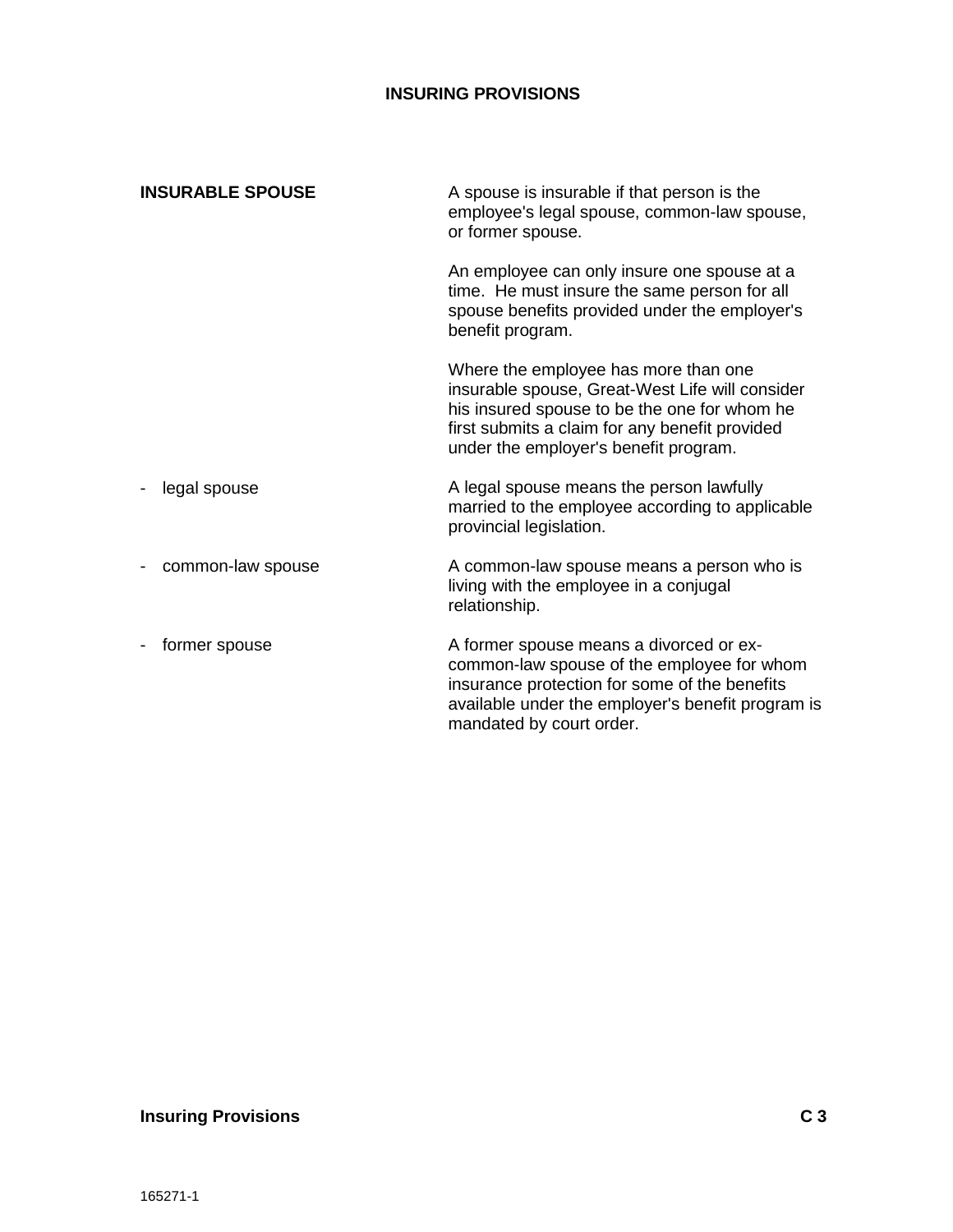| change in spouse              | The employee can change from one insured<br>spouse to another by submitting a claim for a<br>different spouse for any benefit provided under<br>the employer's benefit program. The change will<br>take effect on the later of: |                                                                                                                                                                                                 |
|-------------------------------|---------------------------------------------------------------------------------------------------------------------------------------------------------------------------------------------------------------------------------|-------------------------------------------------------------------------------------------------------------------------------------------------------------------------------------------------|
|                               | 1.<br>2.                                                                                                                                                                                                                        | the date of the loss claimed for the new<br>spouse; and<br>the day after the date of the last loss<br>claimed for the previous spouse.                                                          |
|                               |                                                                                                                                                                                                                                 | A change from a common-law spouse to a legal<br>spouse is valid only when the legal spouse is<br>living with the employee.                                                                      |
|                               | effect.                                                                                                                                                                                                                         | A change from a former spouse to a legal or<br>common-law spouse is not allowed unless the<br>provision in the court order by which the former<br>spouse qualified for coverage is no longer in |
| optional life age restriction |                                                                                                                                                                                                                                 | A spouse age 65 or over is not insurable for<br>optional life insurance.                                                                                                                        |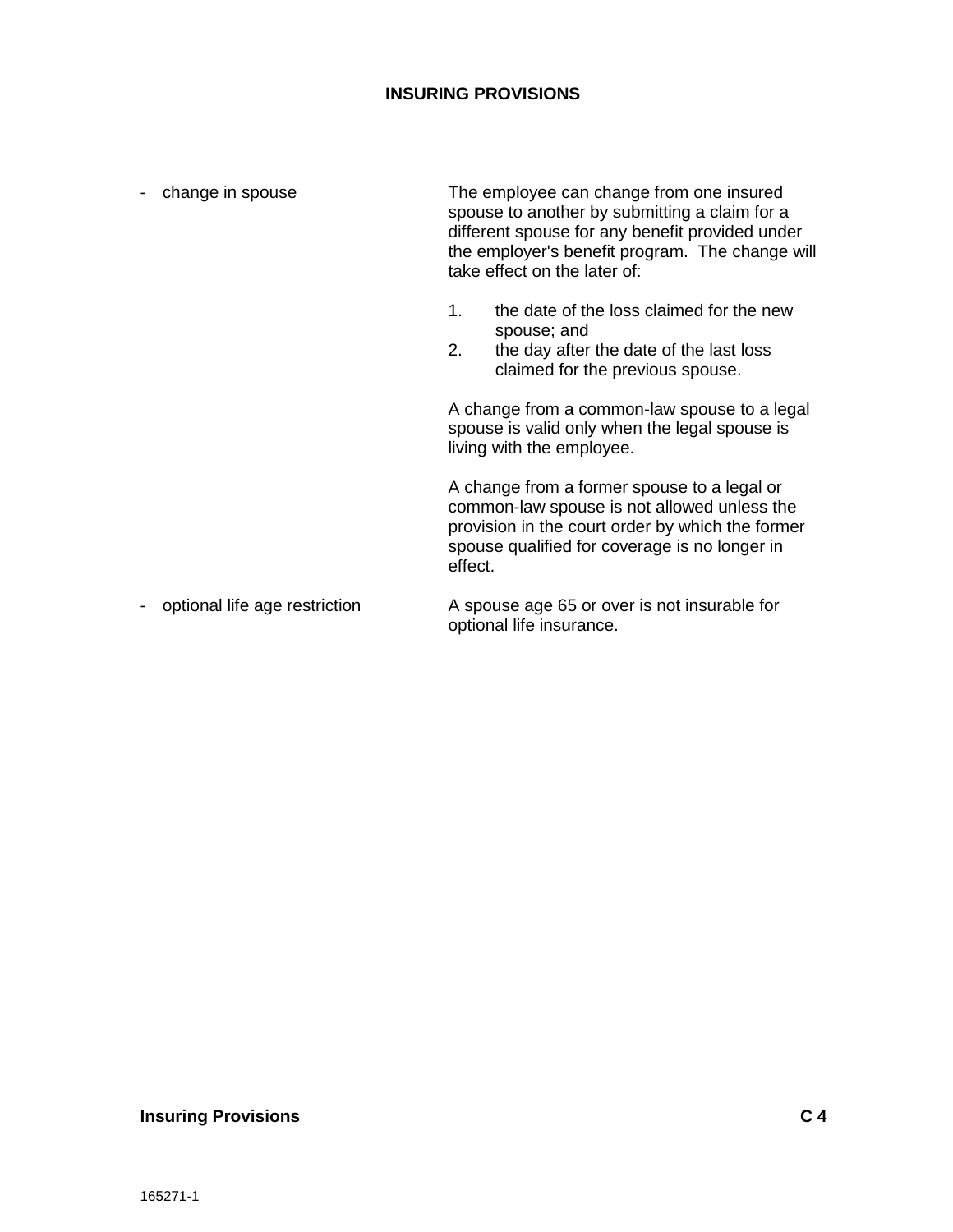#### <span id="page-13-0"></span>**EFFECTIVE DATE OF INSURANCE**

Insurance takes effect on the following dates, subject to the actively at work requirement.

- 1. Insurance subject to the underwriting provision takes effect on the date of written approval.
- 2. All other insurance takes effect on the date the employee becomes eligible or the date he applies for insurance, whichever is later.

Insurance is subject to the underwriting provision if:

- 1. it is not applied for within 31 days of the date the employee becomes eligible.
- 2. it is optional life insurance.

<span id="page-13-1"></span>**Changes in Insurance**

Changes in insurance take effect as they occur, except that:

- 1. all increases and new benefits are subject to the actively at work requirement. Increases are also subject to the underwriting provision if they are increases in optional life insurance.
- 2. decreases in optional life insurance will take effect on the date the application for a decrease is made.
- 3. no change in insurance will take effect during a disability period unless it is a change due to recalculation based on a retroactive wage increase granted during the long term disability waiting period.
- 4. no change in life insurance will take effect during a waiver of premium disability period.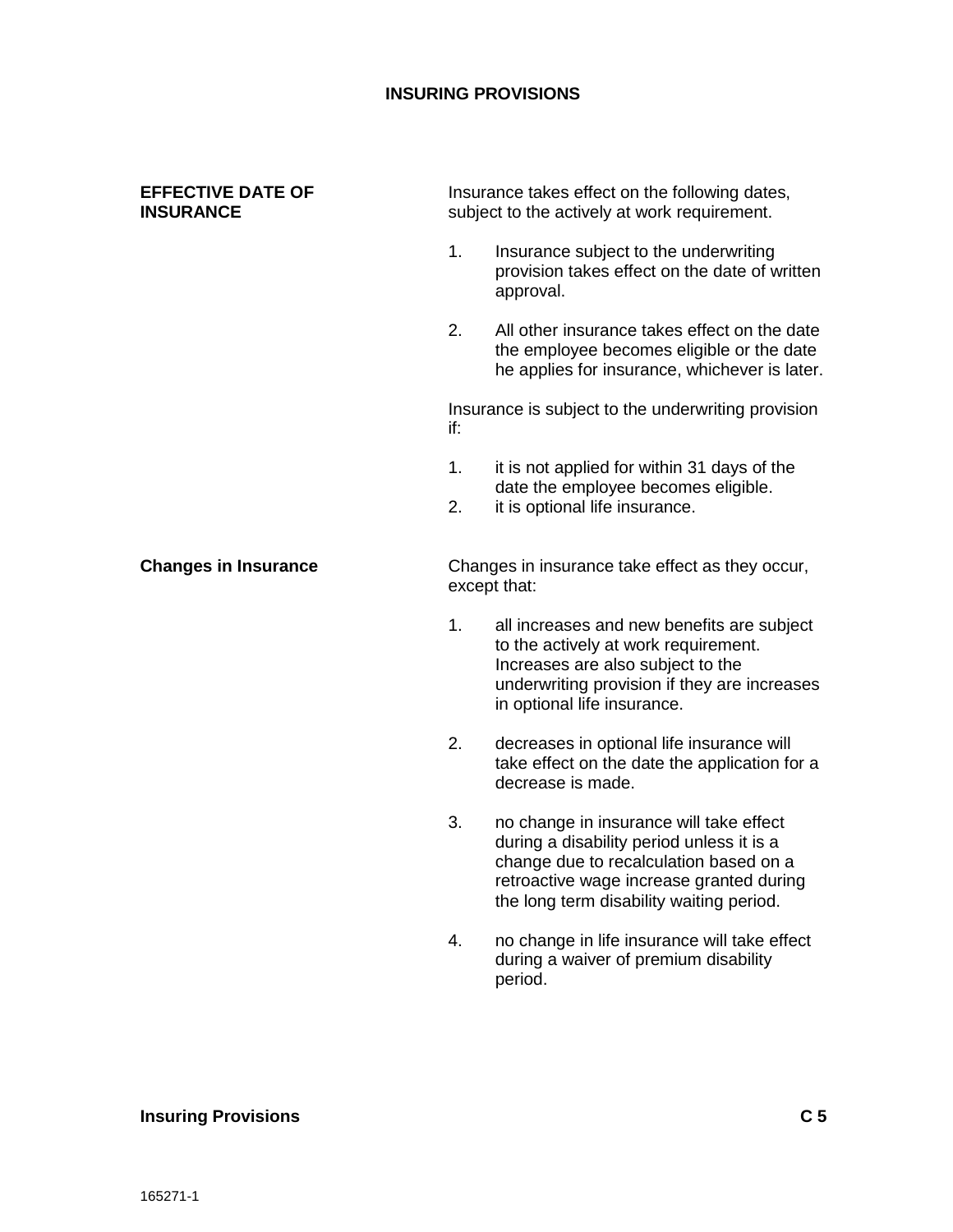<span id="page-14-1"></span><span id="page-14-0"></span>

| <b>Actively at Work Requirement</b> | To satisfy this requirement, an employee must: |            |                                                                                                                                                                                                                                                                                                                                     |
|-------------------------------------|------------------------------------------------|------------|-------------------------------------------------------------------------------------------------------------------------------------------------------------------------------------------------------------------------------------------------------------------------------------------------------------------------------------|
|                                     | 1.                                             |            | be fully capable of performing his regular<br>duties; and                                                                                                                                                                                                                                                                           |
|                                     | 2.                                             |            | be either:                                                                                                                                                                                                                                                                                                                          |
|                                     |                                                | (a)<br>(b) | actually working at the employer's<br>place of business or a place where<br>the employer's business requires him<br>to work; or<br>absent due to vacation, weekends,<br>statutory holidays, or shift variances.                                                                                                                     |
| <b>Underwriting Provision</b>       |                                                |            | If an employee wishes to obtain insurance that is<br>subject to this provision, he must apply for it and<br>supply the information Great-West Life requests.<br>Great-West Life will then assess the information<br>according to its underwriting rules. The<br>application will be approved if it meets<br>underwriting standards. |
| substandard offer<br>$\blacksquare$ |                                                |            | If an employee's application for long term<br>disability income insurance is not approved,<br>Great-West Life may offer to provide this<br>insurance on a restricted basis.                                                                                                                                                         |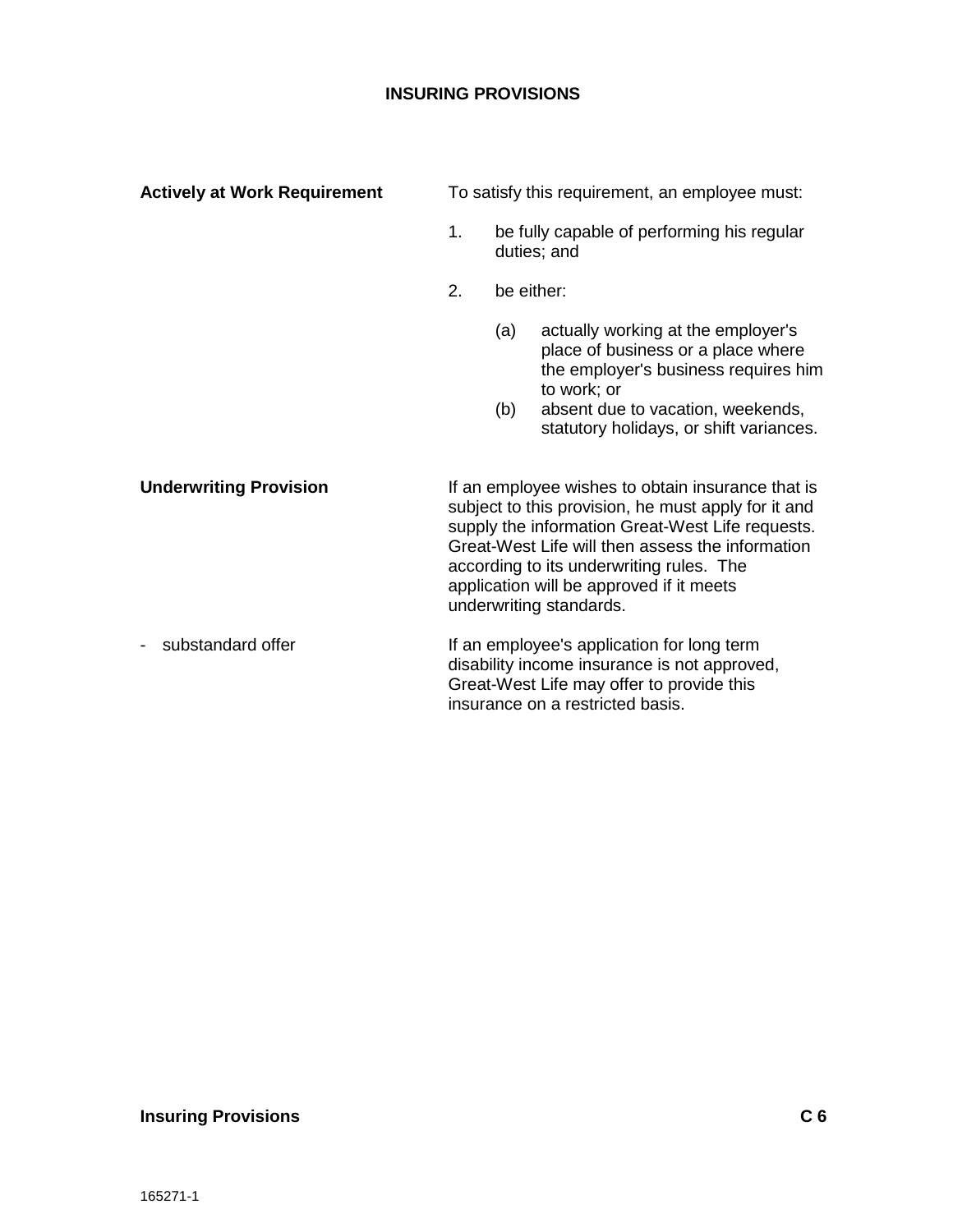#### <span id="page-15-0"></span>**TERMINATION OF INSURANCE**

#### <span id="page-15-1"></span>**Employee Insurance**

The following provisions describe when insurance terminates.

Insurance for an employee terminates on the earliest of the following dates:

- 1. the date this policy terminates;
- 2. the due date of the first premium to which he has not made a required contribution for employee coverage;
- 3. the date he ceases to be in an eligible class;
- 4. the date he ceases to be an insurable employee;
- 5. the date he ceases to satisfy the actively at work requirement. If he is not at work because of disease or injury, temporary lay-off, or leave of absence, this date will be extended to the earliest of:
	- (a) the date the employer stops paying premiums or otherwise determines that insurance has terminated. This date must be determined on the same basis for all employees in like circumstances.
	- (b) the date he starts to work in another job more than 20 hours per week, except in an approved rehabilitation plan.
	- (c) for disease or injury:
		- A. for life insurance for which he has not applied for this policy's waiver of premium benefit, the end of a period equal to the waiver of premium waiting period.
- for disease or injury
	- life insurance without waiver of premium application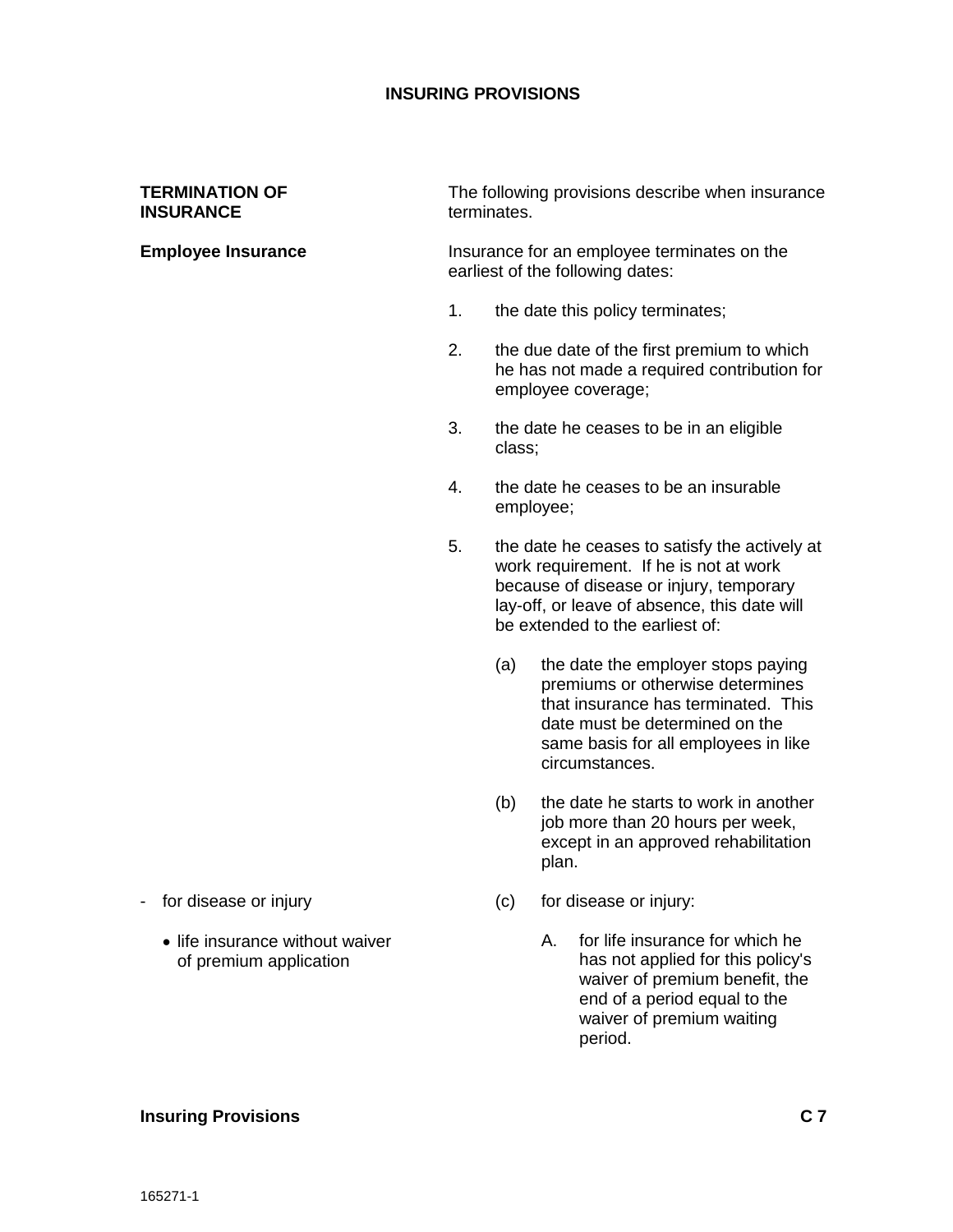• life insurance with waiver of premium application

- B. for life insurance for which he has applied for this policy's waiver of premium benefit:
	- (i) for a disabling disease or injury, the end of the waiver of premium disability period.
	- (ii) for disease or injury for which he does not qualify for waiver of premium benefits, the date determined under (a) or (b) only, whichever comes first.
- C. for long term disability income insurance:
	- (i) for a disabling disease or injury, the date he first ceases to be eligible for income benefits.
	- (ii) for disease or injury for which he does not qualify for income benefits, 31 days after the number of days of the disability waiting period.

#### • LTD insurance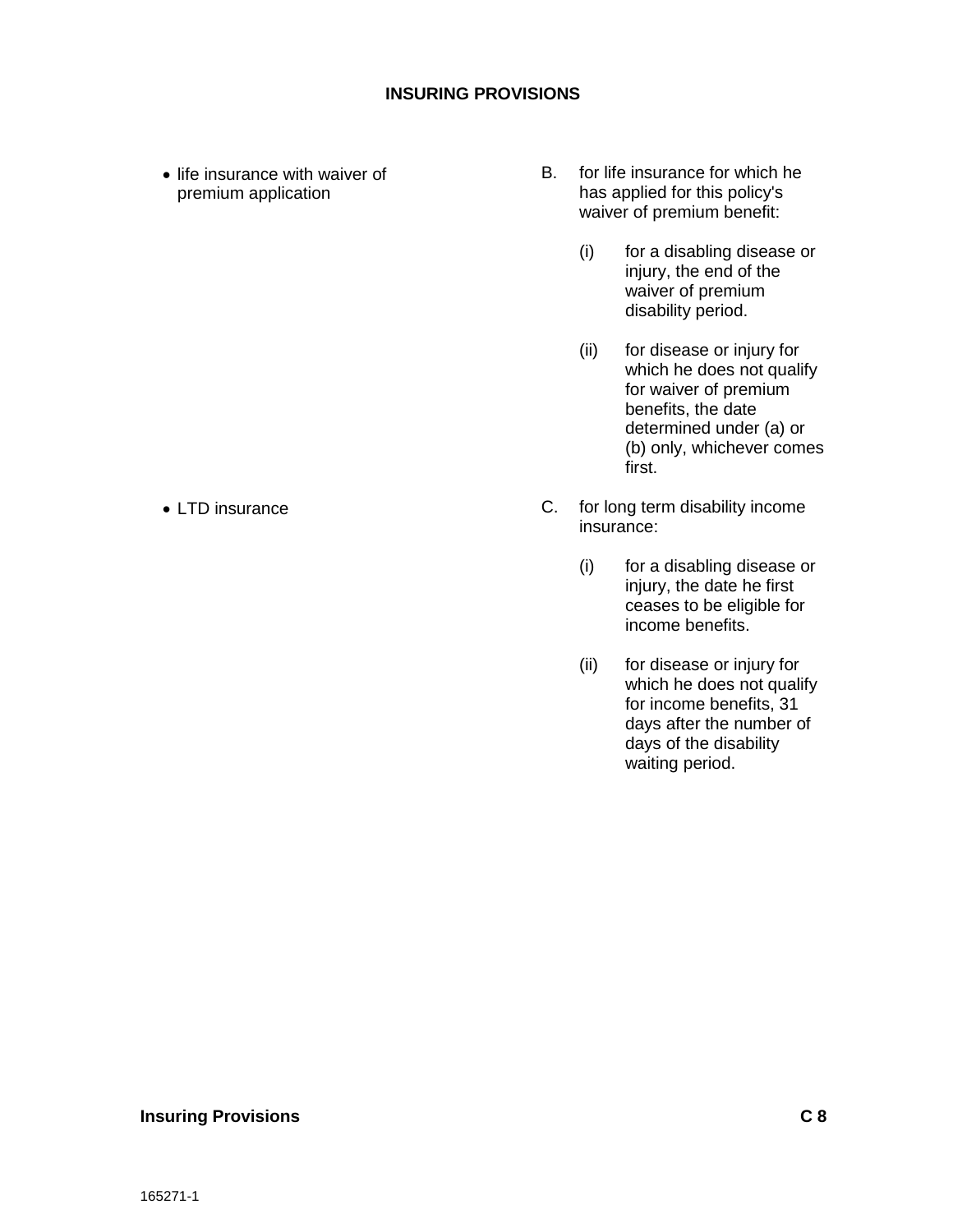- for lay-off or leave of absence other than maternity or parental leave
- for maternity or parental leave

#### <span id="page-17-0"></span>**Insurance for an Employee's Spouse**

- (d) for temporary lay-off or leave of absence other than maternity or parental leave, 6 months after the lay-off or leave starts, plus any further period the employer is required by law to extend insurance.
- (e) for maternity or parental leave, the end of the leave.

Insurance for an employee's spouse terminates on the earliest of the following dates:

- 1. the date the insurance for the employee terminates;
- 2. the due date of the first premium to which the employee has not made a required contribution for dependent coverage;
- 3. the date the employee ceases to be in a class eligible for dependent coverage;
- 4. the date the dependent ceases to qualify as an insurable dependent; or
- 5. for a spouse, the day before the effective date of a change to a new insured spouse.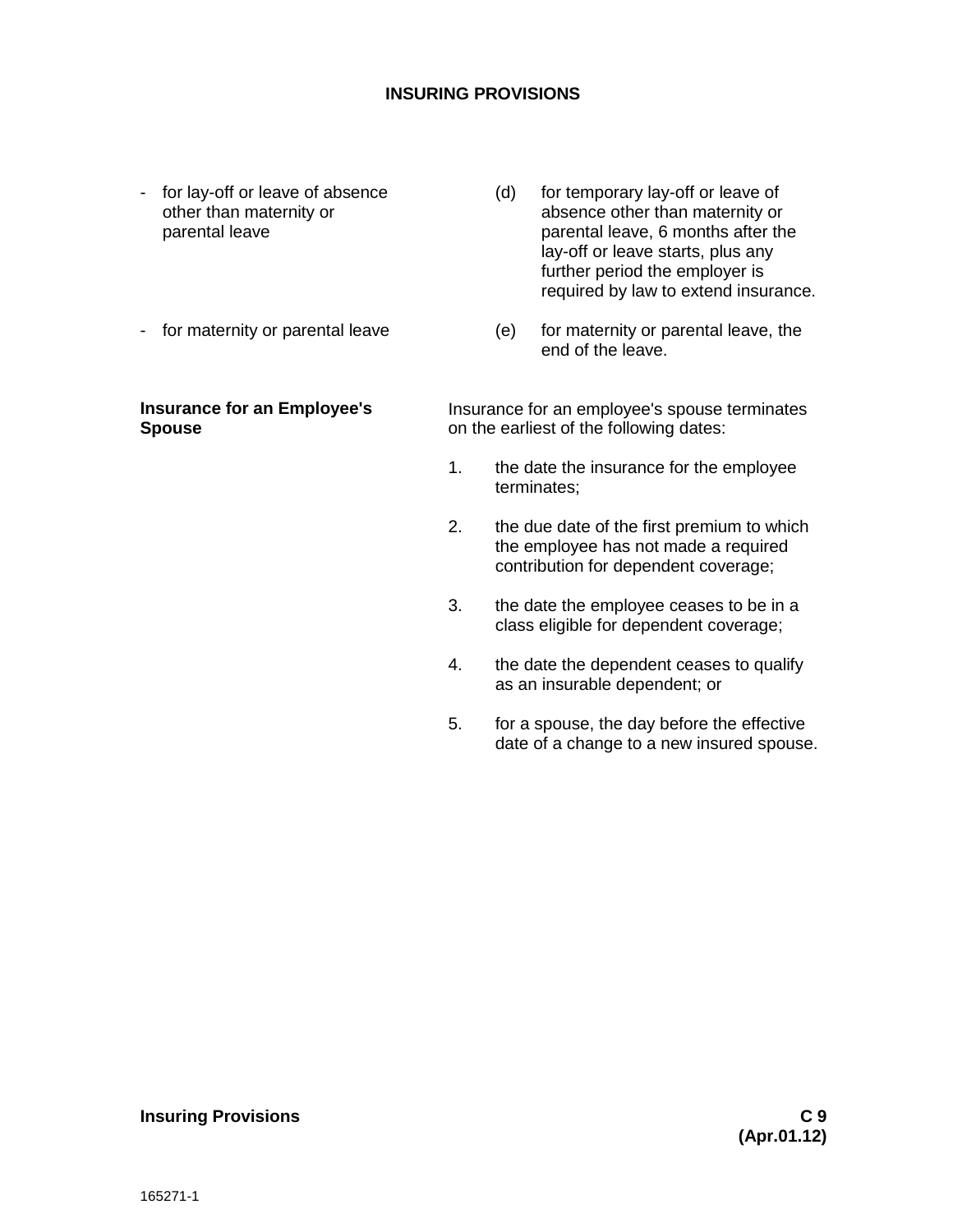<span id="page-18-0"></span>**Life Insurance Termination During Disability Periods**

Life insurance will not terminate during any period for which the employee has been approved for waiver of premium benefits or during any part of the waiver of premium waiting period in which he satisfies the definition of disability under the waiver of premium benefit.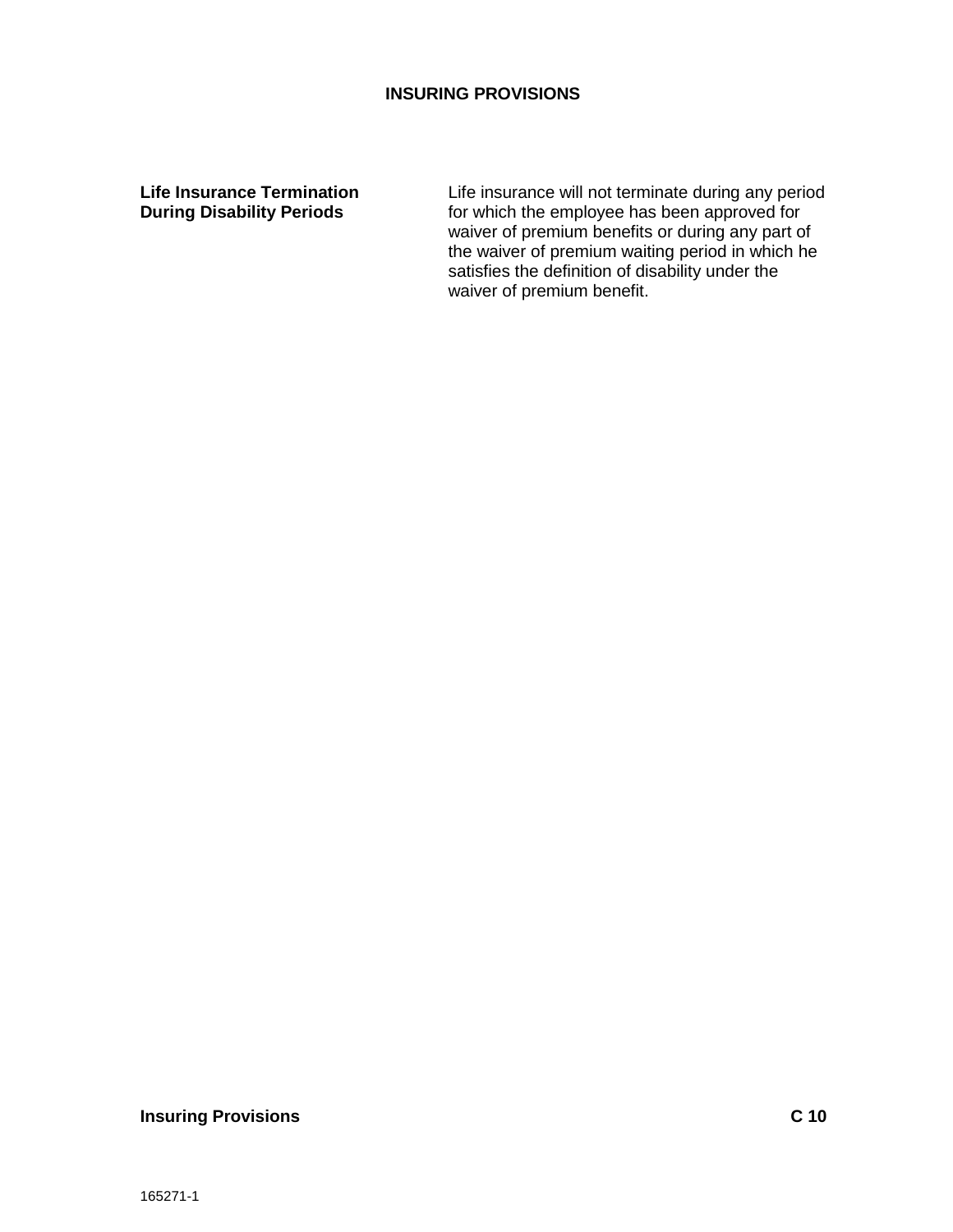# <span id="page-19-0"></span>**EXTENDED BENEFITS**

<span id="page-19-3"></span><span id="page-19-2"></span><span id="page-19-1"></span>

| disability income benefits<br>$\blacksquare$ | Disability income benefits are extended for an<br>employee if he is disabled at the date of<br>termination of his insurance.                            |
|----------------------------------------------|---------------------------------------------------------------------------------------------------------------------------------------------------------|
| other benefits<br>$\overline{\phantom{a}}$   | There is no extension of life insurance benefits<br>after termination of insurance except as provided<br>under the life insurance conversion privilege. |
| <b>Disability</b>                            | An employee is considered disabled if he<br>satisfies the definition of disability under this<br>policy's long term disability income benefit.          |
| <b>Duration</b>                              | Disability income benefits are extended to the<br>end of the disability period.                                                                         |
| <b>Benefit Limitation</b>                    | Extended benefits are limited to those that would<br>have been payable if the insurance were still in<br>force.                                         |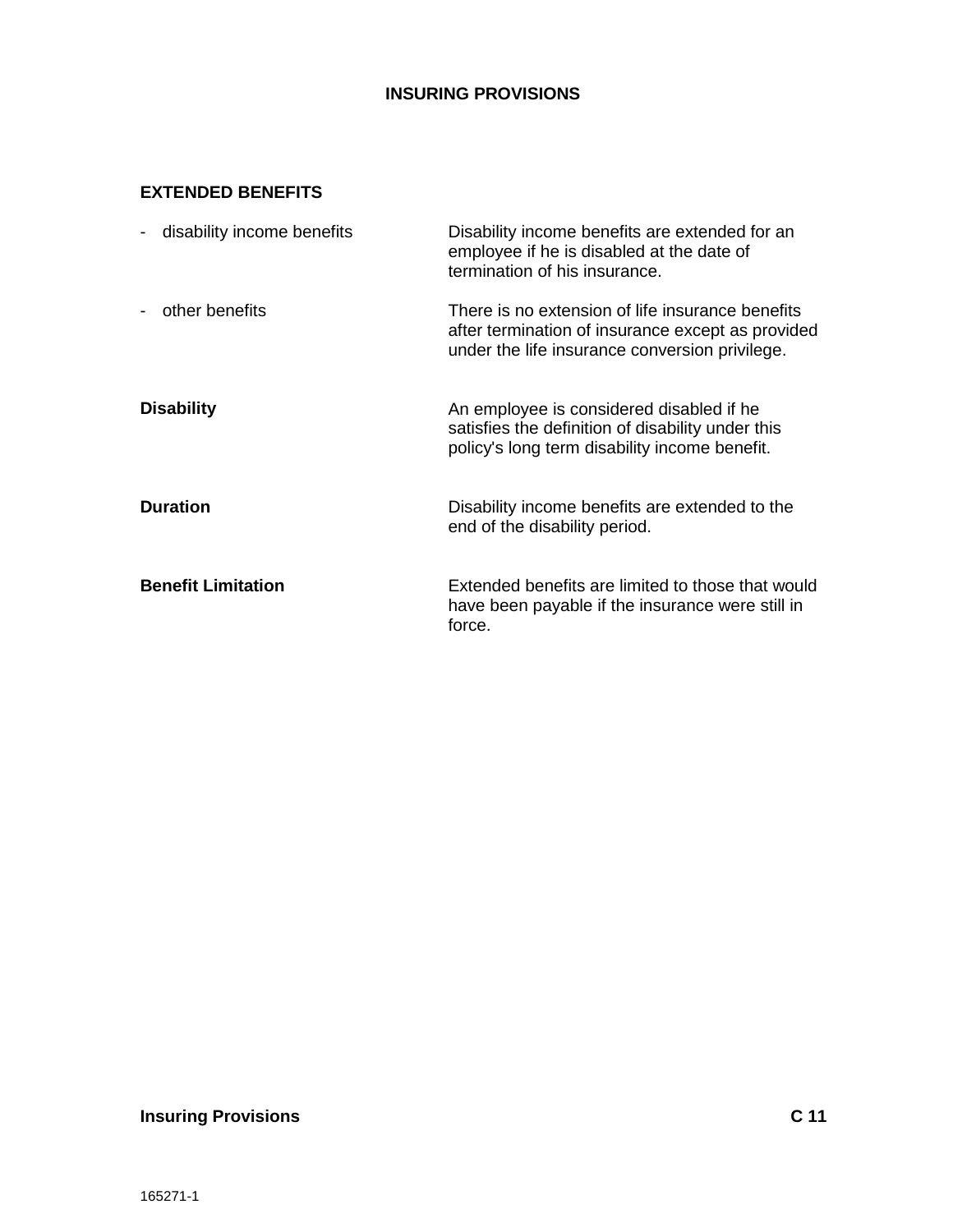#### <span id="page-20-0"></span>**REINSTATEMENT OF INSURANCE**

Insurance will be automatically reinstated if:

- 1. it terminated because of disease or injury, leave of absence, or temporary lay-off; and
- 2. the employee returns to work within 6 months after it terminated, or within any period for which the employer is required by law to reinstate the insurance.

If an employee does not qualify for automatic reinstatement, he will be treated as a new employee unless the insurance terminated because he stopped making required premium contributions. If it did, reinstatement is subject to the underwriting provision.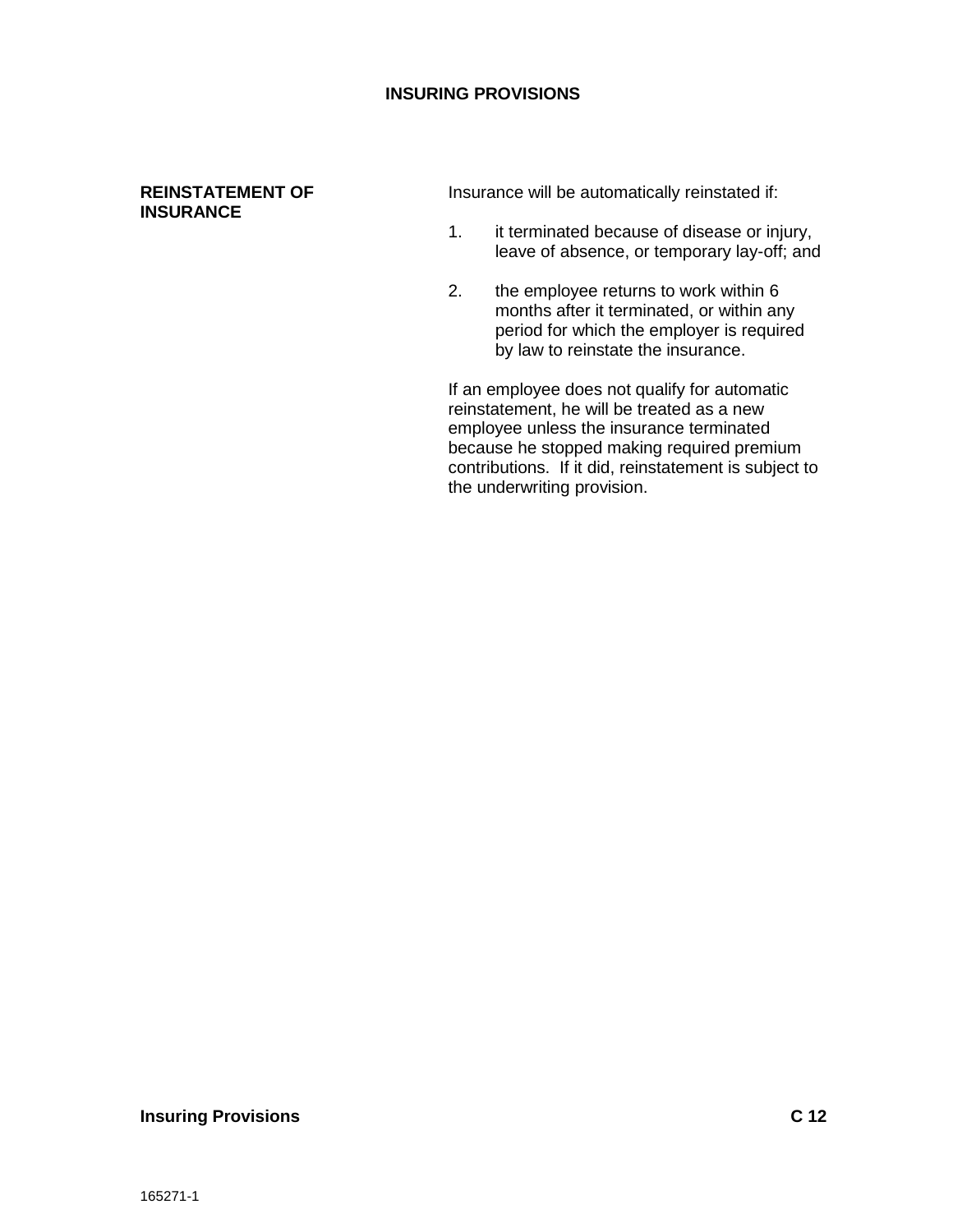An employee or spouse is entitled to obtain an individual life insurance policy without evidence of insurability if he meets the following conditions.

#### <span id="page-21-0"></span>**LIFE INSURANCE CONVERSION PRIVILEGE**

- 1. All or part of the life insurance for the person under this policy terminates on or before his 65<sup>th</sup> birthday. 2. A person must apply for the individual policy in writing and pay the first premium within 31 days after the insurance terminates. In the case of insurance for the spouse, either the employee or the spouse may apply. The conversion privilege is not available if the insurance terminates because of age. The conversion privilege is not available to a spouse for whom insurance terminates because: 1. he ceases to be an insurable spouse; or 2. the employee chooses to insure a different - conditions - exceptions
- The individual policy will be one of the standard life insurance conversion forms made available by Great-West Life or any of its affiliates. No disability or accidental death benefit will be offered. - policy form

spouse.

The premium for the individual policy will be based on current individual insurance rates. - premium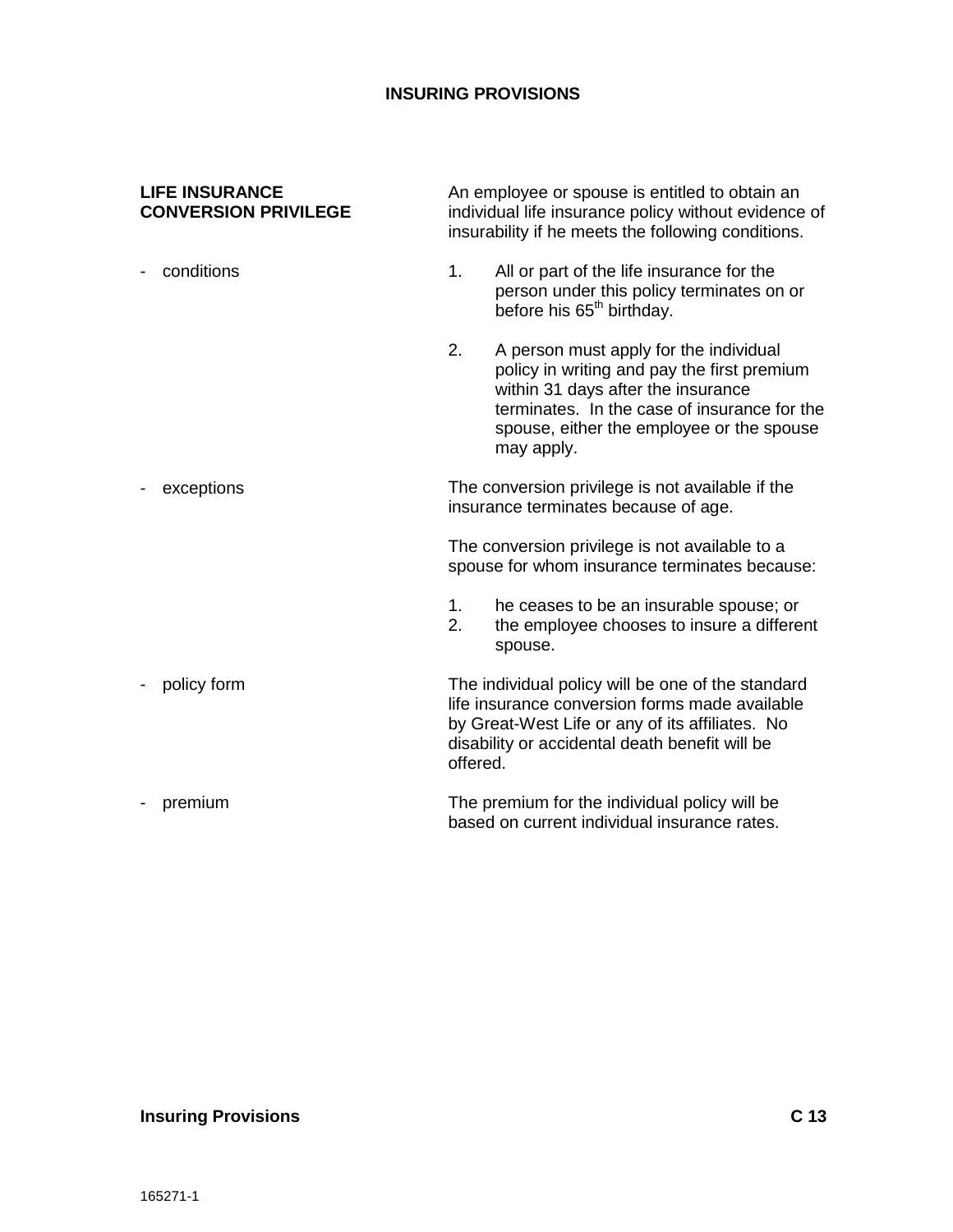| amount                              | The amount of the individual policy will not<br>exceed the lesser of:                                                                                                                                          |
|-------------------------------------|----------------------------------------------------------------------------------------------------------------------------------------------------------------------------------------------------------------|
|                                     | 1.<br>the amount of terminated insurance less<br>the amount of any group term life insurance<br>for which the person becomes eligible<br>within the 31 days allowed for conversion;<br>and<br>\$200,000.<br>2. |
|                                     | This is the combined maximum that can be<br>converted under all group life plans issued to the<br>employer by Great-West Life.                                                                                 |
|                                     | A person can convert less than the maximum<br>individual policy amount but, if he does, he<br>cannot convert an amount less than the minimum<br>issued for the type of policy chosen.                          |
| conversion policy effective<br>date | The individual policy takes effect at the end of the<br>31 days allowed for conversion.                                                                                                                        |
| extension                           | If a person dies within the 31 days allowed for<br>conversion, the lesser of the following amounts is<br>payable as if the death occurred while the<br>insurance was still in force:                           |
|                                     | the total amount of terminated life<br>1.<br>insurance; and<br>2.<br>\$200,000.                                                                                                                                |
| cancellation                        | If the employee is approved for this policy's life<br>insurance waiver of premium benefit after he or<br>his spouse has been issued an individual life<br>insurance conversion policy, the individual policy   |

will be cancelled and the premiums paid on that

policy refunded to the employee.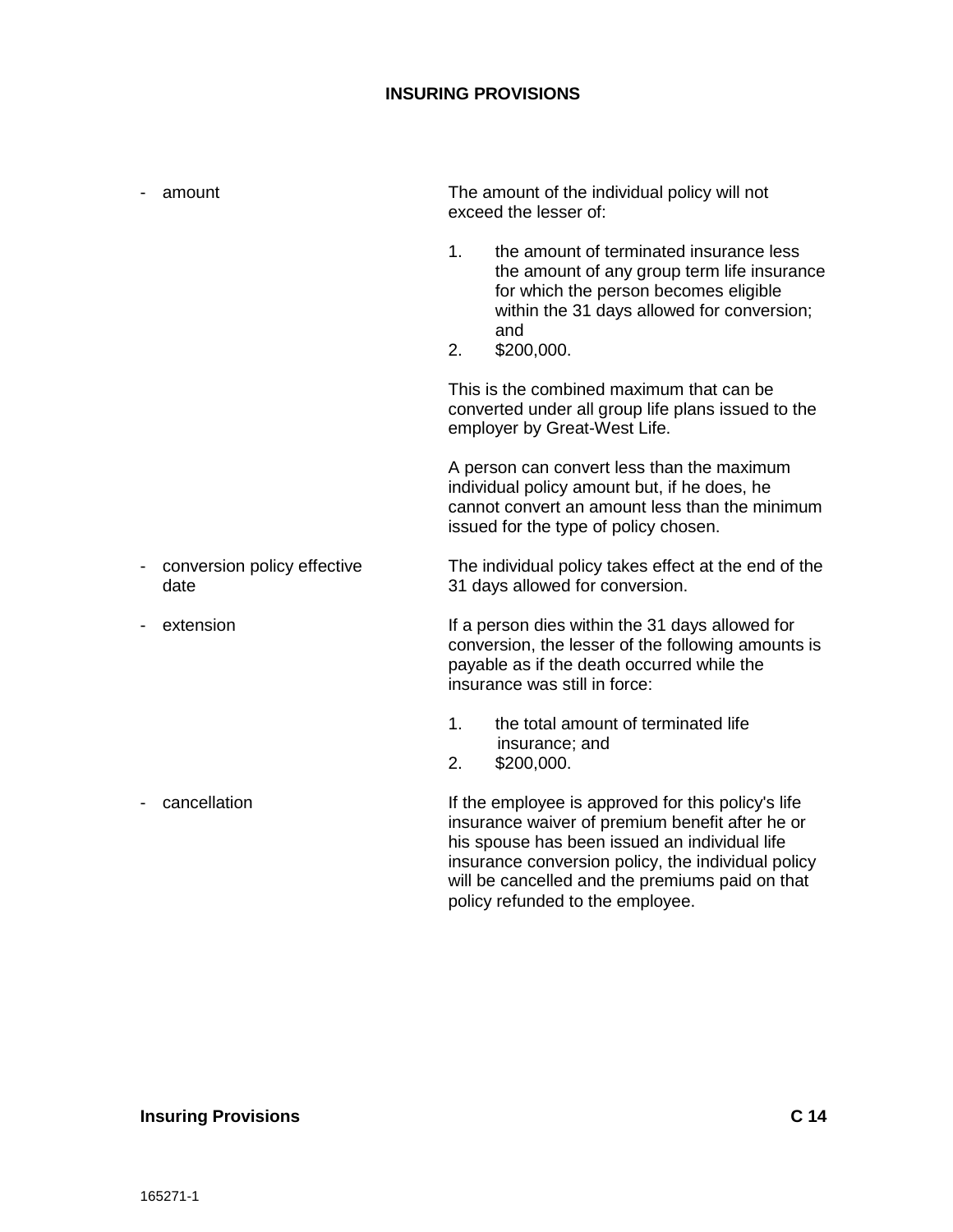#### **BENEFIT PROVISIONS**

# **LIFE INSURANCE**

<span id="page-23-0"></span>

| <b>DEATH BENEFIT</b> | If an employee dies while insured, Great-West<br>Life will pay his amount of life insurance to his<br>beneficiary.                                                                                                                             |  |
|----------------------|------------------------------------------------------------------------------------------------------------------------------------------------------------------------------------------------------------------------------------------------|--|
|                      | If a spouse dies while the spouse's life is insured,<br>Great-West Life will pay the amount of insurance<br>to the employee.                                                                                                                   |  |
|                      | Amounts of life insurance are shown in the Table<br>of Benefits.                                                                                                                                                                               |  |
| <b>Beneficiary</b>   | An employee has the right to name a beneficiary<br>when he applies for insurance. He can name the<br>same or separate beneficiaries for basic and<br>optional insurance. He can change his<br>beneficiary at any time, where permitted by law. |  |
|                      | If the beneficiary dies before the employee or if<br>the employee has not named a beneficiary,<br>payment will be made to the employee's estate.                                                                                               |  |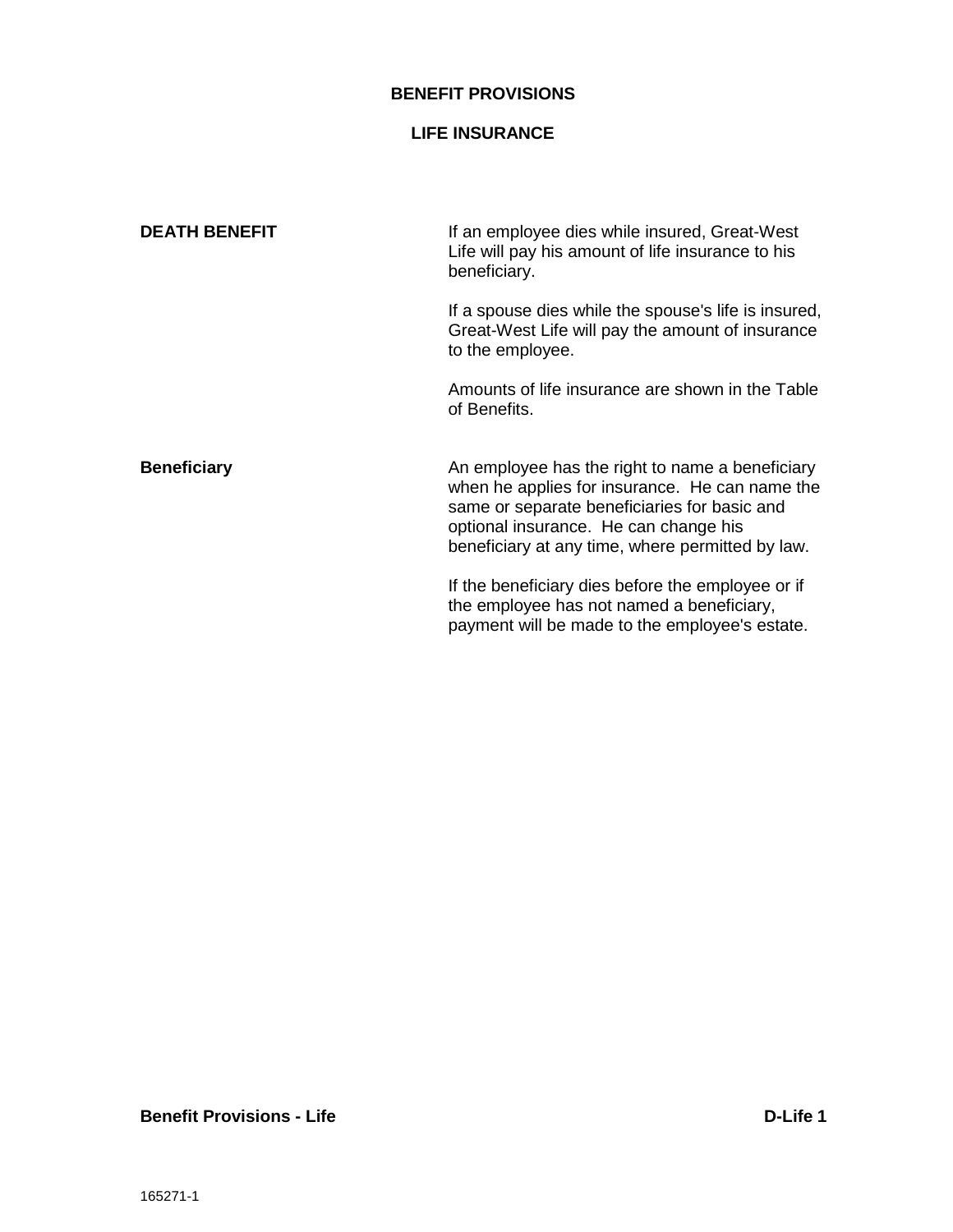# **BENEFIT PROVISIONS - Life**

<span id="page-24-0"></span>

| <b>WAIVER OF PREMIUM</b><br><b>BENEFIT</b> | If an employee becomes disabled while insured,<br>Great-West Life will waive the premiums on the<br>life insurance for himself and his spouse<br>throughout the benefit period, subject to the<br>notice of claim provision. Employees who are<br>receiving benefits from any Workers'<br>Compensation Act are not eligible for this benefit. |
|--------------------------------------------|-----------------------------------------------------------------------------------------------------------------------------------------------------------------------------------------------------------------------------------------------------------------------------------------------------------------------------------------------|
| <b>Disability</b>                          | An employee is considered disabled if he<br>satisfies the disability definition under this policy's<br>long term disability income benefit.                                                                                                                                                                                                   |
| <b>Disability Period</b>                   | A disability period is:                                                                                                                                                                                                                                                                                                                       |
|                                            | the waiting period; plus<br>1.<br>2.<br>the benefit period.                                                                                                                                                                                                                                                                                   |
| <b>Waiting Period</b>                      | The waiting period for life disability benefits is the<br>same as the waiting period under this policy's<br>long term disability income benefit.                                                                                                                                                                                              |
| <b>Benefit Period</b>                      | A benefit period is the period of time after the<br>waiting period during which the employee<br>satisfies the disability definition under this policy's<br>long term disability income benefit. A benefit<br>period will not continue past an employee's 65th<br>birthday.                                                                    |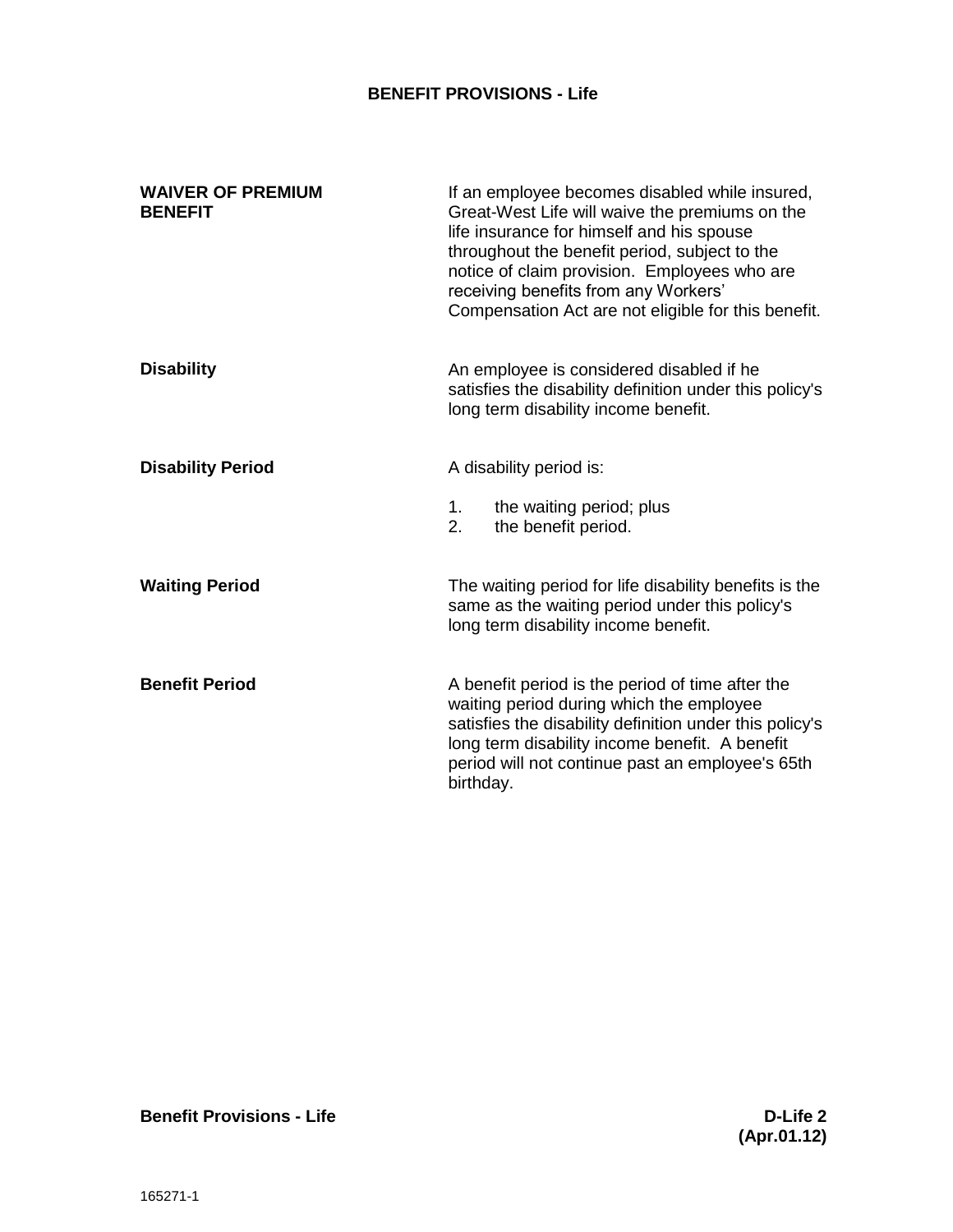#### **BENEFIT PROVISIONS - Life**

#### <span id="page-25-0"></span>**SUICIDE LIMITATION ON OPTIONAL INSURANCE**

If a person commits suicide within 2 years after any optional insurance on his life takes effect or increases, Great-West Life's liability for the portion of the optional insurance that has been in force for less than 2 years will be limited to the premiums paid for that insurance. All periods of coverage under this policy's optional life plan and previous optional life plans sponsored by the employer are considered together in satisfying the 2-year condition as long as there is no interruption from one to the other.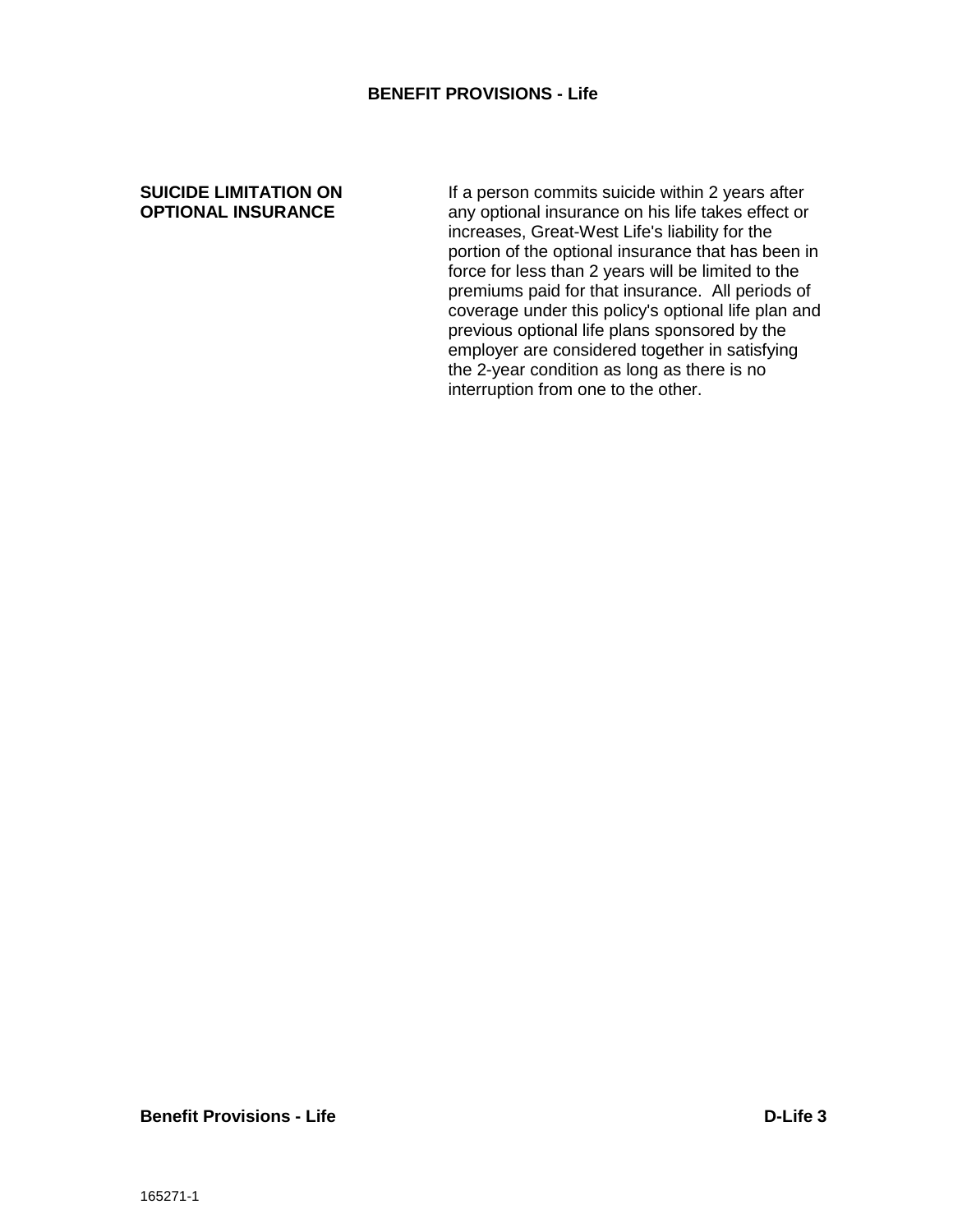#### **BENEFIT PROVISIONS**

# **LONG TERM DISABILITY INCOME BENEFITS FOR EMPLOYEES**

<span id="page-26-1"></span><span id="page-26-0"></span>

| <b>ASSESSMENT</b><br><b>RESPONSIBILITY</b>            | Great-West Life has full responsibility for the<br>assessment of a person's entitlement to benefits.                                                                                                            |  |
|-------------------------------------------------------|-----------------------------------------------------------------------------------------------------------------------------------------------------------------------------------------------------------------|--|
| <b>DISABILITY</b>                                     | The benefits under this policy are for disability<br>periods that start while a person is insured.                                                                                                              |  |
| <b>During the Initial Assessment</b><br><b>Period</b> | During the initial assessment period, which<br>consists of the waiting period plus the next 24<br>months of disability, a person is considered<br>disabled if:                                                  |  |
|                                                       | disease or injury prevents him from<br>1.<br>performing the essential duties of his<br>regular occupation; and                                                                                                  |  |
|                                                       | 2.<br>except for any employment under an<br>approved rehabilitation plan, he is not<br>employed in any occupation that is<br>providing him with income equal to or<br>greater than the income benefit available |  |

Benefits.

under this plan, as shown in the Table of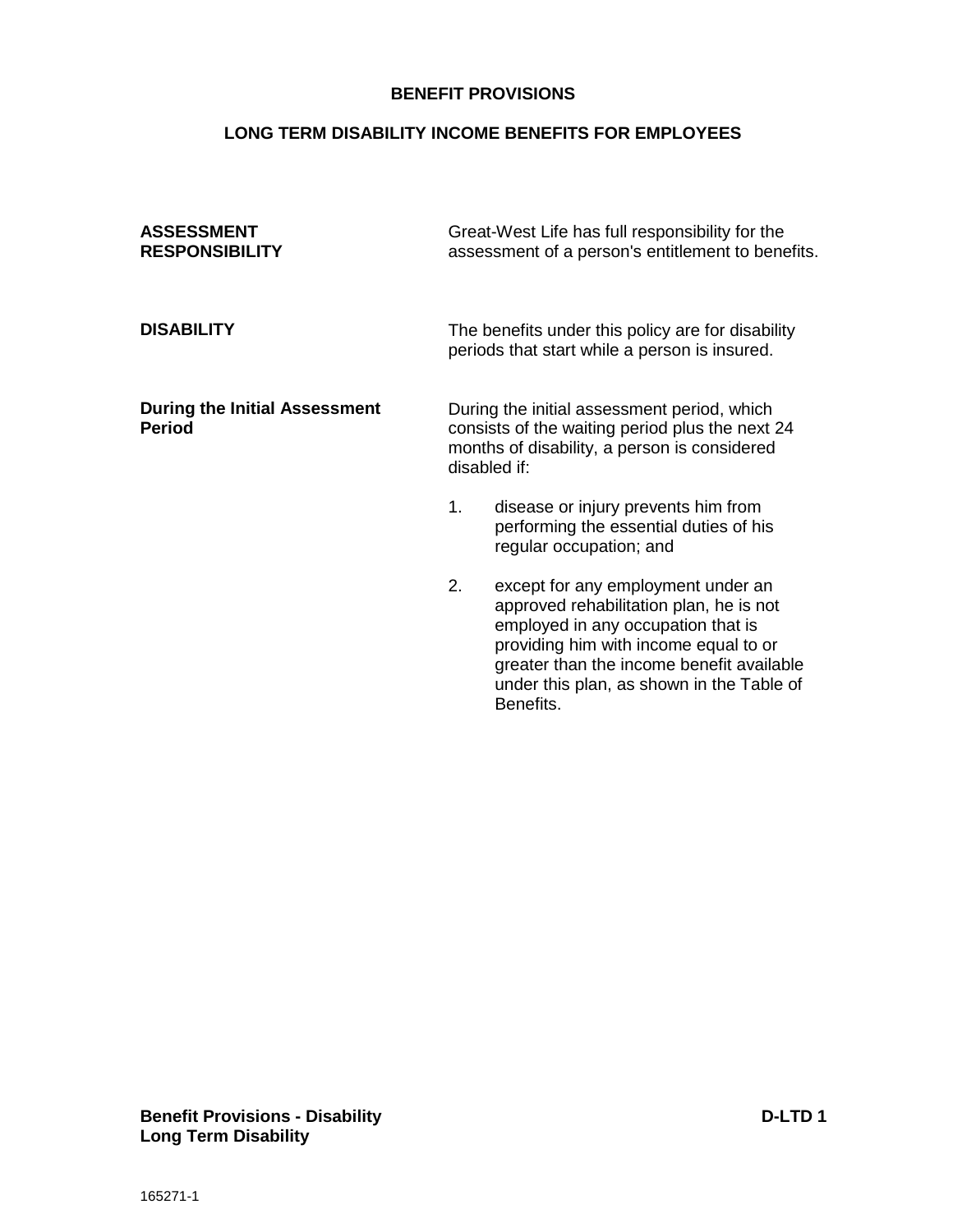#### **After the Initial Assessment Period**

- gainful employment

After the initial assessment period, a person is considered disabled if disease or injury prevents him from being gainfully employed.

Gainful employment means work:

- 1. a person is medically able to perform;
- 2. for which he has at least the minimum qualifications;
- 3. that provides income of at least 60% of his monthly earnings; and
- 4. that exists either in the province or territory where he worked when he became disabled or where he currently lives.

The availability of work will not be considered in assessing disability.

Loss of any license required for work will not be considered in assessing disability. **Loss of License**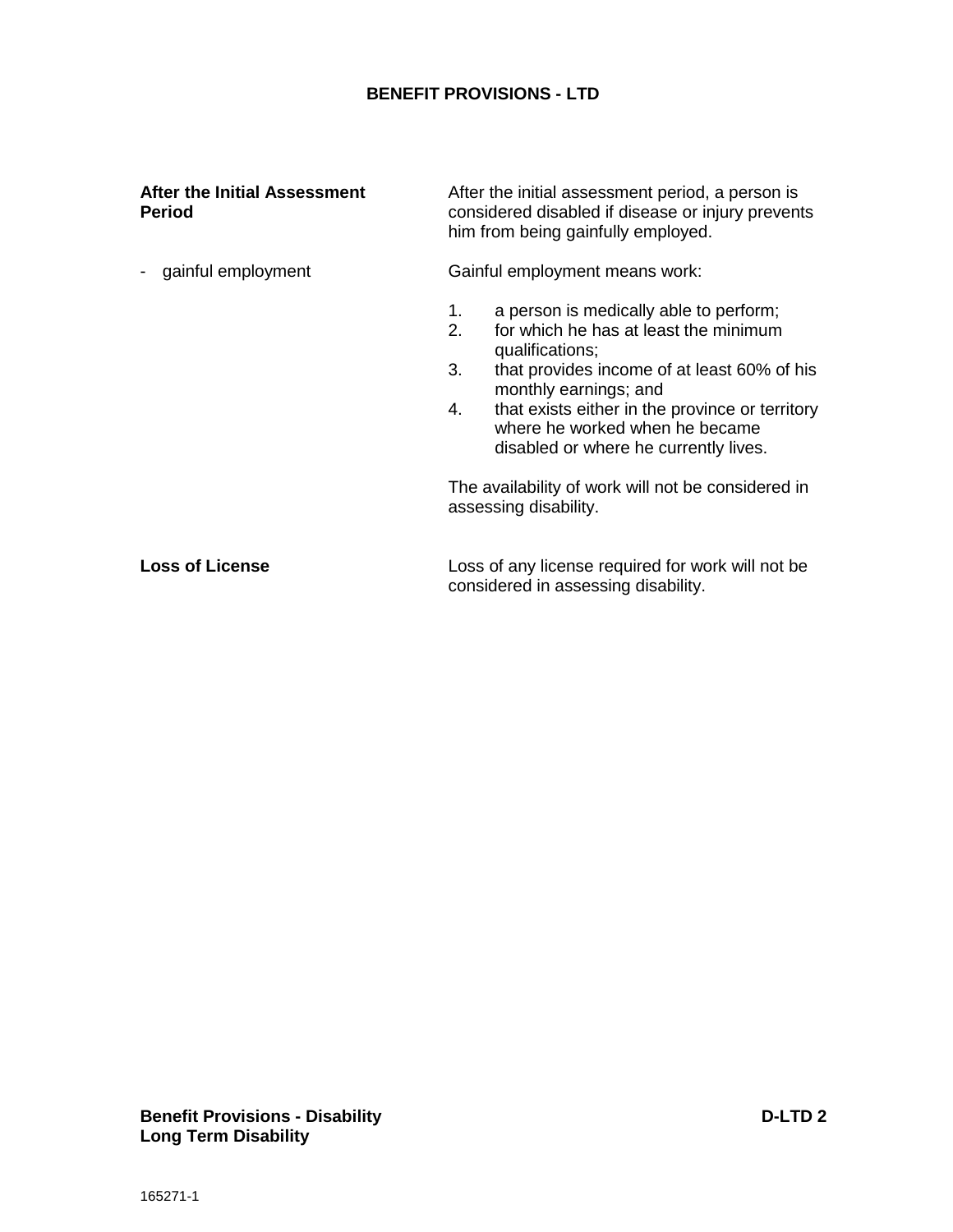<span id="page-28-1"></span><span id="page-28-0"></span>

| <b>DISABILITY PERIOD</b> | A disability period is: |                                                                                                                                      |
|--------------------------|-------------------------|--------------------------------------------------------------------------------------------------------------------------------------|
|                          | 1.<br>2.                | the waiting period; plus<br>the benefit period.                                                                                      |
| <b>WAITING PERIOD</b>    |                         | The waiting period starts when the person first<br>becomes disabled and lasts, if disability is<br>continuous, for 120 days.         |
|                          |                         | If disability is not continuous, the days the person<br>is disabled will be accumulated to satisfy the<br>waiting period as long as: |
|                          | 1.<br>2.                | no interruption is longer than 3 weeks;<br>and<br>the disabilities arise from the same<br>disease or injury.                         |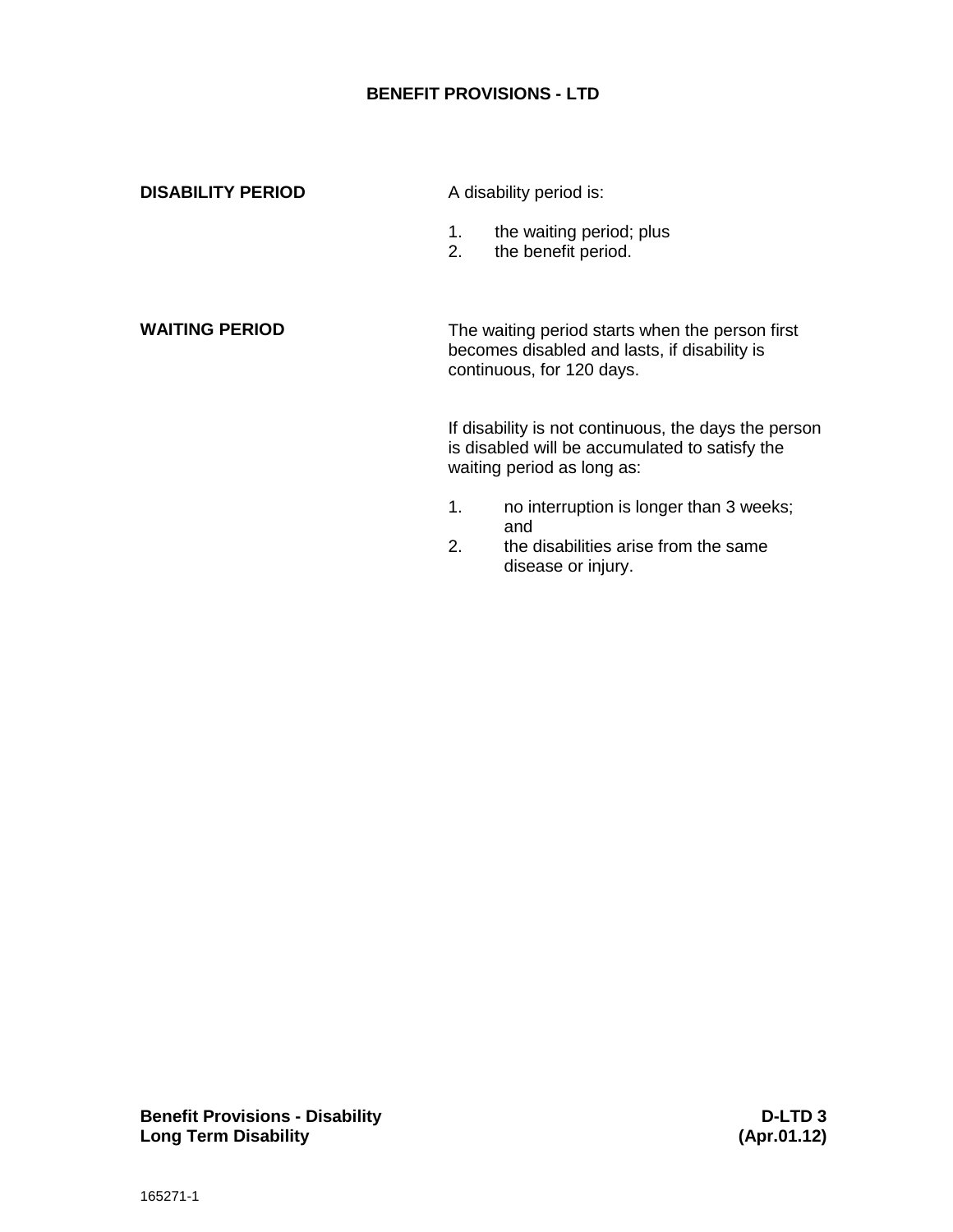<span id="page-29-1"></span><span id="page-29-0"></span>

| <b>BENEFIT PERIOD</b> | A benefit period is:                                                                                                                                                                                                                                |  |
|-----------------------|-----------------------------------------------------------------------------------------------------------------------------------------------------------------------------------------------------------------------------------------------------|--|
|                       | the period of time after the waiting period<br>1.<br>during which the person is continuously<br>disabled; plus<br>if the disability is not continuous, any period<br>2.<br>of time during which the disability is<br>considered to be a recurrence. |  |
|                       | A benefit period will not continue past the last day<br>of the month following the month in which the<br>person reaches age 65.                                                                                                                     |  |
| <b>RECURRENCE</b>     | After the waiting period, a disability is considered<br>a recurrence if it arises from the same disease or<br>injury and starts:                                                                                                                    |  |
|                       | within 6 months after the previous disability<br>1.<br>ends; or<br>within 6 months after the end of an<br>2.<br>approved rehabilitation plan.                                                                                                       |  |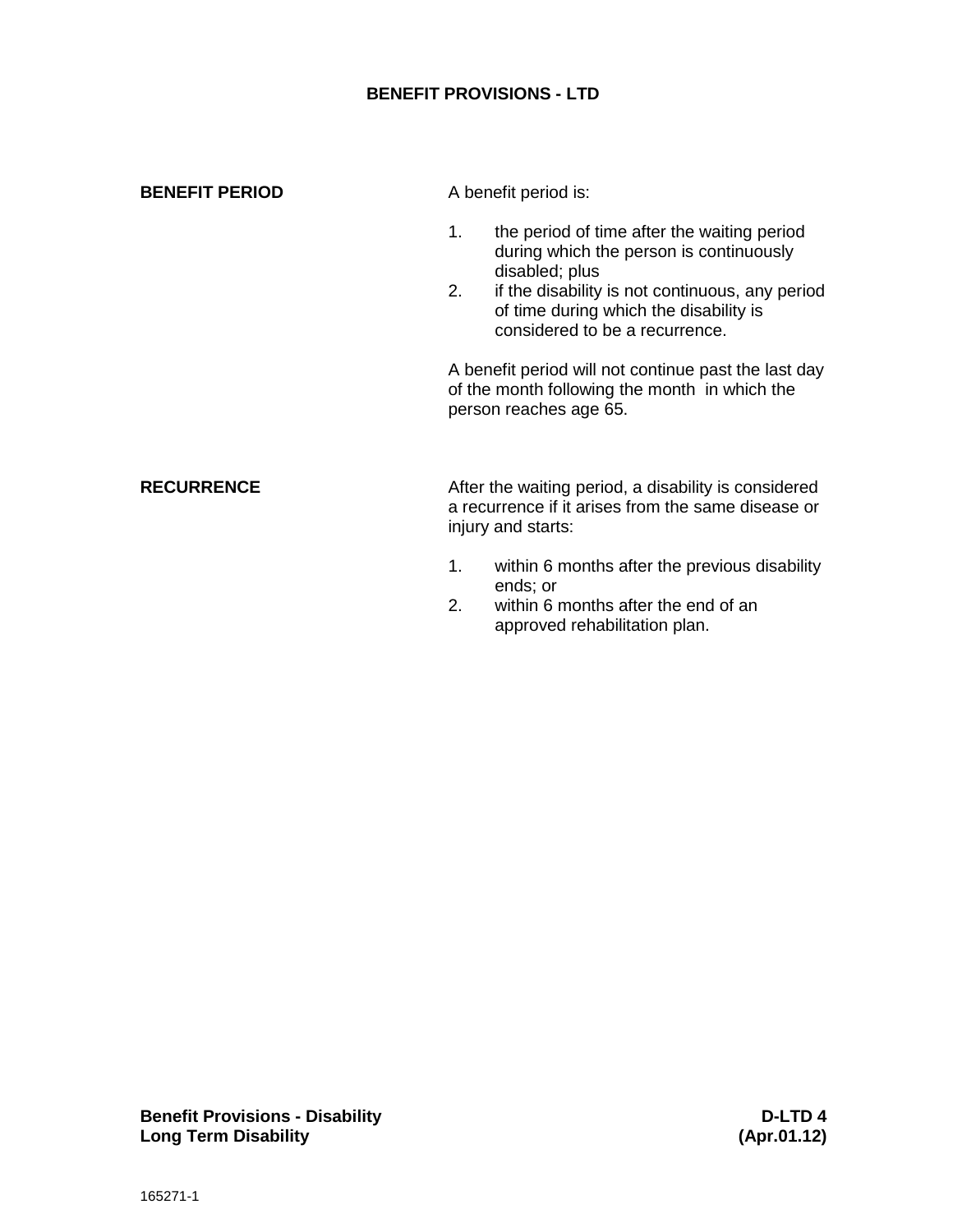<span id="page-30-0"></span>

| <b>INCOME BENEFITS</b>                 | A disabled person is entitled to income benefits<br>after the waiting period ends and for as long as<br>the benefit period lasts. No income benefits are<br>payable for the waiting period itself.                                                                                                                                                                                             |
|----------------------------------------|------------------------------------------------------------------------------------------------------------------------------------------------------------------------------------------------------------------------------------------------------------------------------------------------------------------------------------------------------------------------------------------------|
| <b>Amount Payable</b>                  | The amount payable is the income benefit shown<br>in the Table of Benefits less the reduction, if any,<br>required under the offset provision. The income<br>benefit is payable to the disabled person monthly<br>in arrears. One thirtieth of the income benefit is<br>payable for each day of any period less than a full<br>month.                                                          |
|                                        | At Great-West Life's discretion, the income<br>benefit may be paid more frequently than<br>monthly, on a pro-rated basis.                                                                                                                                                                                                                                                                      |
| other income                           | The income used in the offset provision is the<br>income payable for the same period as the<br>income benefit under this policy.                                                                                                                                                                                                                                                               |
|                                        | Except for retirement benefits, all income is<br>considered payable when a person is entitled to<br>it, whether or not it has been awarded or<br>received. If it has not been awarded, Great-West<br>Life will have the right to estimate it according to<br>the terms of any plans or legislation involved.<br>Retirement benefits are considered payable when<br>they are actually received. |
|                                        | If income is payable in a lump sum, the amount<br>used will be the portion payable for loss of<br>income during the benefit period.                                                                                                                                                                                                                                                            |
| special treatment of taxable<br>income | Before the amount payable is calculated, taxable<br>income will be reduced by the deductions<br>specified under this plan's take-home pay<br>definition. This does not apply to Canada<br>Pension Plan or Quebec Pension Plan benefits or<br>to benefits from a similar plan in another country<br>which has a reciprocal agreement with Canada or<br>Quebec.                                  |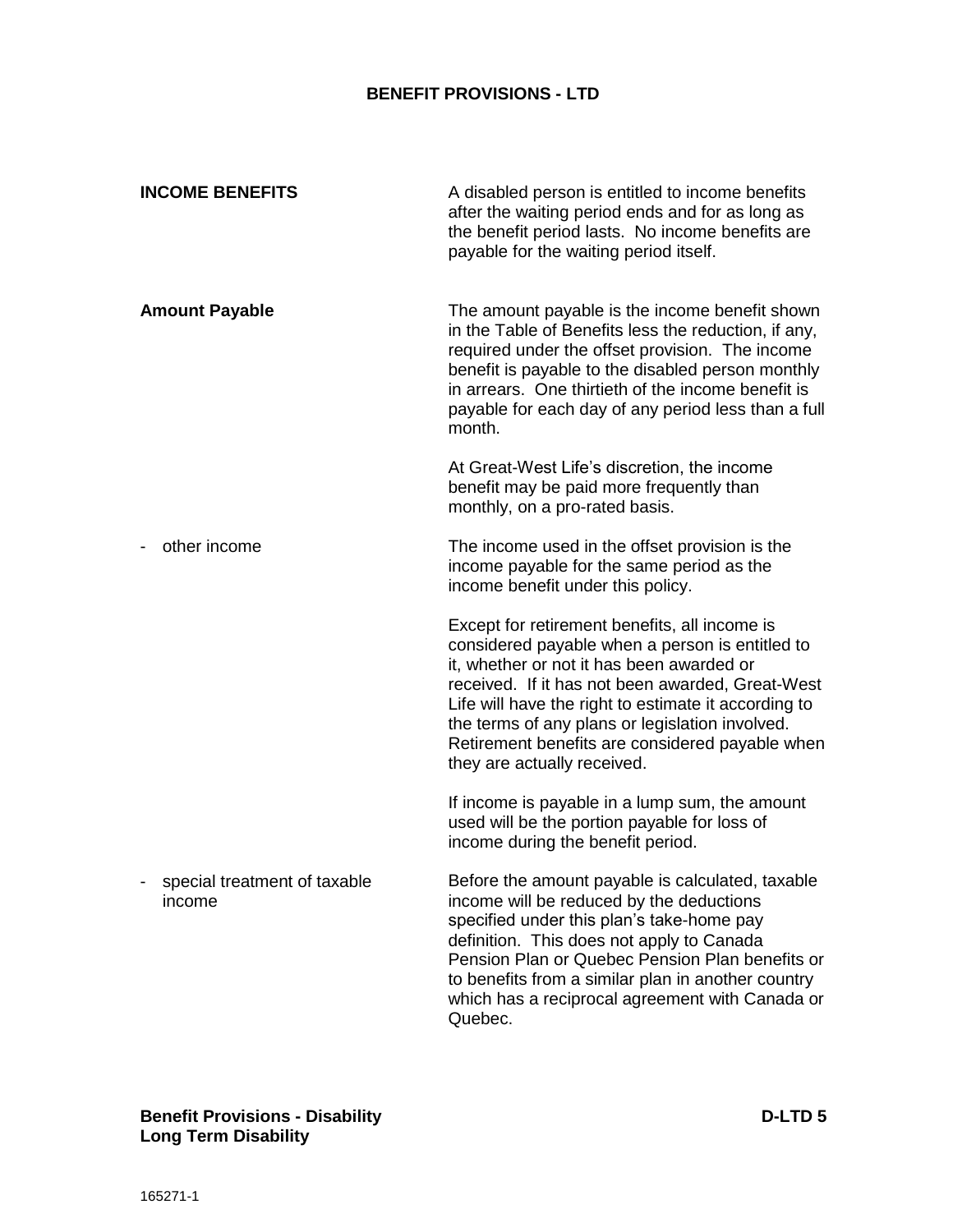- monthly earnings

- take-home pay

Monthly earnings are 1/12 of annual earnings.

Take-home pay means the person's monthly earnings less deductions for federal and provincial income taxes, Canada and Quebec Pension Plan contributions, and federal Employment Insurance premiums.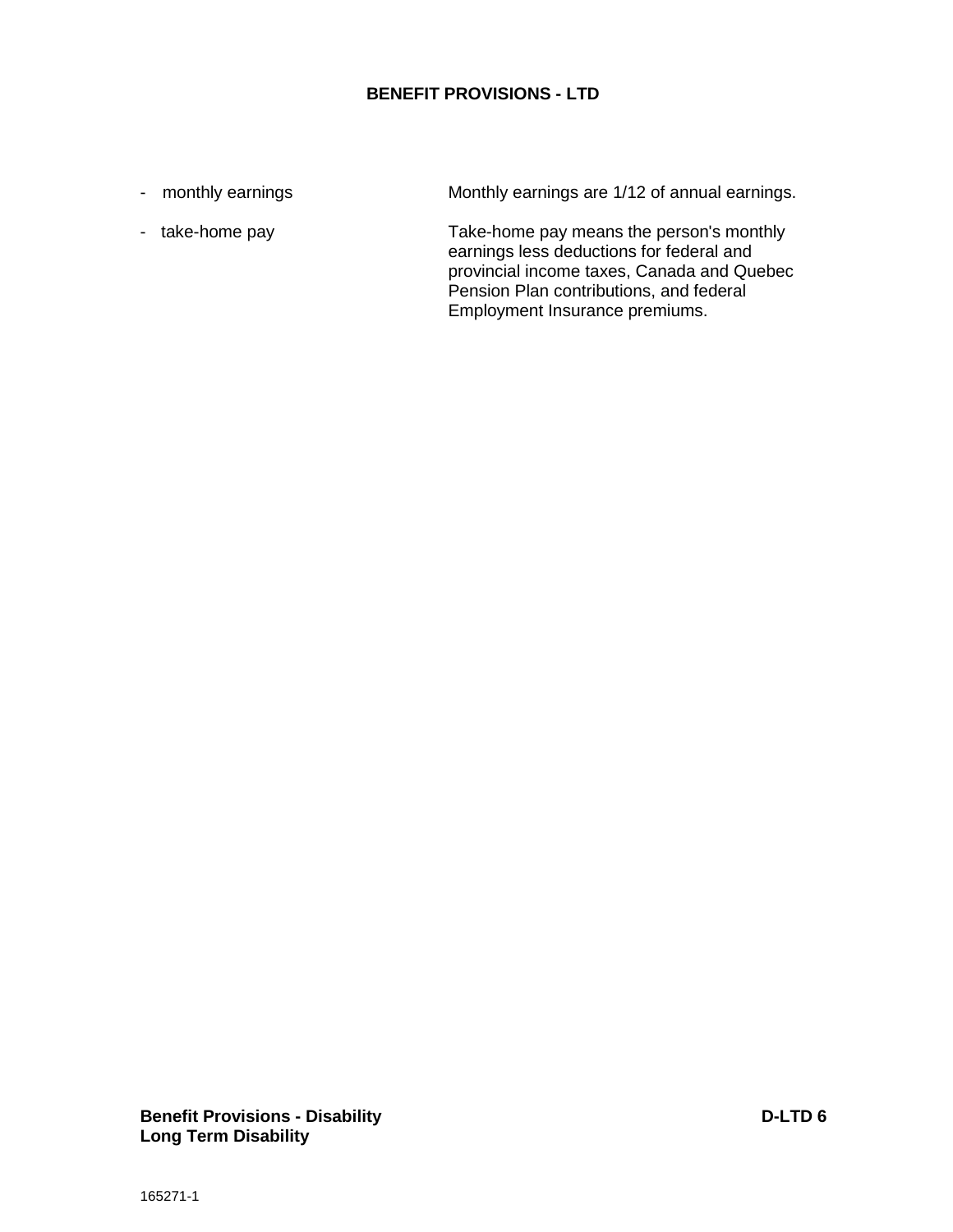#### **Offset Provision**

Under this provision, the person's income benefit is reduced by the following income:

- 1. Disability or retirement benefits to which he is entitled on his own behalf under:
	- (a) the Canada Pension Plan;
	- (b) the Quebec Pension Plan; or
	- (c) a similar plan in another country which has a reciprocal agreement with Canada or Quebec.

This does not include retirement benefits that were payable for each of the 12 months before a disability period.

- 2. Benefits under any Workers' Compensation Act or similar law except for:
	- (a) permanent partial disability awards that were payable for each of the 12 months before a disability period; and
	- (b) benefits related to employment with another employer.
- 3. Loss of income benefits under an automobile insurance plan, to the extent permitted by law.
- 4. Loss of income benefits available through legislation to which he or another member of his family is entitled on the basis of his disability, except for Employment Insurance benefits and automobile insurance benefits.
- 5. The wage loss portion of any criminal injury award, except for awards that included the long term disability income benefits available under this plan in the calculation of the award.

#### **Benefit Provisions - Disability D-LTD 7 Long Term Disability**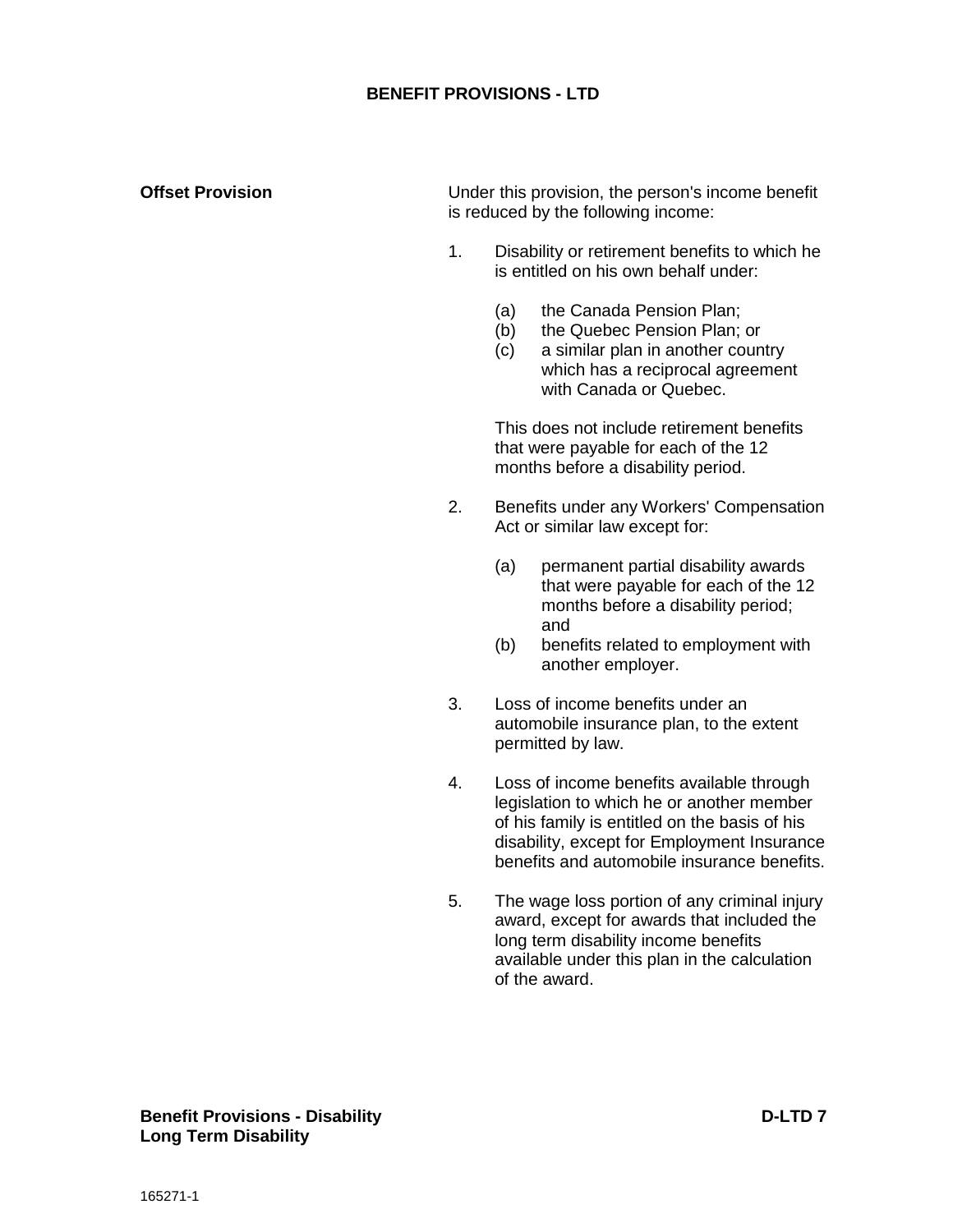- 6. Disability benefits under a plan of insurance available through an association, except for benefits that were payable for each of the 12 months before a disability period.
- 7. Employment income, disability benefits, or retirement benefits related to any employment, except for:
	- (a) disability benefits that are prepayments of life insurance.
	- (b) benefits from retirement plans to which an employer has not contributed.
	- (c) any amount that is related to employment other than with the employer and that was payable for each of the 12 months before a disability period. All employment income, disability benefits, and retirement benefits resulting from the same employment are considered together in satisfying the 12-month condition as long as there is no interruption from one to the other. Waiting periods for disability benefits do not count as interruptions.
	- (d) 50% of earnings received from an approved rehabilitation plan. This amount is considered under the rehabilitation incentive provision.
	- (e) any lump sum payout of any vacation or other banked time that was earned prior to commencement date.
	- (f) any lump sum payout of retroactive salary increases with effective dates prior to benefit commencement date.

**Benefit Provisions - Disability D-LTD 8 Long Term Disability (Apr.01.12)**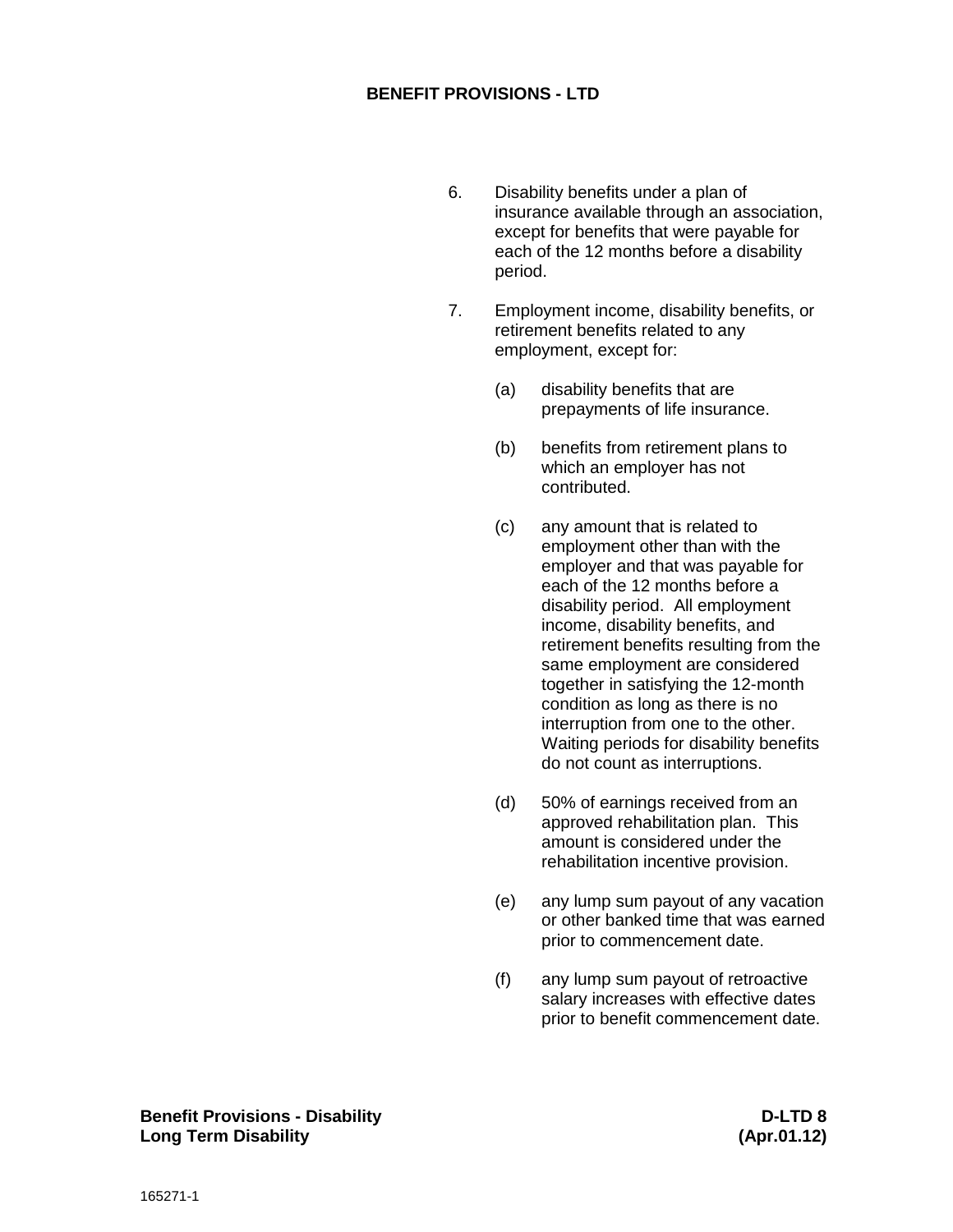|                                                     | Termination pay, severance benefits, and<br>any similar termination of employment<br>benefits, including any salary paid in lieu of<br>notice, are considered employment income<br>under this provision.                                                                                                                                                       |
|-----------------------------------------------------|----------------------------------------------------------------------------------------------------------------------------------------------------------------------------------------------------------------------------------------------------------------------------------------------------------------------------------------------------------------|
| commission income                                   | If income under this provision is payable on a<br>commission basis, the income used will not be<br>reduced by commission related expenses.                                                                                                                                                                                                                     |
| <b>Rehabilitation Incentive</b><br><b>Provision</b> | Earnings received from an approved<br>rehabilitation plan are not used to reduce a<br>person's income benefit unless 50% of those<br>earnings, his income from this policy, and the<br>income described under the offset provision<br>would exceed 100% of his take-home pay. If it<br>does, his income benefit is reduced by the<br>amount in excess of 100%. |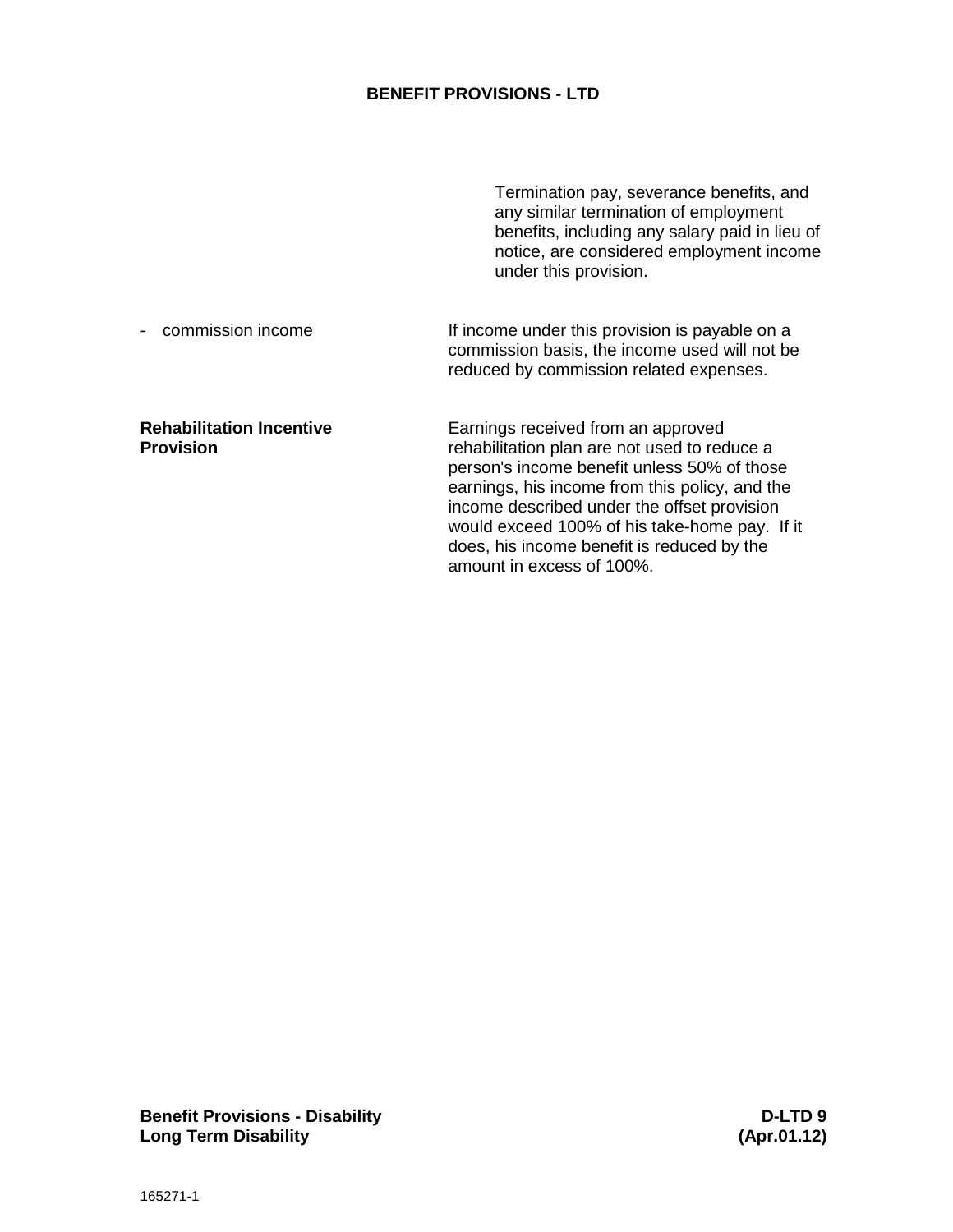<span id="page-35-0"></span>

| <b>INDEXING</b>                    | The following provisions provide inflation<br>protection.                                                                                                                                                                                                                                                                                                                                                        |
|------------------------------------|------------------------------------------------------------------------------------------------------------------------------------------------------------------------------------------------------------------------------------------------------------------------------------------------------------------------------------------------------------------------------------------------------------------|
| <b>Assessment</b>                  | In assessing a person's ability to be gainfully<br>employed, Great-West Life will multiply his<br>monthly earnings by the Consumer Price Index<br>factor.                                                                                                                                                                                                                                                        |
| <b>Recalculation</b>               | The amount payable will be recalculated for<br>inflation protection 1 year after the start of the<br>benefit period and annually after that. On those<br>dates the income limit under the rehabilitation<br>incentive provision will be multiplied by the<br>Consumer Price Index factor. The Consumer<br>Price Index factor will not be applied to the gross<br>benefit or the 85% limit on the income benefit. |
| <b>Other Income</b>                | When the amount payable is recalculated, cost-<br>of-living increases in the income described under<br>the offset provision, that take effect after the<br>benefit period starts, are not included as income<br>subject to the offset and rehabilitation incentive<br>provisions.                                                                                                                                |
|                                    | This provision does not apply to earnings<br>received from an approved rehabilitation plan.                                                                                                                                                                                                                                                                                                                      |
| <b>Consumer Price Index Factor</b> | The Consumer Price Index factor for an<br>assessment or recalculation date is the ratio of<br>the Consumer Price Index as of 3 months before<br>that date, to the Consumer Price Index as of 3<br>months before the start of the benefit period.                                                                                                                                                                 |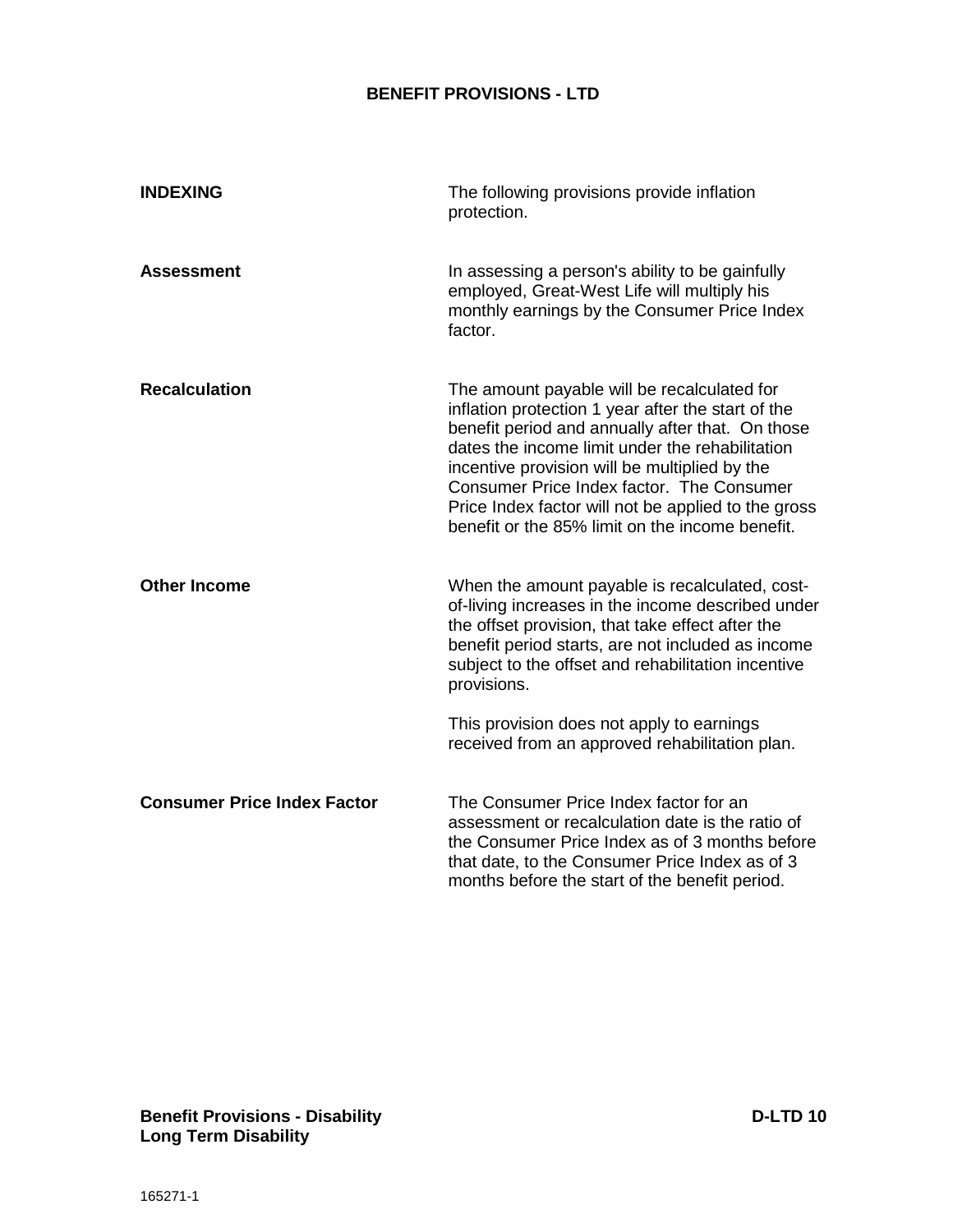#### **Changes to the Consumer Price Index**

If there is a change in the method of calculating the Consumer Price Index:

- 1. the Consumer Price Index will be used for the period preceding the change; and
- 2. an appropriate measure of inflation will be used for the period after the change.

**Consumer Price Index**

The Consumer Price Index means the all-item Consumer Price Index for Canada (not seasonally adjusted).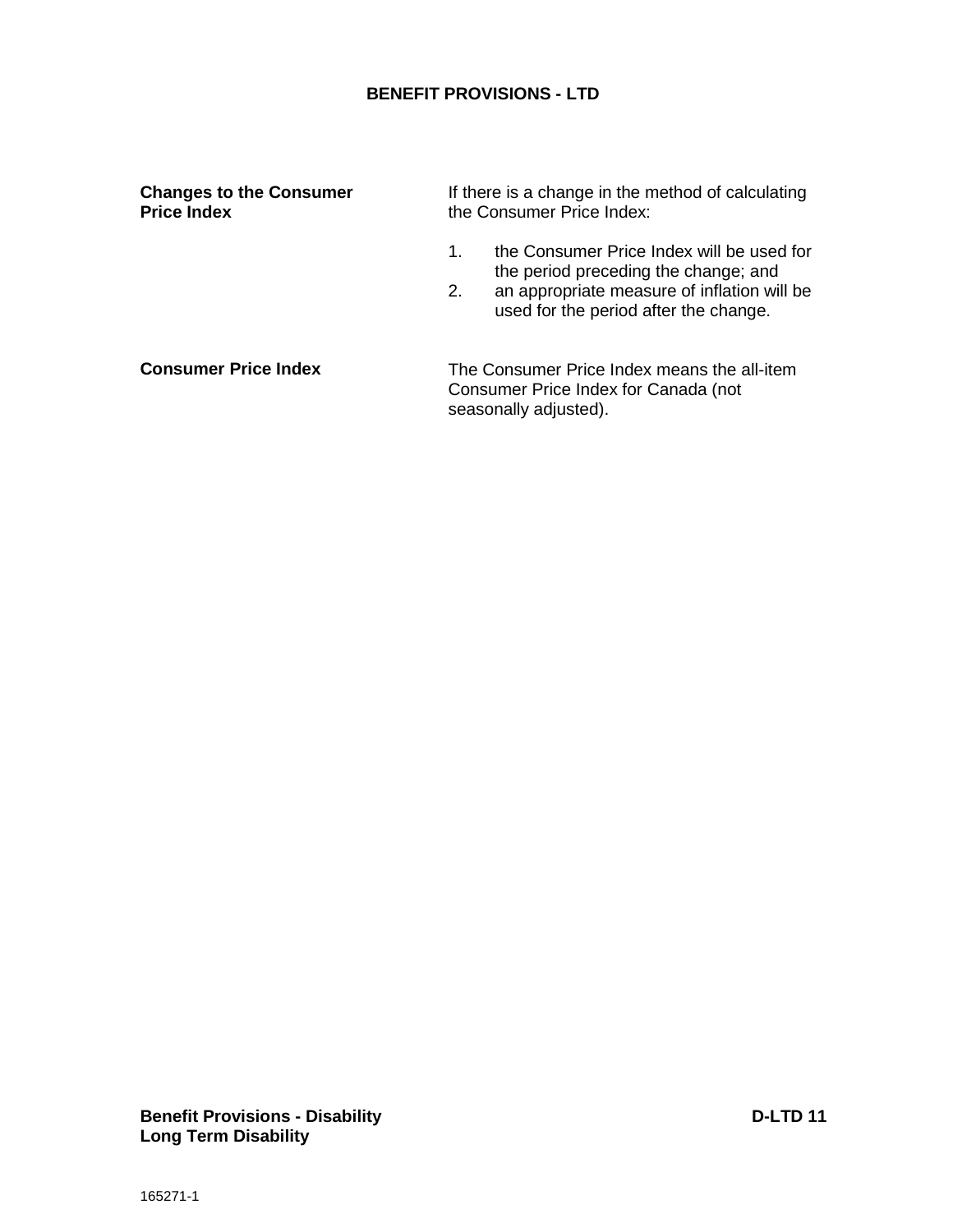<span id="page-37-0"></span>

| <b>VOCATIONAL</b><br><b>REHABILITATION</b> |          | Vocational rehabilitation involves a work related<br>activity or training strategy that:                                                                                                                                                                      |
|--------------------------------------------|----------|---------------------------------------------------------------------------------------------------------------------------------------------------------------------------------------------------------------------------------------------------------------|
|                                            | 1.<br>2. | is designed to facilitate a disabled person's<br>return to his job or other gainful<br>employment; and<br>is recommended or approved by Great-                                                                                                                |
|                                            |          | West Life.                                                                                                                                                                                                                                                    |
|                                            |          | In considering whether to recommend or approve<br>a rehabilitation proposal, Great-West Life will<br>assess such factors as the expected duration of<br>disability, and the level of activity required to<br>facilitate the earliest possible return to work. |
|                                            |          | The goal of a rehabilitation plan must be:                                                                                                                                                                                                                    |
|                                            | 1.       | to return the person to work in the same<br>job;                                                                                                                                                                                                              |
|                                            | 2.       | to return the person to work in a modified<br>job with the same employer; or                                                                                                                                                                                  |
|                                            | 3.       | to return the person to work in a different<br>job that capitalizes on transferable skills.                                                                                                                                                                   |
| <b>Participation Commitment</b>            |          | If a person does not participate or cooperate in a<br>rehabilitation plan that has been recommended or<br>approved by Great-West Life, he will no longer be<br>entitled to income benefits.                                                                   |
| <b>Time Commitment</b>                     |          | The duration of a rehabilitation plan must be<br>approved by Great-West Life. Once approved, a<br>person's benefit period is guaranteed for that<br>duration as long as he continues to participate<br>and cooperate in the plan.                             |
| <b>Employment Income</b>                   |          | Employment income earned during a<br>rehabilitation period will be considered under the<br>offset and rehabilitation incentive provisions.                                                                                                                    |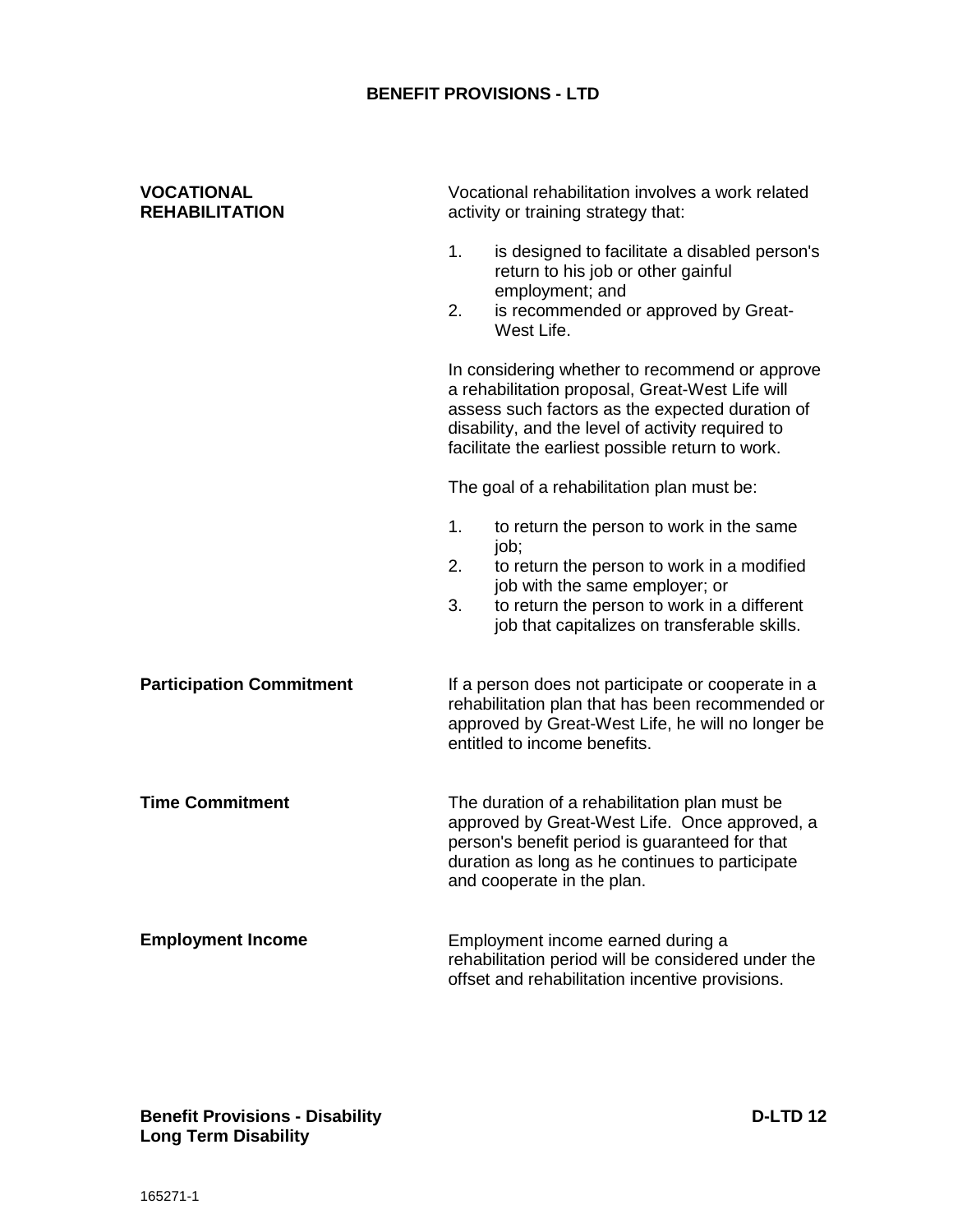| <b>Expense Benefit</b> | Reasonable expenses associated with a<br>rehabilitation plan, other than usual employment<br>expenses, may be paid for by Great-West Life at<br>its discretion. |
|------------------------|-----------------------------------------------------------------------------------------------------------------------------------------------------------------|
|                        | Expenses claimed under this provision must be<br>pre-authorized by Great-West Life.                                                                             |
| <b>Limitation</b>      | Vocational rehabilitation benefits are only<br>available while the person is entitled to income<br>benefits.                                                    |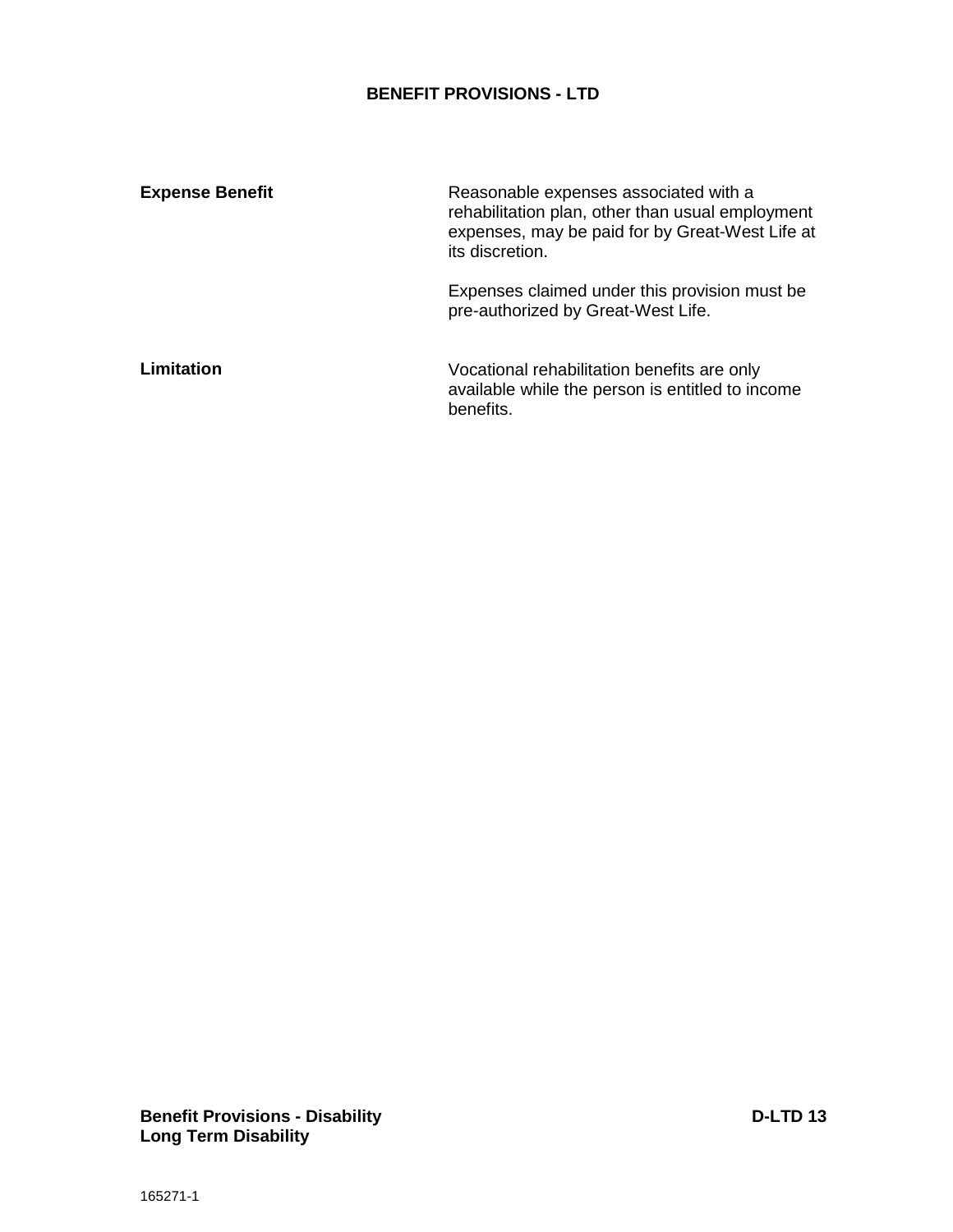#### <span id="page-39-0"></span>**MEDICAL COORDINATION**

Medical coordination is a program that:

- 1. is designed to provide cost effective, quality care;
- 2. is designed to facilitate medical stability; and
- 3. is recommended or approved by Great-West Life.

In considering whether to recommend or approve a medical coordination program, Great-West Life will assess such factors as the expected duration of disability, and the level of activity required to facilitate medical stability.

A medical coordination program may include the following services:

- 1. consultation with the disabled person, members of the person's family, and the attending physician to gain further understanding of the treatment plan and its goals.
- 2. comparison of the person's current treatment plan with generally accepted treatment standards for similar conditions and, where suitable, follow up identified alternatives with the attending physician.
- 3. referral to professionals, including physician specialists, or facilities, for diagnosis or treatment.

#### If a person does not participate or cooperate in a medical coordination program that has been recommended or approved by Great-West Life, he will no longer be entitled to income benefits. **Participation Commitment**

#### **Benefit Provisions - Disability D-LTD 14 Long Term Disability**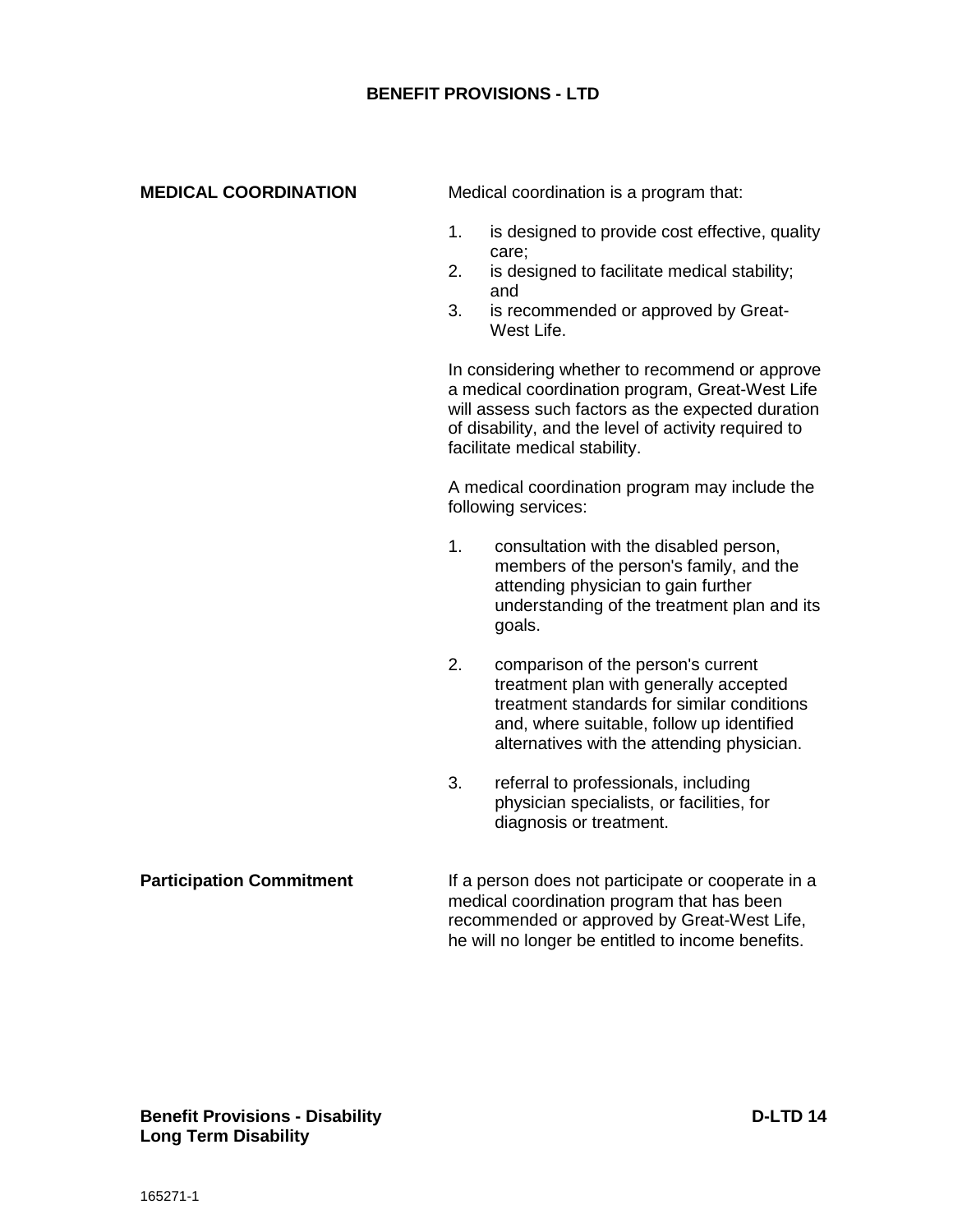| <b>Expense Benefit</b> | Reasonable expenses associated with a medical<br>coordination program may be paid for by Great-<br>West Life at its discretion.                                                                                                                                                 |
|------------------------|---------------------------------------------------------------------------------------------------------------------------------------------------------------------------------------------------------------------------------------------------------------------------------|
|                        | Expenses claimed under this provision must be.<br>pre-authorized by Great-West Life.                                                                                                                                                                                            |
|                        | No benefits will be paid for any portion of the<br>expense for which benefits are payable under a<br>government plan.                                                                                                                                                           |
| Limitations            | Medical coordination benefits are only available<br>while the person is entitled to income benefits.<br>Great-West Life will not cover medical<br>coordination services after the person has<br>returned to work, unless he is receiving<br>vocational rehabilitation benefits. |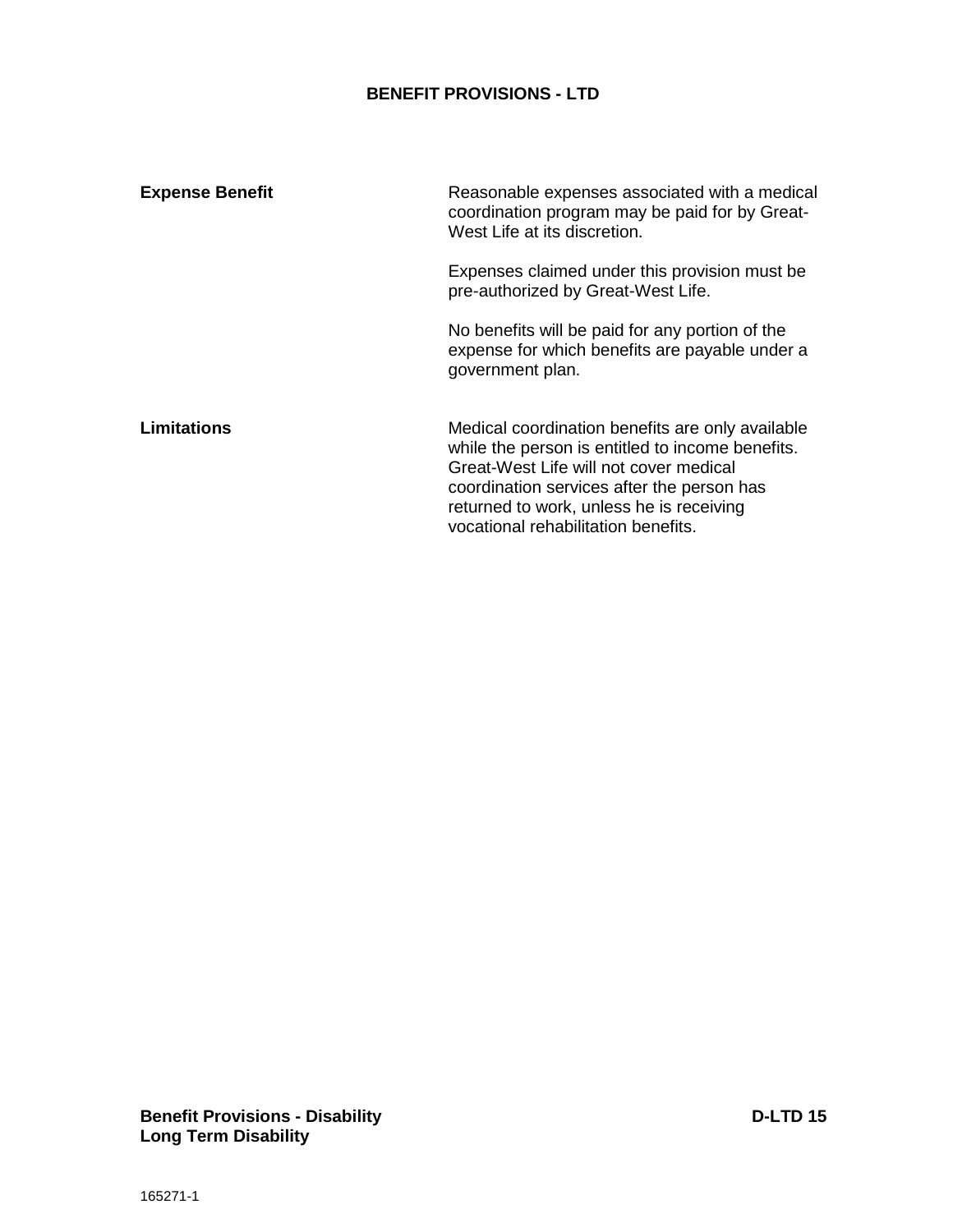#### <span id="page-41-0"></span>**GENERAL LIMITATIONS**

No benefits will be paid for:

1. disability arising from a disease or injury for which the person obtained medical care before he became insured. Medical care is considered to be obtained when he consults a doctor, uses medication on the advice of a doctor, or receives other medical services or supplies. This exclusion does not apply if disability starts after: (a) he has been continuously insured for 1 year; or (b) he has not had medical care for the disease or injury for a continuous period of 90 days ending on or after the date his insurance took effect. 2. any period in which the person does not participate or cooperate in a reasonable and customary treatment program. A reasonable and customary treatment program is systematic treatment that: (a) is performed or prescribed by a legally licensed doctor of medicine; and (b) is of the nature and frequency usually required for the condition involved. Where considered appropriate by Great-West Life for the severity of the condition, the treatment must be prescribed by and, if appropriate, performed or supervised by a certified specialist for the condition involved. If substance abuse contributes to a person's disability, his treatment program must include participation in a recognized substance withdrawal program. - pre-existing conditions - reasonable and customary treatment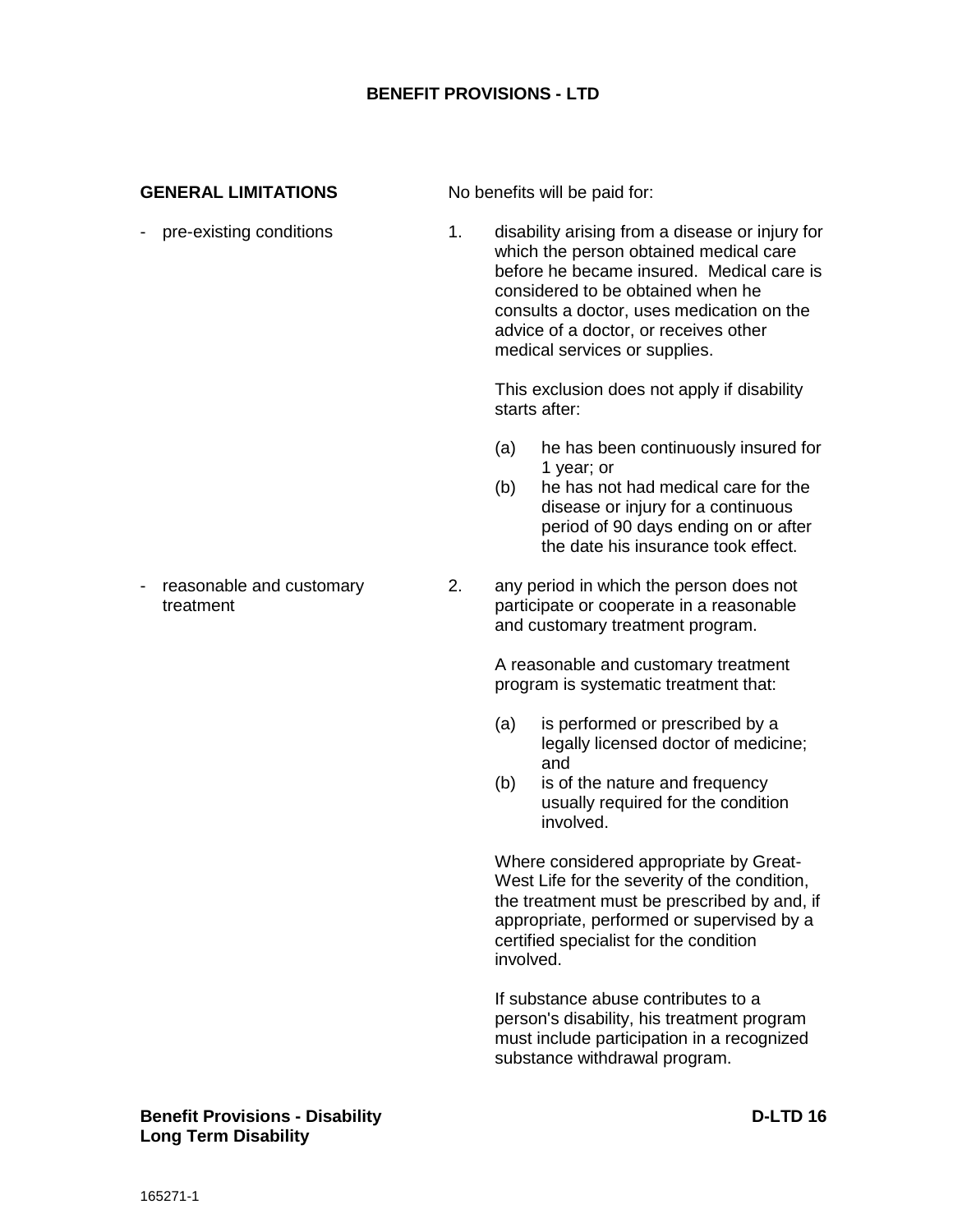| other disability benefits         | 3. | any period after the person fails to<br>cooperate in applying for other disability<br>benefits, reapplying for such benefits, or<br>appealing decisions regarding such<br>benefits, where considered appropriate by<br>Great-West Life.                                                         |
|-----------------------------------|----|-------------------------------------------------------------------------------------------------------------------------------------------------------------------------------------------------------------------------------------------------------------------------------------------------|
| rehabilitation plans              | 4. | any period after the person fails to<br>participate or cooperate in a rehabilitation<br>plan that has been recommended or<br>approved by Great-West Life.                                                                                                                                       |
| medical coordination              | 5. | any period after the person fails to<br>participate or cooperate in a medical<br>coordination program that has been<br>recommended or approved by Great-West<br>Life.                                                                                                                           |
| medical/vocational<br>assessments | 6. | any period after the person fails to<br>participate or cooperate in a medical or<br>vocational assessment required by Great-<br>West Life.                                                                                                                                                      |
| leave of absence                  | 7. | the scheduled duration of a leave of<br>absence. A leave of absence is considered<br>to start on the date agreed upon by the<br>employee and the employer.                                                                                                                                      |
|                                   |    | This exclusion does not apply to any<br>portion of a period of maternity leave during<br>which the person is disabled as a result of<br>pregnancy. If a child is born before a<br>period of maternity leave is scheduled to<br>start, the leave is considered to start on the<br>date of birth. |
| absence from Canada               | 8. | any period in which the person is outside<br>Canada. This exclusion does not apply<br>during the first 30 days of an absence, or if<br>Great-West Life pre-authorized the<br>absence prior to the person's departure.                                                                           |

#### **Benefit Provisions - Disability D-LTD 17 Long Term Disability**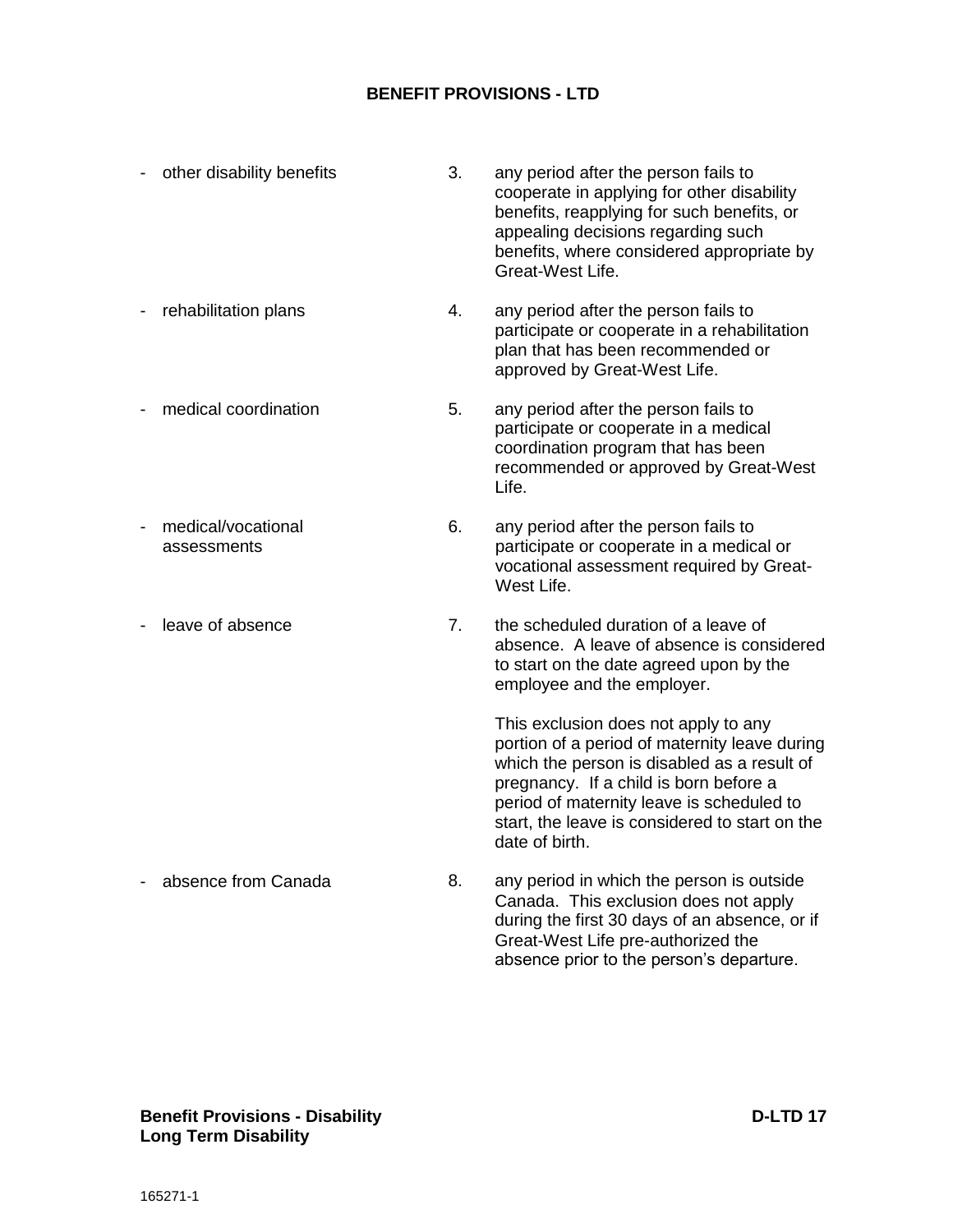- incarceration, confinement, imprisonment

- war, insurrection, riots

- 9. any period of incarceration, confinement, or imprisonment by authority of law.
- 10. disability arising from war, insurrection or voluntary participation in a riot.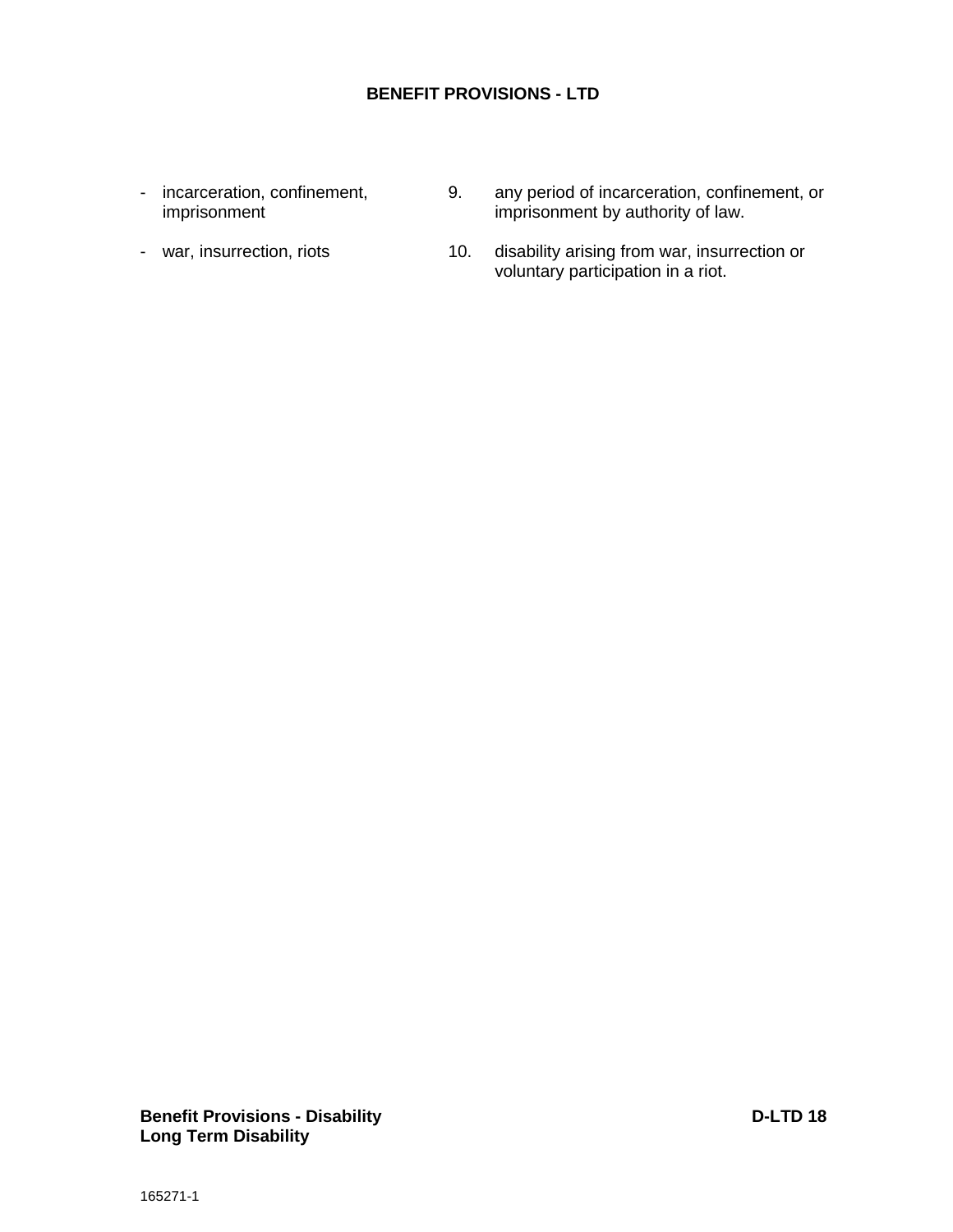# **CLAIM PROVISIONS**

| <b>NOTICE OF DISABILITY CLAIM</b>  | The following provisions describe Great-West<br>Life's notice of disability claim requirements.                                                                                                             |  |
|------------------------------------|-------------------------------------------------------------------------------------------------------------------------------------------------------------------------------------------------------------|--|
| life waiver of premium claims      | Great-West Life will not be liable for life insurance<br>waiver of premium claims for which initial notice<br>of the qualifying disability is submitted more than<br>6 months after the earlier of:         |  |
|                                    | the end of the period following the date the<br>1.<br>employee was last actively at work equal to<br>the waiver of premium waiting period; and<br>the date this policy terminates.<br>2.                    |  |
|                                    | A qualifying disability is one that satisfies the<br>definition of disability under this policy's life<br>insurance waiver of premium benefit.                                                              |  |
| <b>LTD</b> claims                  | To permit prompt assessment, initial notice of a<br>long term disability income claim should be<br>submitted to Great-West Life no later than<br>30 days after disability starts.                           |  |
|                                    | Great-West Life will not be liable for long term<br>disability income claims for which initial notice is<br>submitted more than 3 months after the earlier of:                                              |  |
|                                    | the end of the waiting period; and<br>1.<br>2.<br>the date this policy terminates.                                                                                                                          |  |
| <b>PROOF OF CLAIM</b>              | The following provisions describe Great-West<br>Life's proof of claim requirements.                                                                                                                         |  |
| death benefits                     | Death benefits under this policy will be paid only<br>after Great-West Life has received satisfactory<br>proof that payment is due.                                                                         |  |
| life waiver of premium<br>benefits | Life insurance waiver of premium benefits under<br>this policy will only be approved for periods for<br>which Great-West Life has received satisfactory<br>proof that the employee is entitled to benefits. |  |

# <span id="page-44-0"></span>**Claim Provisions E 1**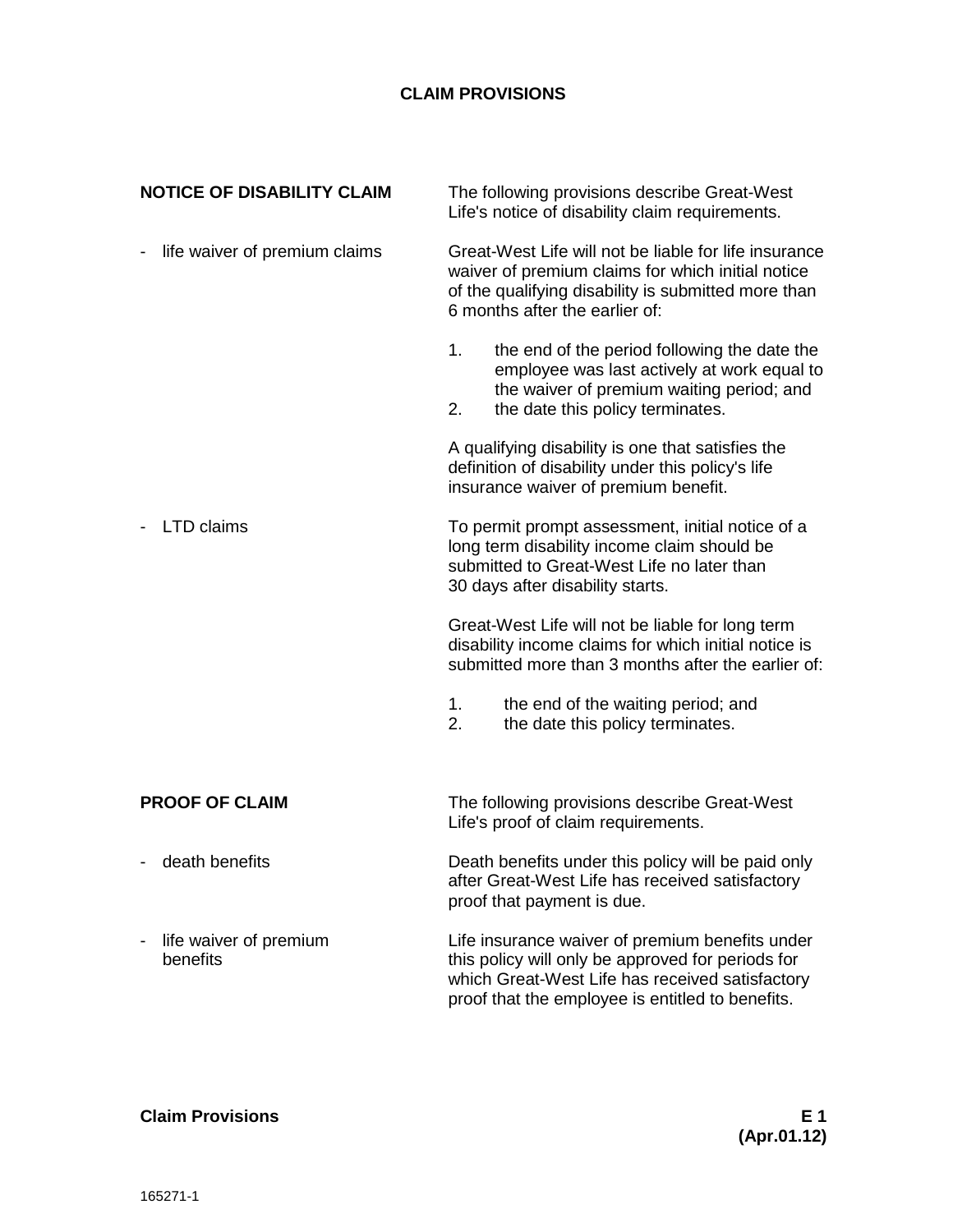# **CLAIM PROVISIONS**

- Long term disability income benefits under this policy will only be payable for periods for which Great-West Life has received satisfactory proof that the employee is entitled to benefits. - LTD benefits
- The claimant must provide information required to prove his entitlement to benefits and must also authorize Great-West Life to obtain information from other sources for this purpose. - claimant responsibility
	- Whenever Great-West Life requests information or authorization on a disability claim, it must be submitted within the following time limits: • time limits
		- 1. 3 months for a long term disability income claim; or
		- 2. 6 months for a life insurance waiver of premium claim.

If it is not submitted within this time, Great-West Life will not be liable for any further benefits.

#### <span id="page-45-0"></span>**NOTICE OF DISABILITY ASSESSMENT**

Great-West Life will give the employee a written notice of assessment on a life insurance waiver of premium claim or a long term disability income claim showing:

- 1. whether or not benefits have been approved;
- 2. whether or not further information is required; and
- 3. if benefits have not been approved, the reasons for denial and the procedures the employee may follow to appeal.

#### **Claim Provisions E 2**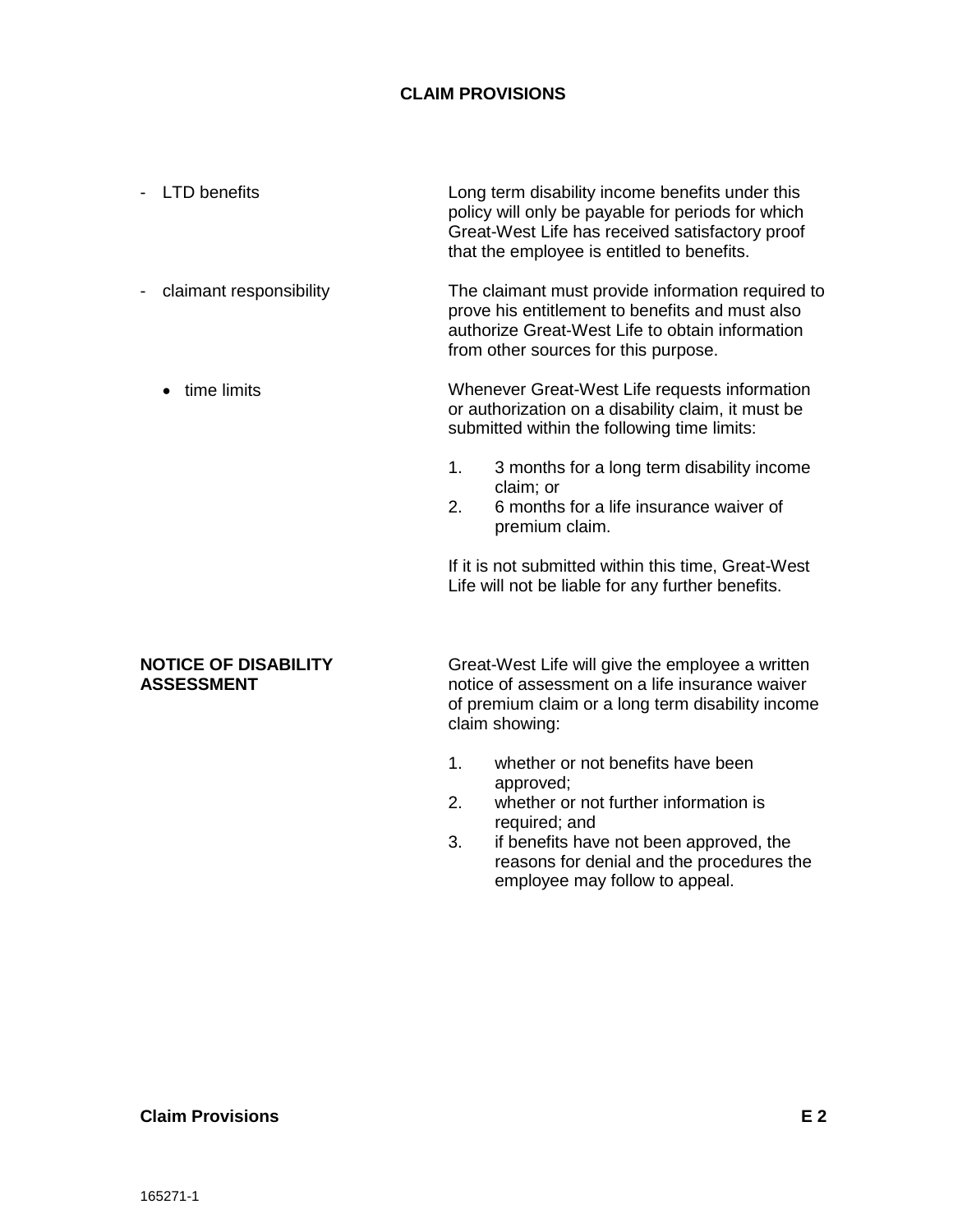#### **CLAIM PROVISIONS**

<span id="page-46-1"></span><span id="page-46-0"></span>

| <b>OVERPAYMENT</b>                          | If a person's benefits are overpaid he is<br>responsible for repayment within 6 months, or<br>within a longer period if agreed to by Great-West<br>Life. If he fails to fulfill this responsibility, further<br>benefits will be withheld until the overpayment is<br>recovered. This does not limit Great-West Life's<br>right to use other legal means to recover the<br>overpayment.                                                                                                                                      |
|---------------------------------------------|------------------------------------------------------------------------------------------------------------------------------------------------------------------------------------------------------------------------------------------------------------------------------------------------------------------------------------------------------------------------------------------------------------------------------------------------------------------------------------------------------------------------------|
| <b>SUBROGATION AND RIGHT</b><br>OF RECOVERY | Where permitted by law, Great-West Life has full<br>rights of subrogation with respect to damages for<br>loss of income when responsibility for a person's<br>disability may be attributable to another party.<br>Great-West Life also has the right to recover from<br>the person any benefits paid under this policy for<br>loss of income for which he has been indemnified<br>by the other party. However, Great-West Life has<br>no obligation under this policy to exercise its<br>rights of recovery and subrogation. |
| <b>LEGAL ACTIONS</b>                        | No legal action to recover benefits under this<br>policy can be introduced:                                                                                                                                                                                                                                                                                                                                                                                                                                                  |
|                                             | 1.<br>for 60 days after notice of claim is<br>submitted; or                                                                                                                                                                                                                                                                                                                                                                                                                                                                  |
|                                             | 2.<br>more than 2 years after a benefit has<br>been denied.                                                                                                                                                                                                                                                                                                                                                                                                                                                                  |
| exception                                   | This provision does not apply to life insurance.                                                                                                                                                                                                                                                                                                                                                                                                                                                                             |

#### <span id="page-46-2"></span>**Claim Provisions E 3**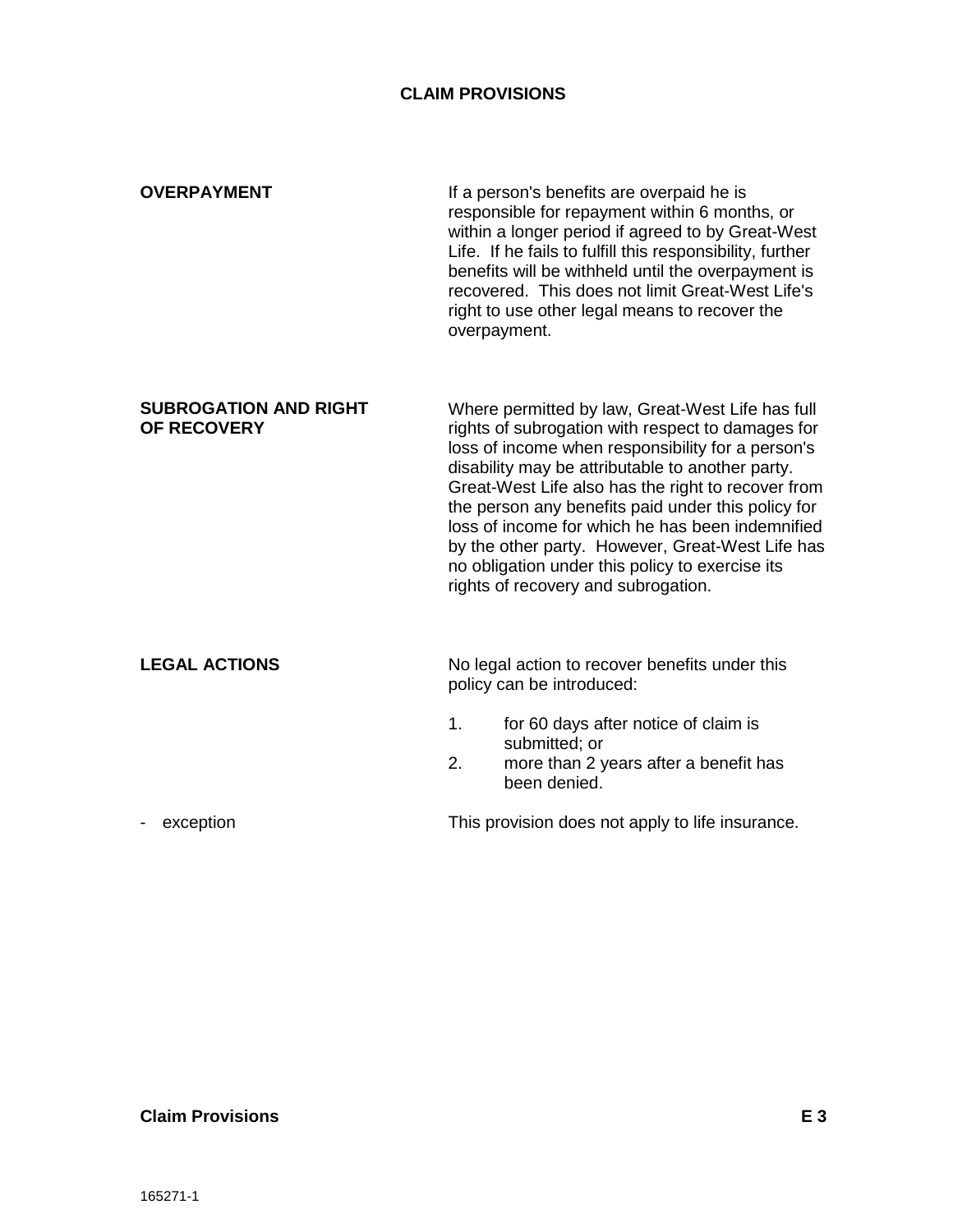#### <span id="page-47-0"></span>**CURRENCY**

#### <span id="page-47-1"></span>**FURNISHING OF INFORMATION: ACCESS TO RECORDS**

All money payable under this policy will be in Canadian funds.

Upon request, the Group Policyholder must forward to Great-West Life:

- 1. required information on the eligibility of employees;
- 2. employee applications;
- 3. details relating to changes in insurance; and
- 4. information required for assessment of claims, including job information.

Great-West Life has the right to inspect the Group Policyholder's records relating to employees' insurance. Inspections can take place while this policy is in force and during the first year after it terminates.

For long term disability claim assessments, Great-West Life has the right to have representatives visit an employee's worksite to obtain information about his job.

All requests, notices, applications, and claims must be made to Great-West Life in writing.

Great-West Life will not be liable for the Group Policyholder's failure to supply required information or records.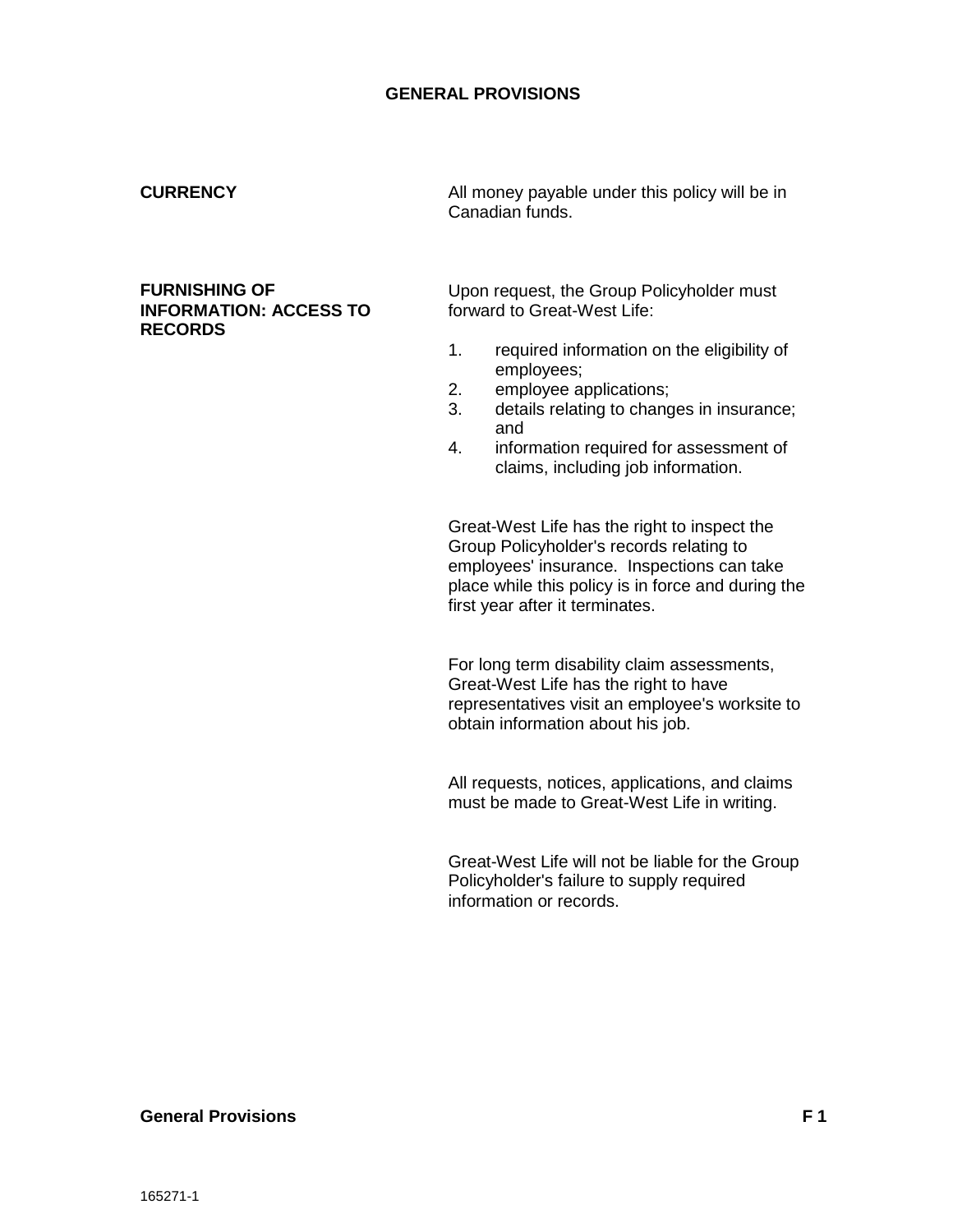#### <span id="page-48-0"></span>**MEDICAL AND VOCATIONAL ASSESSMENTS**

Great-West Life has the right to conduct necessary investigations relating to applications or claims, and to obtain independent medical or vocational assessments if required. Great-West Life must also be given the opportunity to examine the person for whom an application or claim is made as often as it may reasonably require during the course of an investigation or assessment.

Great-West Life will not assume the cost of assessment or investigation in connection with a late application. Great-West Life may assume the cost of other assessments or investigations according to its administrative practices at the time of application or claim.

#### <span id="page-48-1"></span>**MISSTATEMENT OF AGE**

Great-West Life may request proof of a person's age at any time. If his age has been misstated, entitlement to insurance and benefits will be determined according to his true age.

If premiums have been underpaid for a person's true age, a retroactive adjustment must be paid by the Group Policyholder before any benefits will be paid or continued.

If premiums have been overpaid for a person's true age, Great-West Life will pay or credit a retroactive adjustment to the Group Policyholder.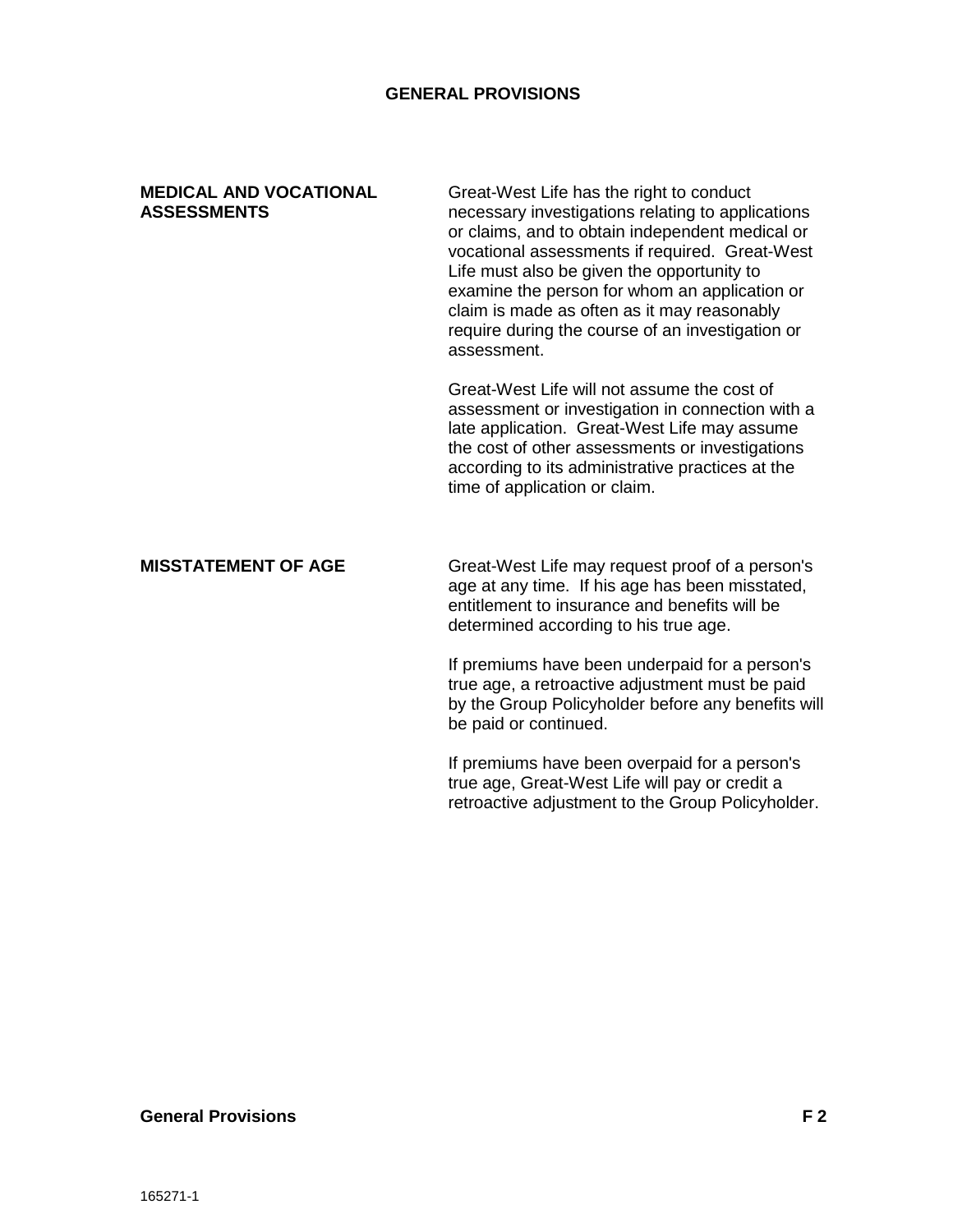<span id="page-49-0"></span>**DISCLOSURE PROVISIONS**

- 1. This policy will be available through the Group Policyholder for review by employees. Great-West Life, at its discretion, may release a copy of this policy in order to settle claims.
- 2. If asked to do so within 2 years after notification of a decision concerning insurance or benefits, Great-West Life will disclose to the employee the name of each person or organization that provided information concerning his application or claim.
- 3. If an employee submits written authorization from a person or organization that provided medical information, Great-West Life will disclose the information to the employee or, at Great-West Life's discretion, to the employee's doctor.
- 4. Great-West Life may, without specific authorization, disclose information about a person's claim to another insurer or benefits administrator if:
	- (a) the information could be relevant to assessment of the claimant's entitlement to other benefits for the same period of time; and
	- (b) the information is given in confidence with the stipulation that it may not be released to another party.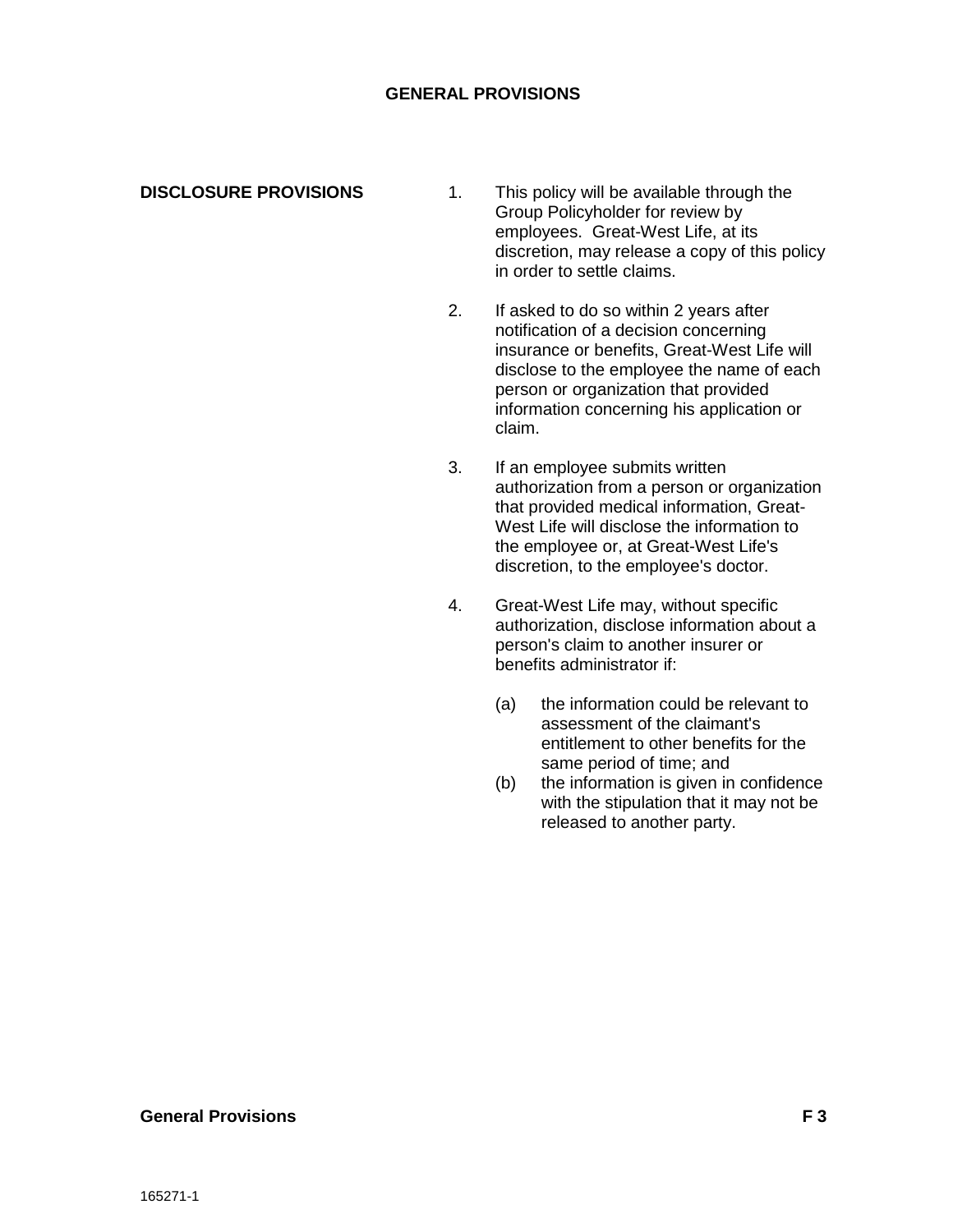<span id="page-50-3"></span><span id="page-50-2"></span><span id="page-50-1"></span><span id="page-50-0"></span>

| <b>APPEALS</b>                                | A person has the right to appeal a denial of all or<br>part of the insurance or benefits described in this<br>policy as long as he does so within 2 years after<br>the denial. An appeal must be in writing and<br>must include the person's reasons for believing<br>the denial to be incorrect. |
|-----------------------------------------------|---------------------------------------------------------------------------------------------------------------------------------------------------------------------------------------------------------------------------------------------------------------------------------------------------|
| <b>CONFORMITY TO</b><br><b>LEGISLATION</b>    | If this policy does not conform to legislation that<br>governs it, it is considered automatically<br>amended to comply with the minimum<br>requirements of that legislation.                                                                                                                      |
| <b>NON-PARTICIPATING</b>                      | This is a non-participating policy, meaning that no<br>dividends are payable to an insured.                                                                                                                                                                                                       |
| <b>ASSIGNMENT OF LIFE</b><br><b>INSURANCE</b> | An employee may not assign his life insurance<br>under this policy.                                                                                                                                                                                                                               |
| <b>GENDER</b>                                 | The words he, him and his refer to both genders.                                                                                                                                                                                                                                                  |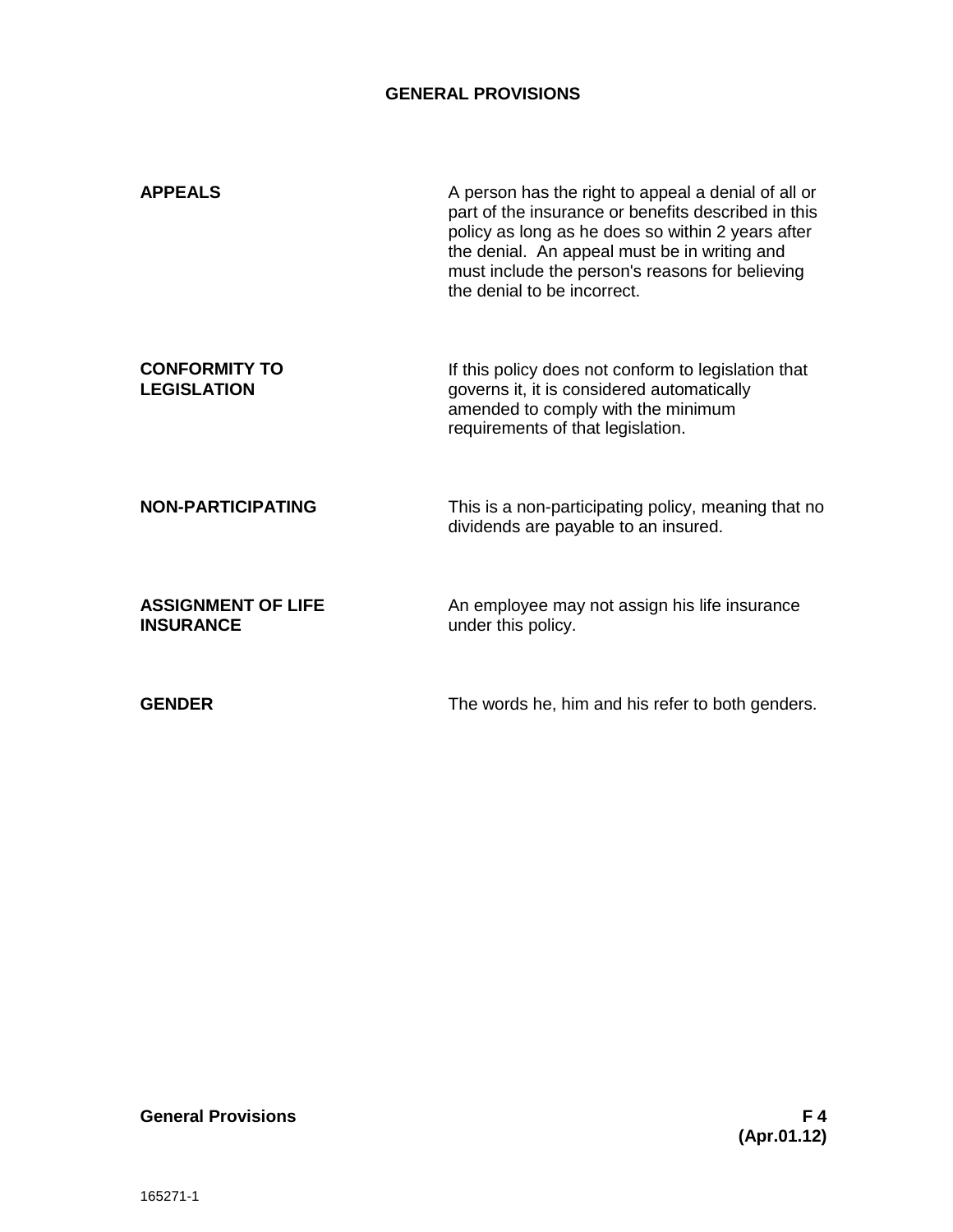#### **ANNUAL EARNINGS**

For life insurance, annual earnings is the current annual salary paid by the employer, excluding overtime.

For disability benefits, annual earnings will be those in effect at the start of the disability period and is the current annual salary paid by the employer, including service pay and an average of the previous 12 months of overtime, shift premium and statutory holiday pay.

- Service pay, shift premium and statutory holiday pay as defined in the collective agreement. - service pay, shift premium and statutory holiday pay
- overtime
- earnings limitation

Regular overtime is overtime that is scheduled on a regular, pre-determined basis.

If there is a difference between the actual annual earnings and those reported by the employer for premium purposes, the lesser of the 2 amounts will be considered the annual earnings amount under this policy.

For long term disability income benefits, this limitation will not apply in assessing a person's ability to be gainfully employed.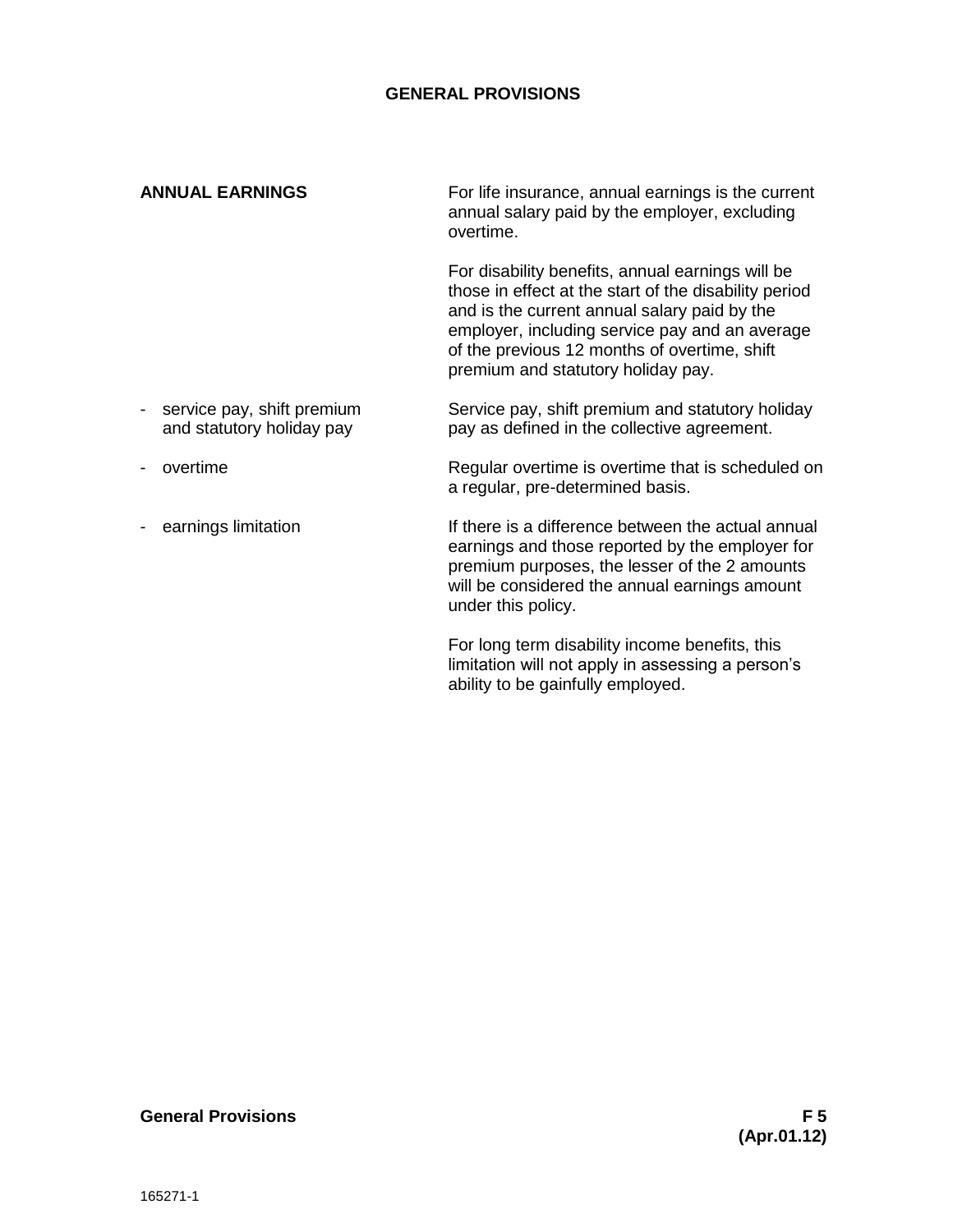<span id="page-52-2"></span><span id="page-52-1"></span><span id="page-52-0"></span>

| <b>PAYMENT</b>                             | The first premium is due on the effective date of<br>this policy. After that, premiums are due on the<br>first day of each month. Premiums must be paid<br>by the Group Policyholder at Great-West Life's<br>Head Office. Premiums not paid on time will be<br>in default.                                                                                                                                           |
|--------------------------------------------|----------------------------------------------------------------------------------------------------------------------------------------------------------------------------------------------------------------------------------------------------------------------------------------------------------------------------------------------------------------------------------------------------------------------|
| billing number                             | Separate billing number 165273 applies to the<br>premium for optional life insurance. Separate<br>billing number 165272 applies to the premium for<br>long term disability income insurance. All other<br>insurance is billed under the group policy<br>number.                                                                                                                                                      |
| <b>GRACE PERIOD</b>                        | After the first premium has been paid, 60 days of<br>grace are allowed to pay a premium in default.<br>During this time the policy will stay in force. If the<br>premium is not paid by the end of the days of<br>grace this policy will terminate. The Group<br>Policyholder is liable for a pro rata premium for<br>the time this policy is in force during the grace<br>period and for all other unpaid premiums. |
| <b>CALCULATION: PREMIUM</b><br><b>RATE</b> | The amount of each premium is the sum of the<br>premiums for each insured employee calculated<br>at the rate last set by Great-West Life.                                                                                                                                                                                                                                                                            |
| non-smoker rates                           | Premium rates for optional life insurance are<br>based on the person's age, sex, and smoker/non-<br>smoker status. To qualify for non-smoker rates, a<br>person must not have smoked cigarettes for the<br>last 12 months.                                                                                                                                                                                           |
| waiver of premium                          | No life insurance premium is payable for an<br>employee or his spouse during a disability waiver<br>of premium benefit period.                                                                                                                                                                                                                                                                                       |
|                                            | No premium is payable for an employee's long<br>term disability income insurance during a<br>disability benefit period.                                                                                                                                                                                                                                                                                              |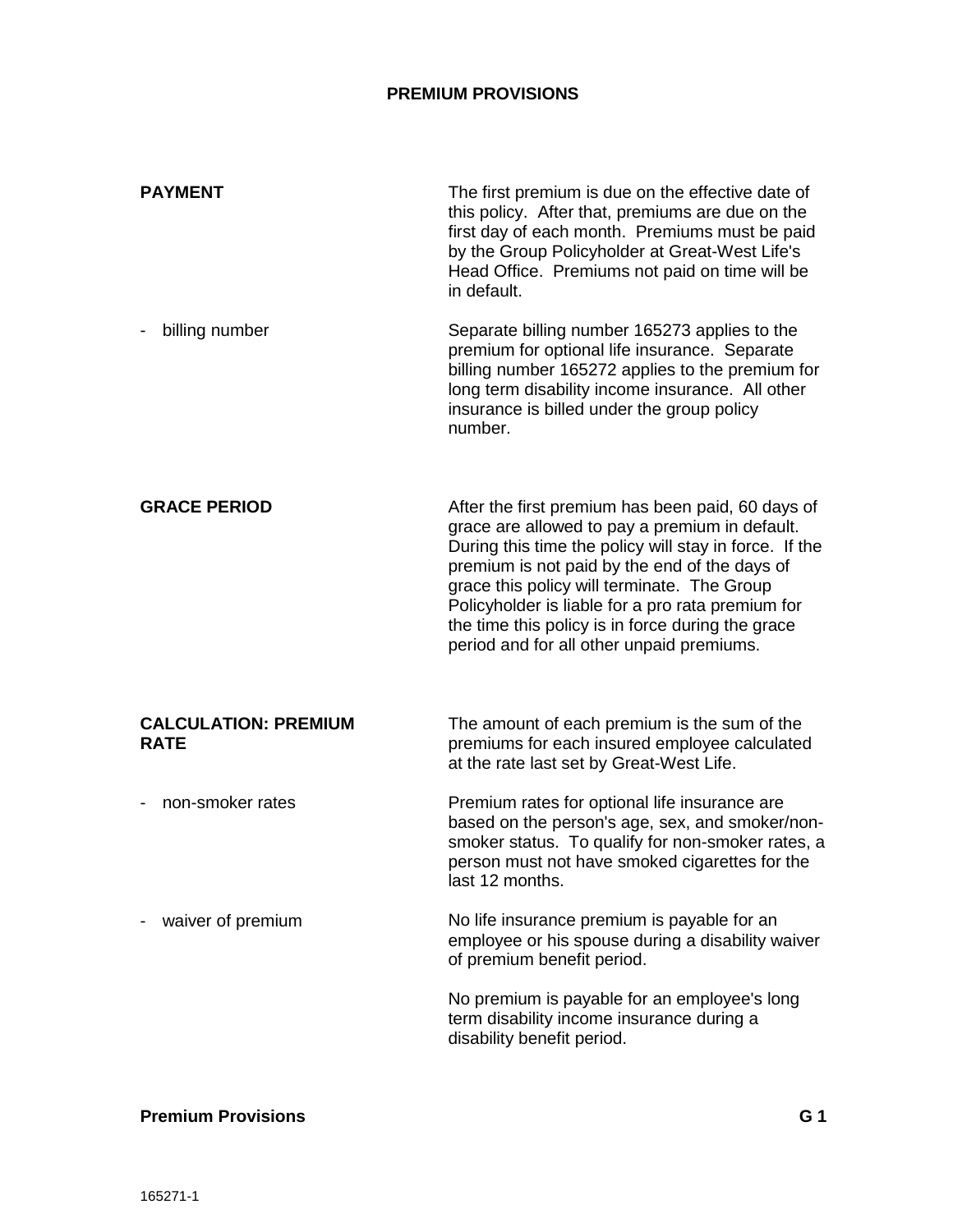<span id="page-53-0"></span>

| premium payment not a    | Payment of premium will not cause insurance to                                                                                                  |
|--------------------------|-------------------------------------------------------------------------------------------------------------------------------------------------|
| $\overline{\phantom{a}}$ | take effect or continue if it would not do so                                                                                                   |
| guarantee of coverage    | according to this policy's insuring provisions.                                                                                                 |
| <b>ADJUSTMENTS</b>       | The premium will be adjusted retroactively to<br>reflect changes in insurance amounts. Credits<br>will be given only for the 4 months preceding |

receipt of notice.

#### <span id="page-53-1"></span>**RATE CHANGES**

- Great-West Life can change the premium rates on January 1, 2014 or on the first day of any month after that. Written notice will be sent to the Group Policyholder before a change is made. Once a change is made, Great-West Life cannot make another renewal change for 12 months or such other period as may be agreed to by the Group Policyholder. - renewal changes
- The premium rates for optional insurance can be changed at any time Great-West Life changes its standard rate calculation basis, but not more than once in a 12-month period. Written notice will be sent to the Group Policyholder before a change is made. - changes in rate calculation basis for optional insurance

#### **Premium Provisions G 2**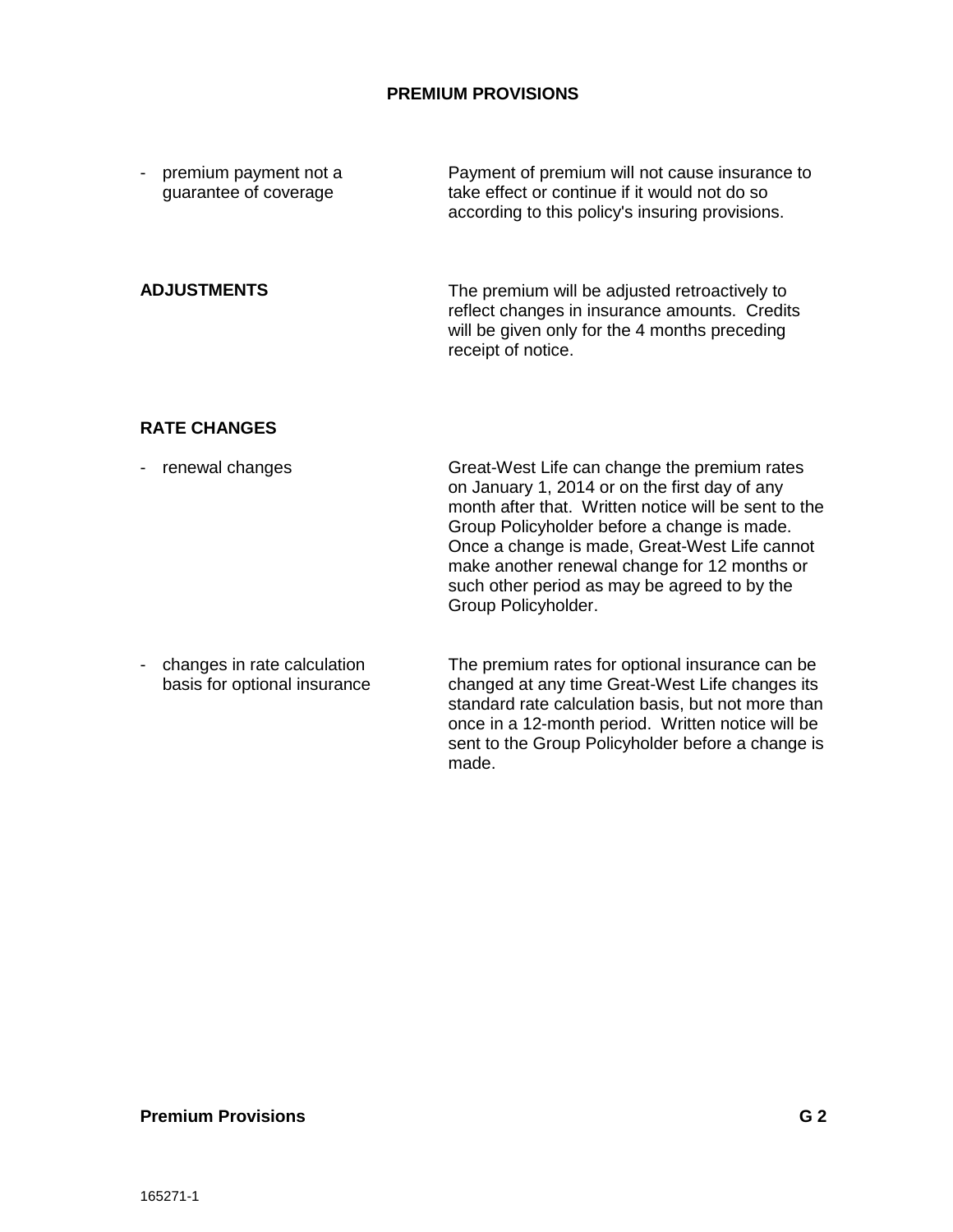- other changes

A rate change can be made at any time if:

- 1. the policy provisions are changed at the request of the Group Policyholder.
- 2. the introduction, revision, or repeal of a government law or regulation results in a change in:
	- (a) the benefits payable under this policy; or
	- (b) taxes payable to a government authority.
- 3. there is a change in the number of employees insured under this policy that exceeds 25% since the last renewal change.

#### **Premium Provisions G 3**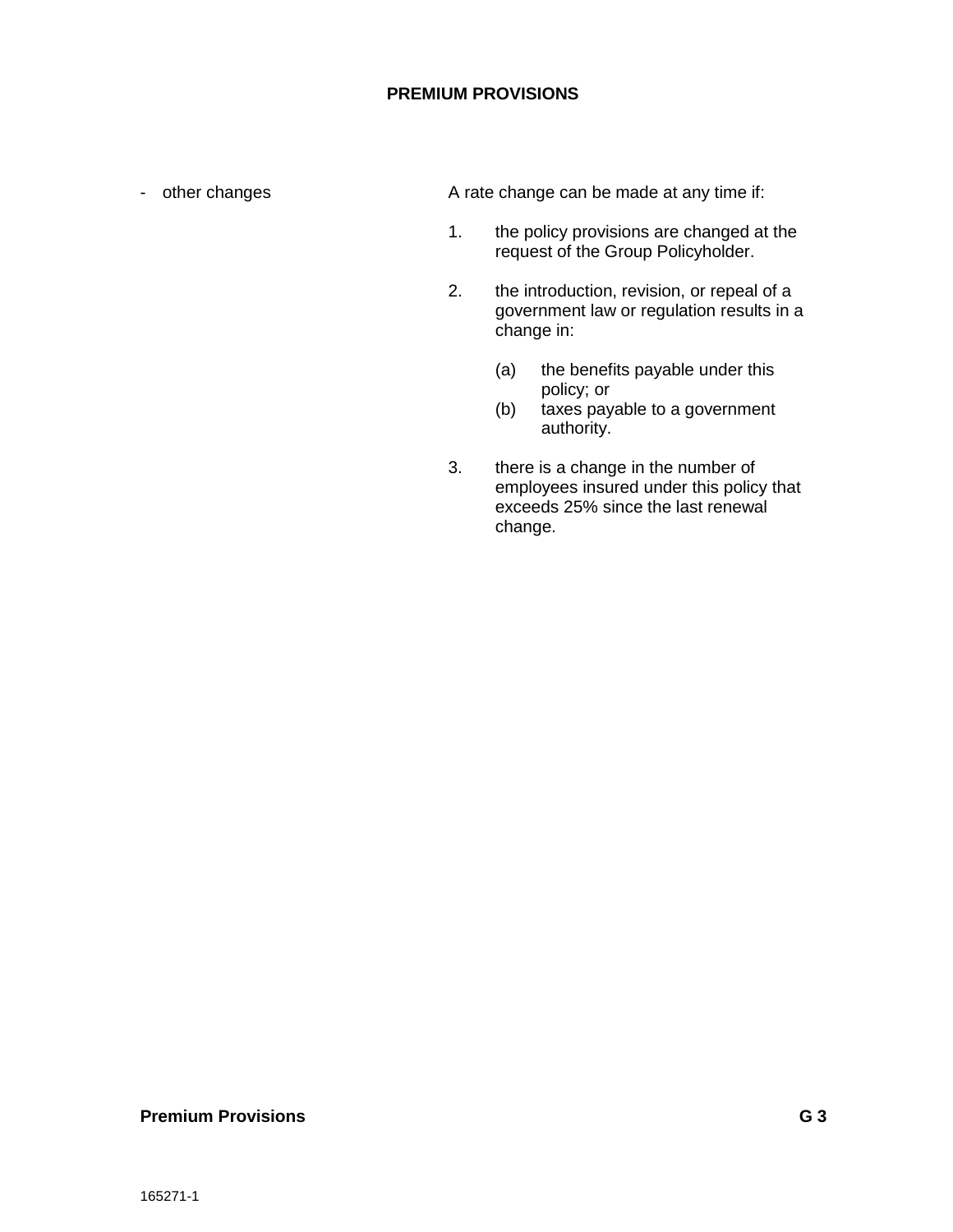#### **TERMINATION OF THE POLICY**

The Group Policyholder may terminate this policy by giving written notice to Great-West Life. Termination by the Group Policyholder will take effect on the later of:

- 1. the date of termination stated in the written notice; and
- 2. the date Great-West Life receives the written notice.

Great-West Life may terminate this policy at any renewal date by giving written notice of termination to the Group Policyholder at least 31 days in advance.

This policy will automatically terminate if a premium in default is not paid by the end of the grace period for that premium.

#### **Policy Termination H1**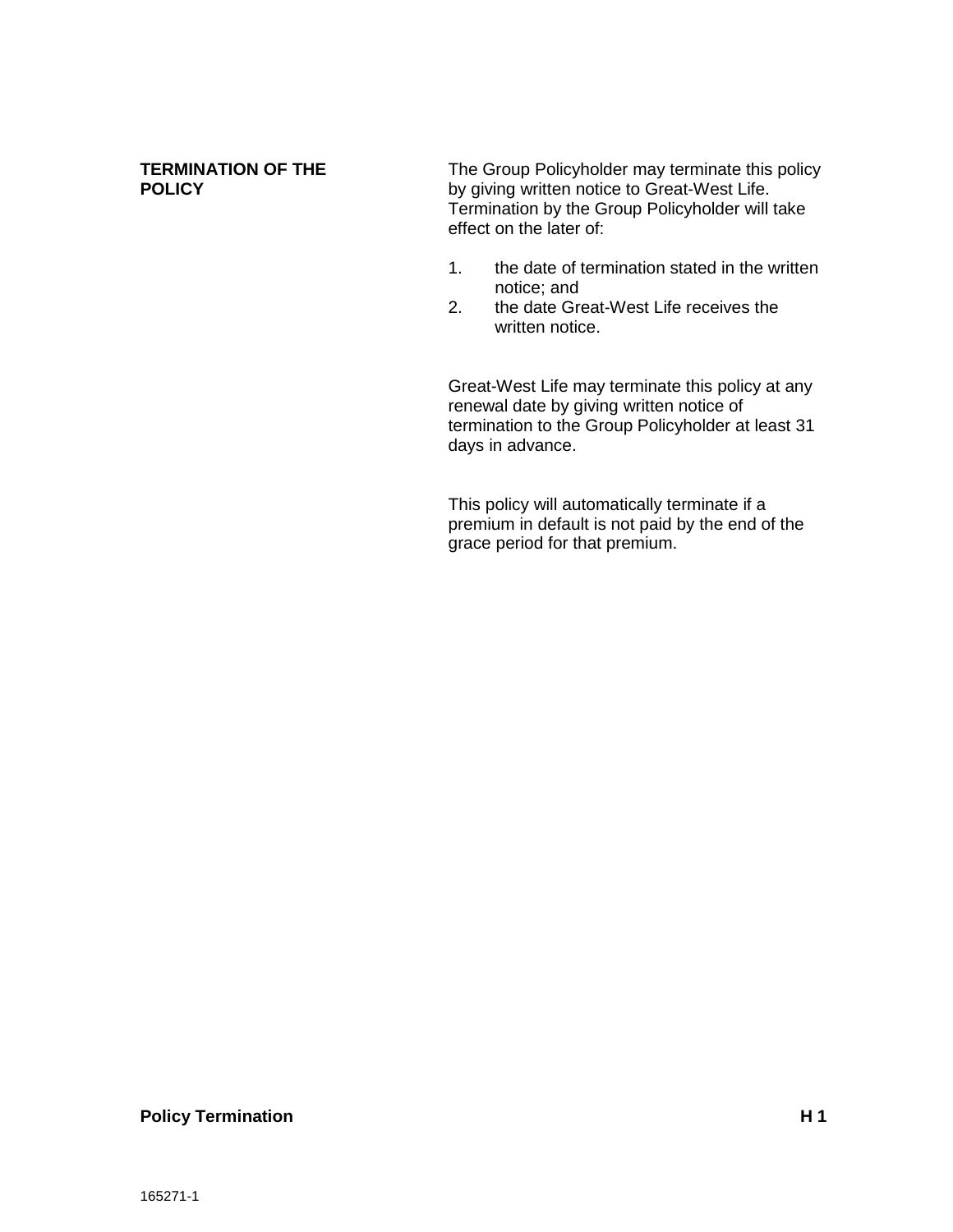# **TRANSFER PROVISIONS**

The following provisions apply when insurance for any class of employees takes effect under this policy during the 31 days after similar insurance coverage ends for that class under another group insurance policy. **Transfer of Insurance**

> 1. Any person who was covered in the terminating class under the other policy when insurance for that class ended will be insured on the effective date of insurance for that class under this policy, as long as he is then an insurable employee.

> > interrupted will be entitled to long term disability income benefits under this policy

(a) no benefits are payable for that condition under the other policy because of termination of insurance for the employee's class under that

for a pre-existing condition if:

- 2. Any disabled person whose life insurance disability period began while he was insured under the other policy will be considered the other policy's liability for life insurance. - life insurance disability benefits
- 3. Any person whose coverage has not been - LTD pre-existing condition

- policy; but (b) benefits would have been payable under the other policy if insurance for the terminating class had remained in
- 4. No long term disability income benefits are payable under this policy for a disability period that is covered as a recurrence under the other policy.

force.

#### **Transfer Provisions I 1**

- LTD benefits